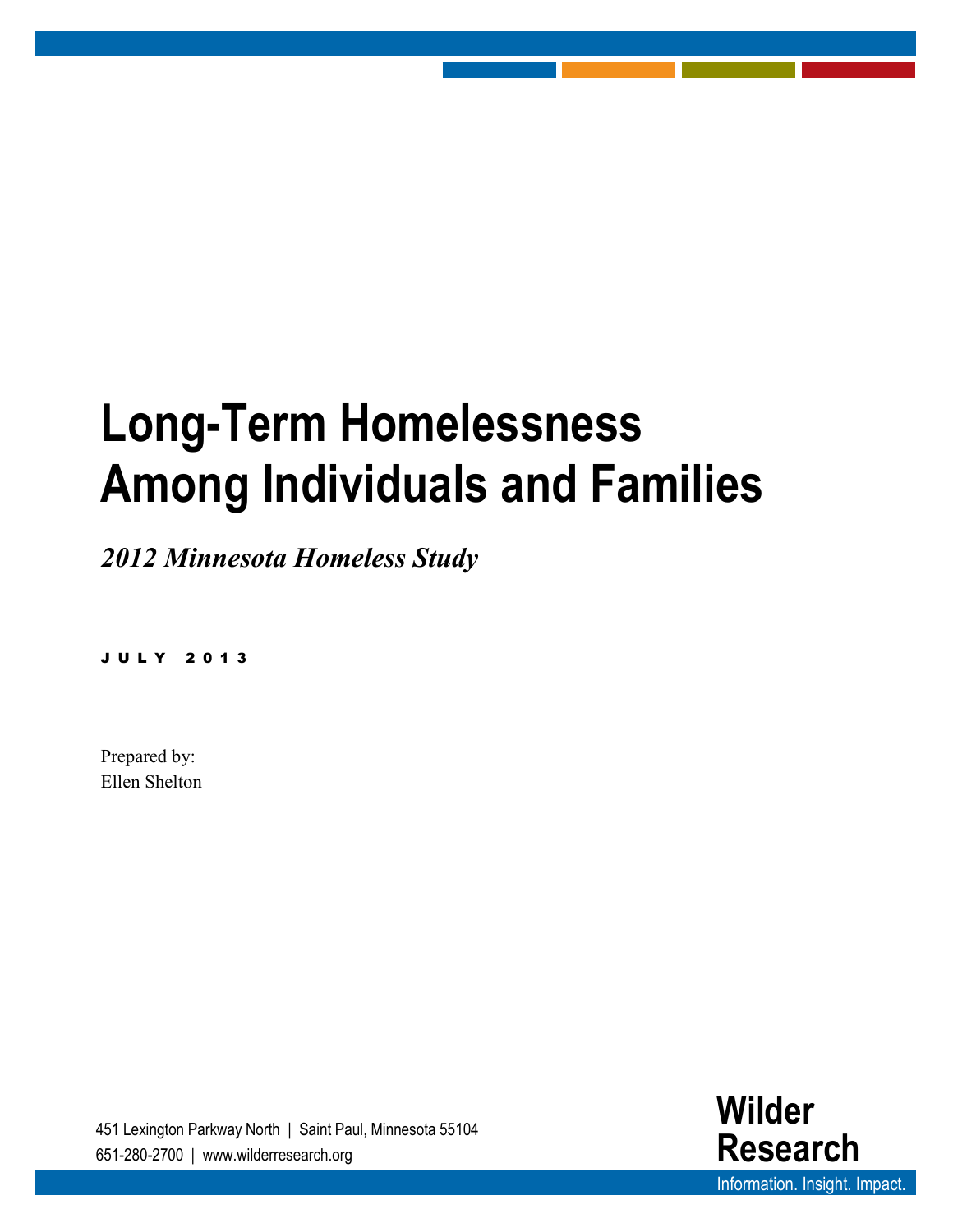## **Contents**

| Section 2: Characteristics of long-term homeless people, by household type and         |  |
|----------------------------------------------------------------------------------------|--|
| Section 3: Characteristics of long-term homeless people, by shelter type, family type, |  |
| Section 4: Transitional housing residents who may not be receiving the services        |  |
|                                                                                        |  |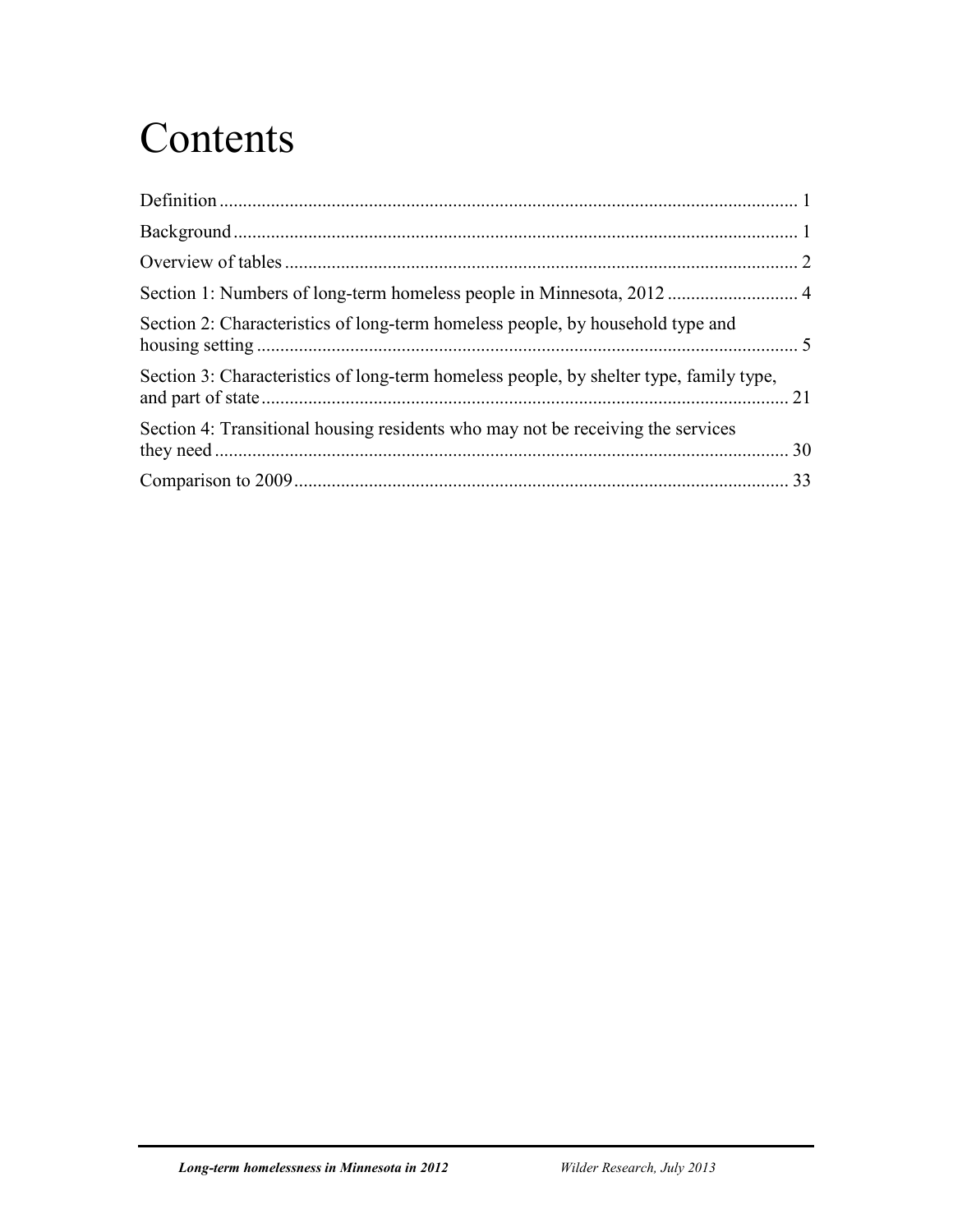## Figures

| 1b.    |  |
|--------|--|
| 1c.    |  |
| $2a$ . |  |
| $2b$ . |  |
|        |  |
| 2d.    |  |
| 2e.    |  |
| 2f.    |  |
| 2g.    |  |
| 2h.    |  |
| 3a.    |  |
| $3b$ . |  |
| 3c.    |  |
| 4a.    |  |
| 4b.    |  |
| 4c.    |  |
| 4d.    |  |
| 5a.    |  |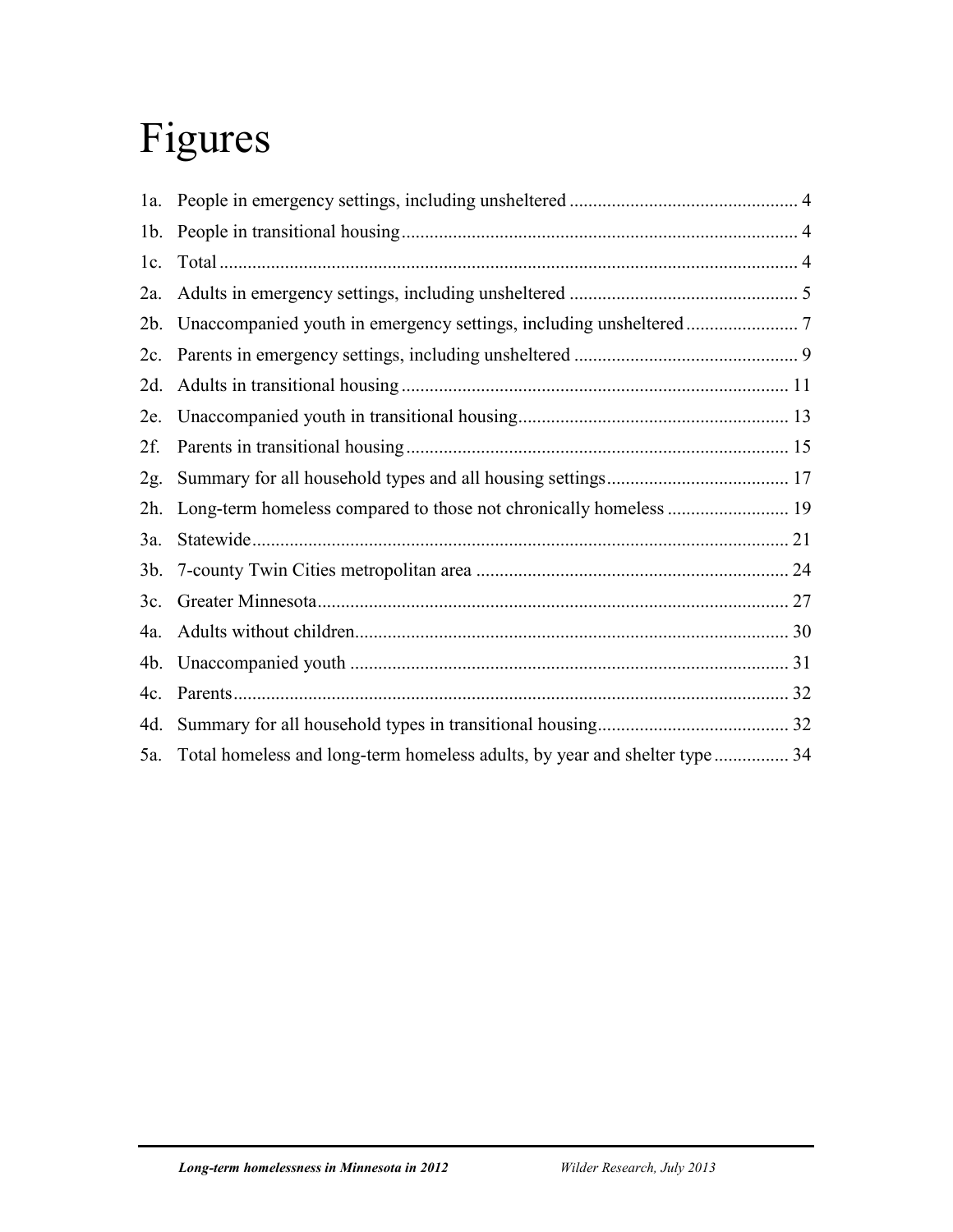## <span id="page-3-0"></span>**Definition**

This report summarizes information from Wilder Research's 2012 homeless survey about families and individuals who could be considered "long-term homeless." These people were identified from survey data based on a combination of their current and prior experiences of homelessness. Those identified as "long-term homeless" were living in emergency shelters, transitional housing programs, outdoors, or in other emergency arrangements, and were:

- Homeless for at least one year during the current episode, or
- Homeless for less than one year in the current episode, but homeless at least four times in the previous three years.

## <span id="page-3-1"></span>**Background**

This report represents a special analysis of the 2012 Wilder Statewide Homelessness Study. The study uses a survey weighting technique that describes the characteristics of virtually all shelter program residents based on interviews with approximately 62 percent of all homeless adults and unaccompanied youth in shelters and transitional housing programs. Because different weights are used based on the characteristics of all people at a given site, the following variations may occur:

- 1. Similar categories with small numbers of cases may round differently or have differing percentages based on the weights of cases.
- 2. Category totals may not exactly equal the sum of cases in each cell because of rounding error (for example, "1.3 + 1.4 = 2.7" would round to "1 + 1 = 3").

Finally, readers will note that all figures in this report are point-in-time counts and not annual estimates.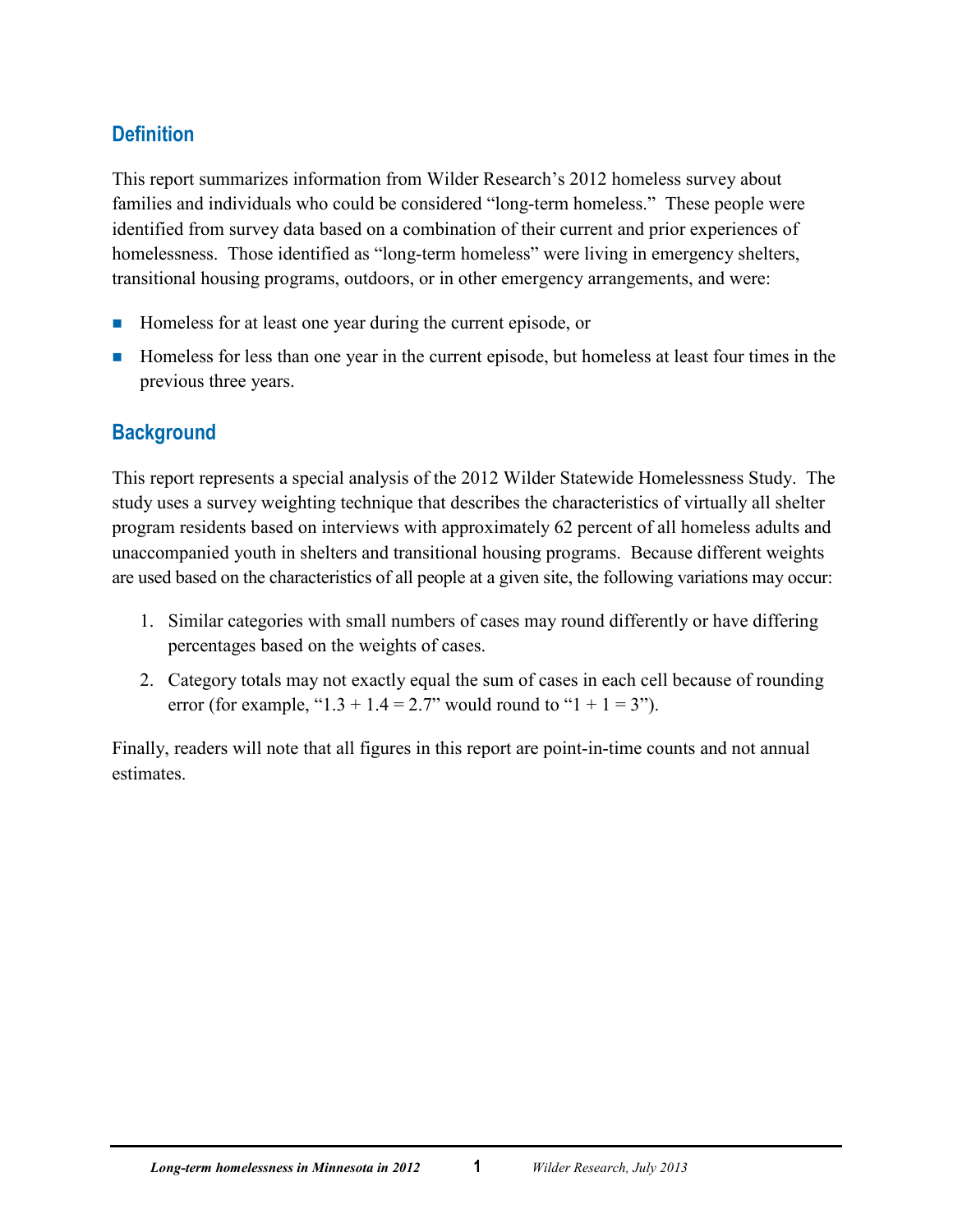## <span id="page-4-0"></span>**Overview of tables**

Section 1 shows a summary of the numbers of long-term homeless people in 2012.

Section 2 presents information about characteristics of homeless people separately for the two homeless patterns described above (one long episode currently, or multiple recent episodes) as well as for both combined. The tables in this section show information separately for two different housing settings: emergency settings (emergency shelters, battered women's shelters, and non-shelter arrangements) and transitional housing; and for three different household types:

- Adults (men and women age 18 or older with no children with them)
- Unaccompanied minors (male and female youth age 17 or younger with no children with them)
- Parents (adults and unaccompanied youth who have at least one child of their own with them)

The last table in Section 2 summarizes these figures for people in all housing settings and household types combined.

Section 3 presents characteristics of long-term homeless adults and parents, separately for emergency settings (including unsheltered) and transitional housing, including separate tables for:

- The 7-county Twin Cities metropolitan area
- The 80 counties of greater Minnesota

Section 4 presents what is known from the survey about three major problems that many homeless people face (serious mental illness, substance abuse disorders, and chronic health conditions) and what is known about the care they are currently receiving for these conditions. Transitional housing is intended as a longer-term form of housing plus services and is designed to support the needs of homeless individuals. They are therefore likely to be getting at least some of the services for which permanent supportive housing is designed, and hence residents in transitional housing may not need permanent supportive housing. The tables in Section 4 show how many transitional housing residents have each of the three conditions named above, and how many are not receiving care for them. This provides a rough estimate of the number of people currently in transitional housing who might benefit from additional opportunities being made available in permanent supportive housing. Including children with parents who fit this criterion, the data show that 27 percent of long-term homeless people in transitional housing may not be receiving needed care.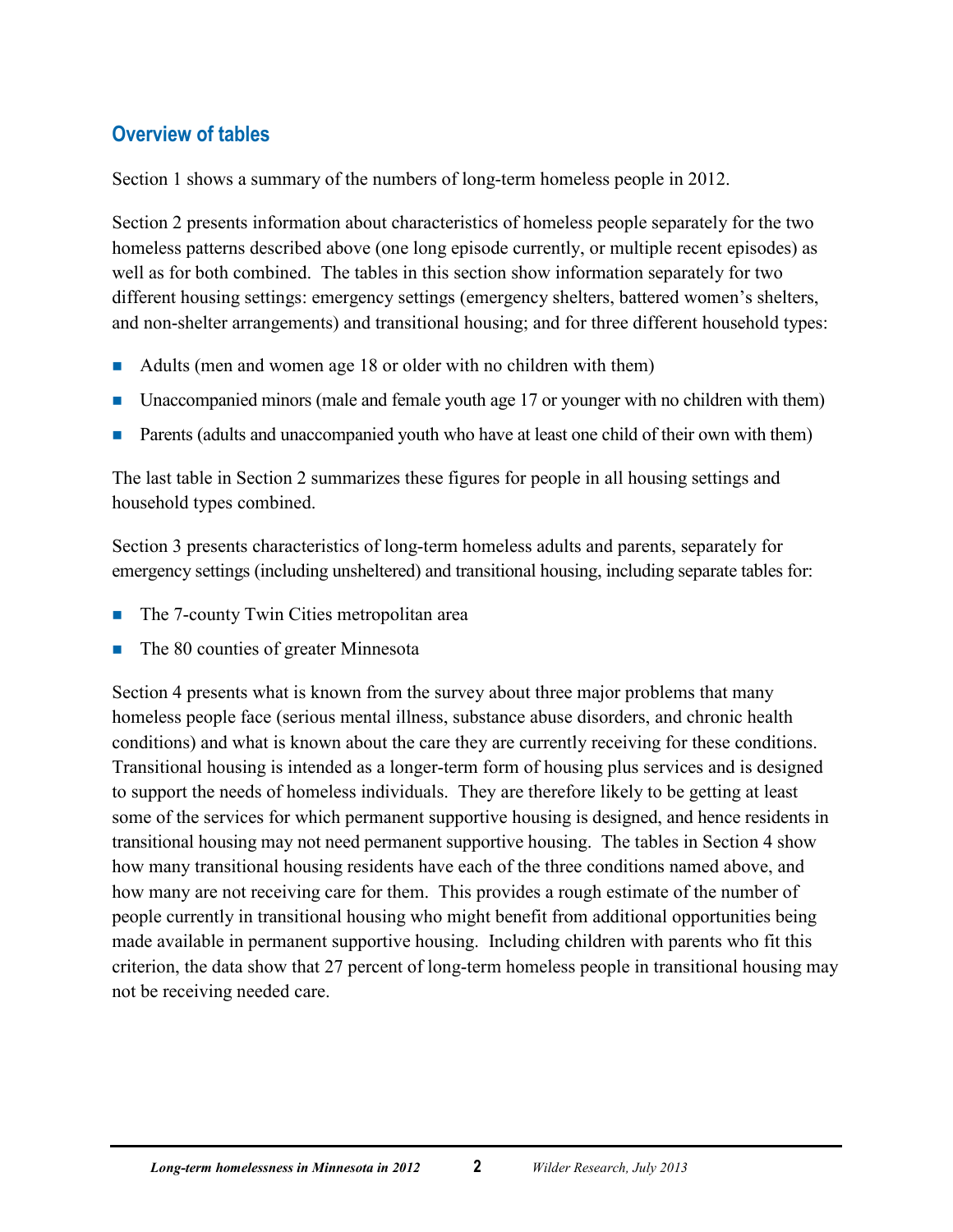#### *Notes about terms used in the tables*

"Chronic health conditions" include asthma, tuberculosis, other chronic lung or respiratory problems, high blood pressure, other chronic heart or circulatory problems, diabetes, hepatitis, and/or sexually transmitted diseases including HIV/AIDS.

"Substance abuse disorder" includes either an alcohol abuse disorder or a drug abuse disorder, or both.

"Dual diagnosis" means that the individual has both a substance abuse disorder and a mental health disorder.

"Recent criminal history" means the individual has been in juvenile detention (for more than a week), county jail or workhouse (for a month or more), or a state or federal prison, within the past two years. This is a conservative estimate of the extent to which criminal history may be a barrier to housing and employment. In addition to the 21 percent of all long-term homeless persons for whom this was true in the 2012 survey, 54 percent report that they had been in one of these settings at some time in their lives.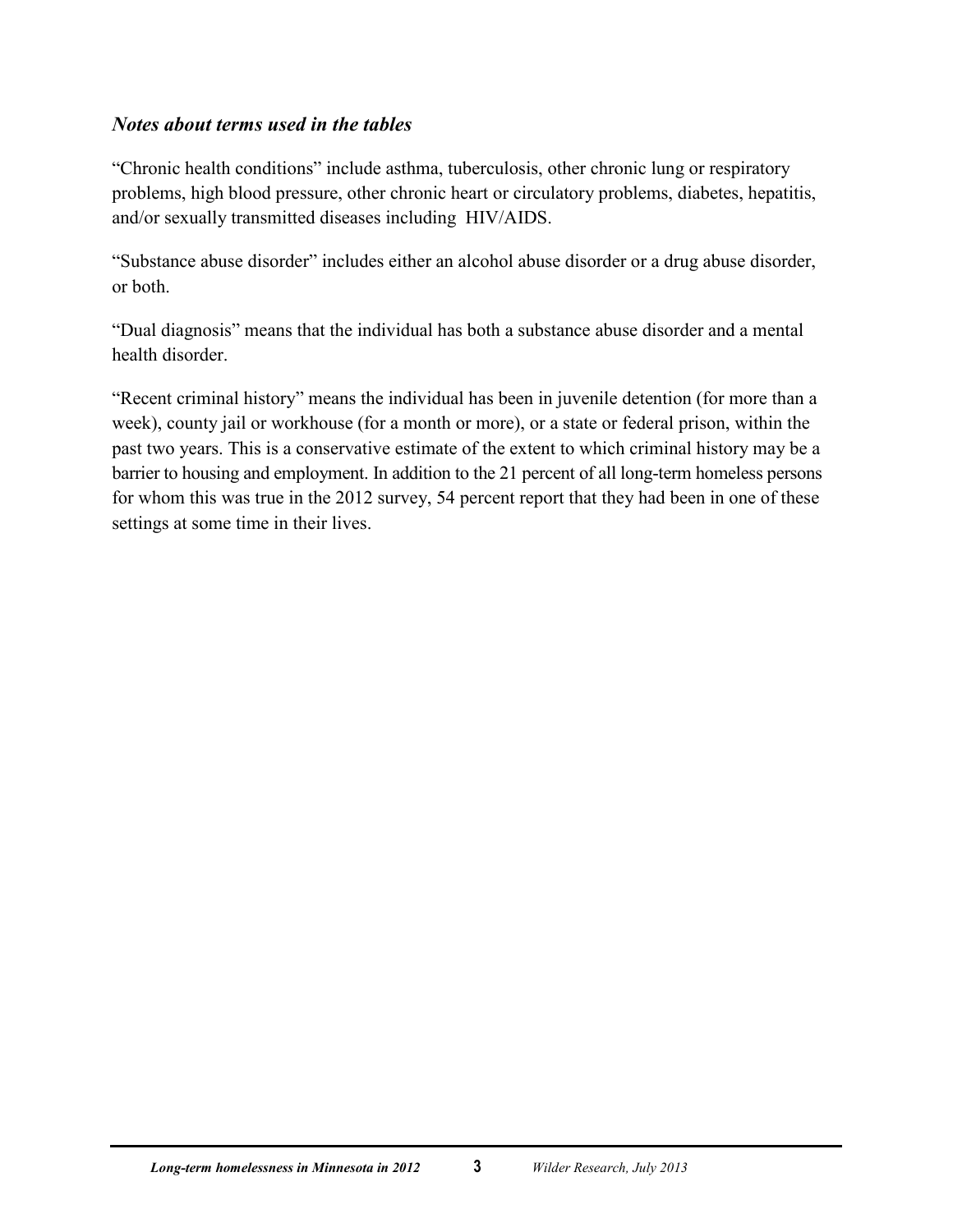## <span id="page-6-0"></span>**Section 1: Numbers of long-term homeless people in Minnesota, 2012**

|                                        | <b>Homeless at least</b><br>one year | Homeless less than<br>one year, but at least<br>4 times in last 3 years | Total |
|----------------------------------------|--------------------------------------|-------------------------------------------------------------------------|-------|
| Adults without children                | 1,665                                | 216                                                                     | 1,881 |
| Unaccompanied youth (without children) | 20                                   | 17                                                                      | 37    |
| Parents with children                  | 247                                  | 87                                                                      | 334   |
| Total adults and unaccompanied youth   | 1,932                                | 320                                                                     | 2,251 |
| Total children with parents            | 473                                  | 162                                                                     | 636   |
| Total individuals                      | 2.045                                | 482                                                                     | 2,887 |

#### <span id="page-6-1"></span>**1a. People in emergency settings, including unsheltered**

#### <span id="page-6-2"></span>**1b. People in transitional housing**

|                                        | <b>Homeless at least</b><br>one year | <b>Homeless less than</b><br>one year, but at least<br>4 times in last 3 years | <b>Total</b> |
|----------------------------------------|--------------------------------------|--------------------------------------------------------------------------------|--------------|
| Adults without children                | 741                                  | 45                                                                             | 785          |
| Unaccompanied youth (without children) | 2                                    |                                                                                | 3            |
| Parents with children                  | 484                                  | 29                                                                             | 513          |
| Total adults and unaccompanied youth   | 1.227                                | 75                                                                             | 1,302        |
| Total children with parents            | 959                                  | 60                                                                             | 1,019        |
| Total individuals                      | 2.186                                | 135                                                                            | 2,321        |

#### <span id="page-6-3"></span>**1c. Total**

|                                      | <b>Homeless at least</b><br>one year | Homeless less than<br>one year, but at least<br>4 times in last 3 years | <b>Total</b> |
|--------------------------------------|--------------------------------------|-------------------------------------------------------------------------|--------------|
| Total adults and unaccompanied youth | 3.159                                | 395                                                                     | 3,553        |
| Total children with parents          | 1.432                                | 222                                                                     | 1,655        |
| Total individuals                    | 4.591                                | 617                                                                     | 5,208        |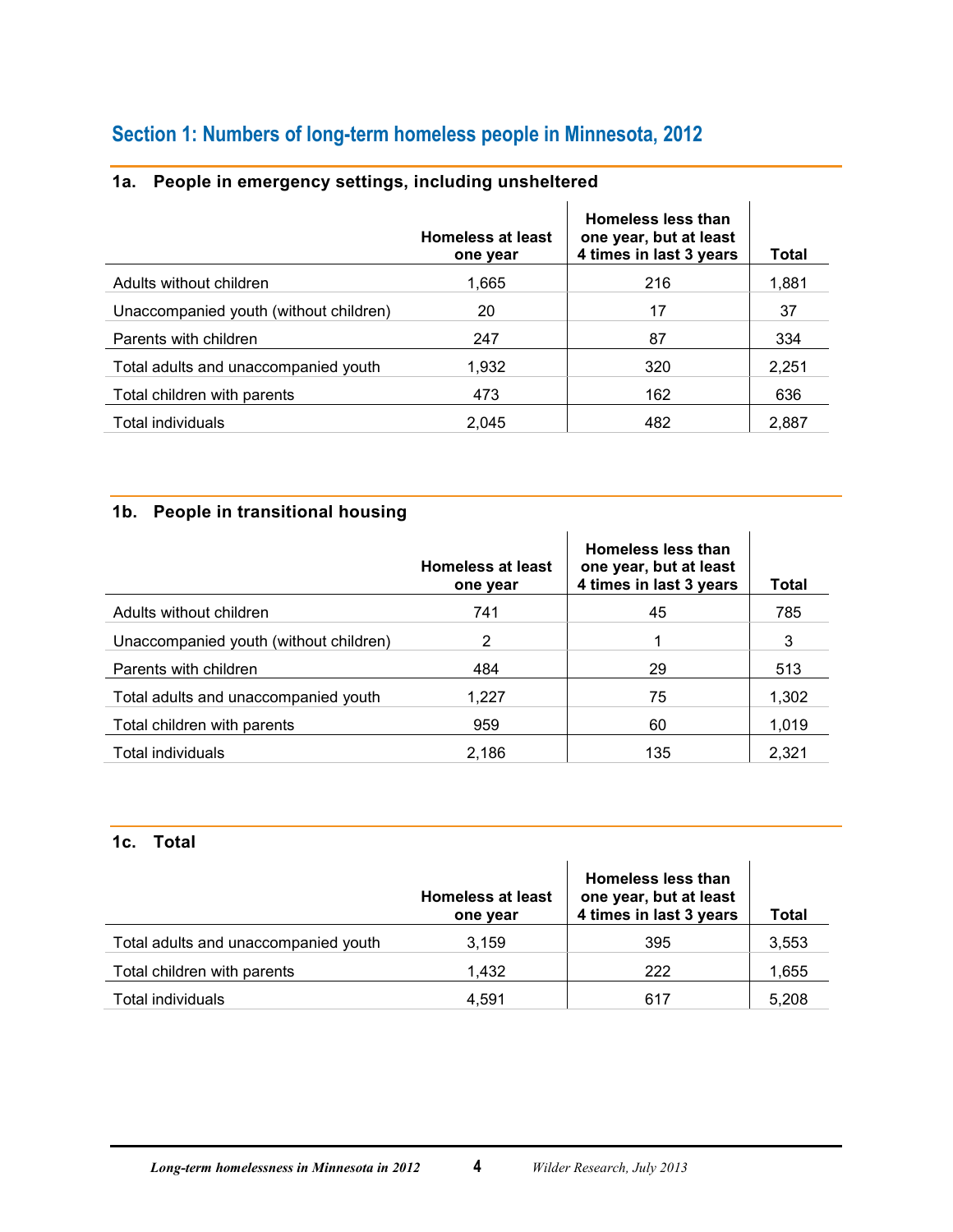## <span id="page-7-0"></span>**Section 2: Characteristics of long-term homeless people, by household type and housing setting**

#### <span id="page-7-1"></span>**2a. Adults in emergency settings, including unsheltered**

|                        | <b>Homeless at least</b><br>one year<br>$N = 1,665$ |      | <b>Homeless less than</b><br>one year, but at least<br>4 times in last 3 years<br>$N = 216$ |       | <b>Total</b><br>$N = 1,881$ |      |
|------------------------|-----------------------------------------------------|------|---------------------------------------------------------------------------------------------|-------|-----------------------------|------|
|                        | $\boldsymbol{\mathsf{N}}$                           | $\%$ | $\mathsf{N}$                                                                                | $\%$  | $\boldsymbol{\mathsf{N}}$   | $\%$ |
| <b>DEMOGRAPHICS</b>    |                                                     |      |                                                                                             |       |                             |      |
| Percent women          | 407                                                 | 24%  | 79                                                                                          | 37%   | 486                         | 26%  |
| Race/ethnicity         |                                                     |      |                                                                                             |       |                             |      |
| African American       | 530                                                 | 32%  | 50                                                                                          | 23%   | 580                         | 31%  |
| <b>African Native</b>  | 48                                                  | 3%   | $\boldsymbol{9}$                                                                            | 4%    | 56                          | 31%  |
| American Indian        | 242                                                 | 15%  | 44                                                                                          | 21%   | 286                         | 15%  |
| Asian/Pacific Islander | 27                                                  | 2%   | 1                                                                                           | $1\%$ | 28                          | 2%   |
| White                  | 657                                                 | 40%  | 94                                                                                          | 44%   | 750                         | 40%  |
| Other/More than one    | 141                                                 | 9%   | 16                                                                                          | 8%    | 157                         | 9%   |
| Hispanic/Latino*       | 124                                                 | 8%   | 15                                                                                          | 7%    | 139                         | 8%   |
| Metro                  | 1,095                                               | 66%  | 102                                                                                         | 47%   | 1,196                       | 64%  |
| <b>Greater MN</b>      | 570                                                 | 34%  | 114                                                                                         | 53%   | 684                         | 36%  |
| Shelter Type           |                                                     |      |                                                                                             |       |                             |      |
| Battered women         | 28                                                  | 2%   | 5                                                                                           | 2%    | 33                          | 2%   |
| Emergency              | 939                                                 | 56%  | 93                                                                                          | 43%   | 1,032                       | 55%  |
| Other/unknown shelter  | 698                                                 | 42%  | 118                                                                                         | 55%   | 816                         | 43%  |
| In MN 2 years or less  | 387                                                 | 24%  | 58                                                                                          | 27%   | 446                         | 24%  |
| Currently employed     | 273                                                 | 17%  | 28                                                                                          | 13%   | 302                         | 16%  |
| <b>Education level</b> |                                                     |      |                                                                                             |       |                             |      |
| Less than HS/GED       | 378                                                 | 24%  | 57                                                                                          | 27%   | 435                         | 24%  |
| HS/GED only            | 733                                                 | 46%  | 92                                                                                          | 44%   | 825                         | 46%  |
| Some college           | 490                                                 | 31%  | 62                                                                                          | 29%   | 551                         | 30%  |
| Mean age               |                                                     | 42.3 | 37.8                                                                                        |       | 41.8                        |      |

*Note: Hispanic/Latino may be of any race.*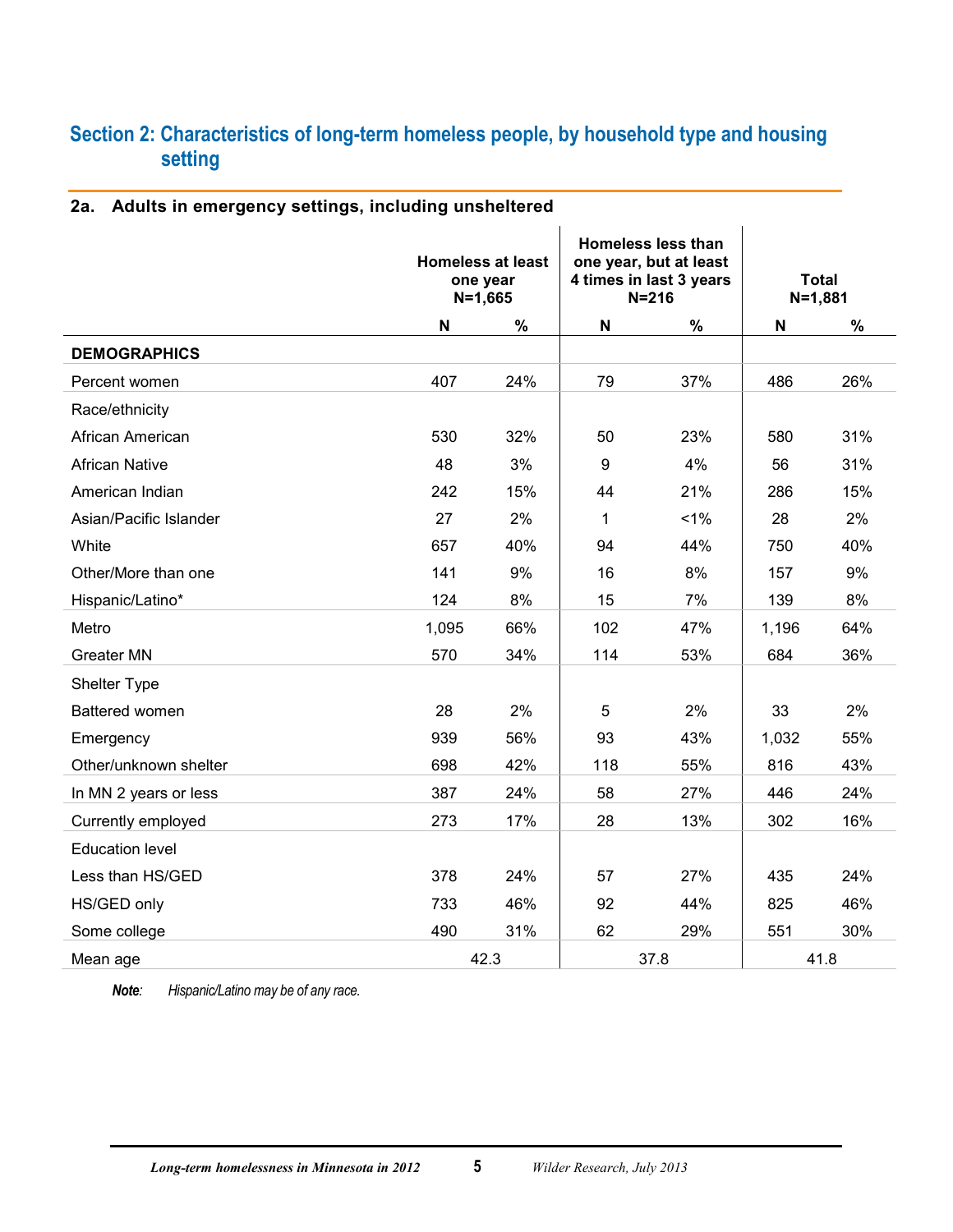## **2a. Adults in emergency settings, including unsheltered (continued)**

|                                                 | <b>Homeless at least</b><br>one year<br>$N = 1,665$ |             | <b>Homeless less than</b><br>one year, but at least<br>4 times in last 3 years<br>$N = 216$ |                | <b>Total</b><br>$N = 1,881$ |             |
|-------------------------------------------------|-----------------------------------------------------|-------------|---------------------------------------------------------------------------------------------|----------------|-----------------------------|-------------|
|                                                 | N                                                   | $\%$        | N                                                                                           | $\%$           | N                           | %           |
| <b>CHARACTERISTICS</b>                          |                                                     |             |                                                                                             |                |                             |             |
| Serious mental illness                          | 937                                                 | 56%         | 143                                                                                         | 66%            | 1,080                       | 57%         |
| Substance abuse disorder                        | 444                                                 | 27%         | 64                                                                                          | 30%            | 507                         | 27%         |
| Alcohol abuse disorder                          | 349                                                 | 21%         | 54                                                                                          | 25%            | 403                         | 22%         |
| Drug abuse disorder                             | 248                                                 | 15%         | 41                                                                                          | 19%            | 289                         | 16%         |
| Dual diagnosis (MI & SA)                        | 326                                                 | 20%         | 45                                                                                          | 21%            | 371                         | 20%         |
| Chronic health condition                        | 900                                                 | 54%         | 113                                                                                         | 52%            | 1,013                       | 54%         |
| # with none of above                            | 360                                                 | 22%         | 39                                                                                          | 18%            | 399                         | 21%         |
| Recent criminal history                         | 454                                                 | 27%         | 63                                                                                          | 29%            | 517                         | 28%         |
| # with none of above                            | 159                                                 | 10%         | 22                                                                                          | 10%            | 181                         | 10%         |
| Work limitation (kind or amount)                | 868                                                 | 53%         | 115                                                                                         | 54%            | 982                         | 53%         |
| Limitations in daily activities                 | 272                                                 | 17%         | 41                                                                                          | 19%            | 313                         | 17%         |
| Often confused                                  | 656                                                 | 40%         | 95                                                                                          | 44%            | 751                         | 41%         |
| Possible brain injury                           | 606                                                 | 36%         | 87                                                                                          | 40%            | 693                         | 37%         |
| Women fleeing domestic violence                 | 121                                                 | 30%         | 26                                                                                          | 33%            | 146                         | 30%         |
| <b>SERVICE USE/NEED</b>                         |                                                     |             |                                                                                             |                |                             |             |
| Detox in last 2 years                           | 298                                                 | 52%         | 36                                                                                          | 54%            | 334                         | 53%         |
| ER in last 6 months                             | 692                                                 | 42%         | 104                                                                                         | 49%            | 796                         | 43%         |
| Total # uses, 6 months                          | 1,960<br>visits                                     | 2.9<br>mean | 322<br>visits                                                                               | 3.1<br>mean    | 2,281<br>visits             | 2.9<br>mean |
| Housing size needed                             |                                                     |             |                                                                                             |                |                             |             |
| 0 bedrooms                                      | 1,282                                               | 78%         | 160                                                                                         | 75%            | 1,443                       | 78%         |
| 1 bedroom                                       | 238                                                 | 15%         | 22                                                                                          | 11%            | 261                         | 14%         |
| 2 bedrooms                                      | 93                                                  | 6%          | 26                                                                                          | 12%            | 119                         | 6%          |
| 3 bedrooms                                      | 17                                                  | 1%          | 5                                                                                           | 2%             | 22                          | $1\%$       |
| 4 bedrooms                                      | 6                                                   | $<$ 1       | $\mathbf 0$                                                                                 | $\blacksquare$ | 6                           | $< 1\%$     |
| 5 bedrooms                                      |                                                     |             |                                                                                             |                |                             |             |
| MA or other public medical benefit in past year | 1,200                                               | 72%         | 154                                                                                         | 72%            | 1,354                       | 72%         |
| SSI in past year                                | 253                                                 | 15%         | 55                                                                                          | 26%            | 309                         | 17%         |
| MFIP in past year                               | 86                                                  | 5%          | 17                                                                                          | 8%             | 103                         | 6%          |
| Currently employed                              | 273                                                 | 17%         | 28                                                                                          | 13%            | 302                         | 16%         |
| Veteran                                         | 222                                                 | 13%         | 17                                                                                          | 8%             | 238                         | 13%         |
| Average # of housing barriers                   | 4.9                                                 |             | 4.2                                                                                         |                | 4.8                         |             |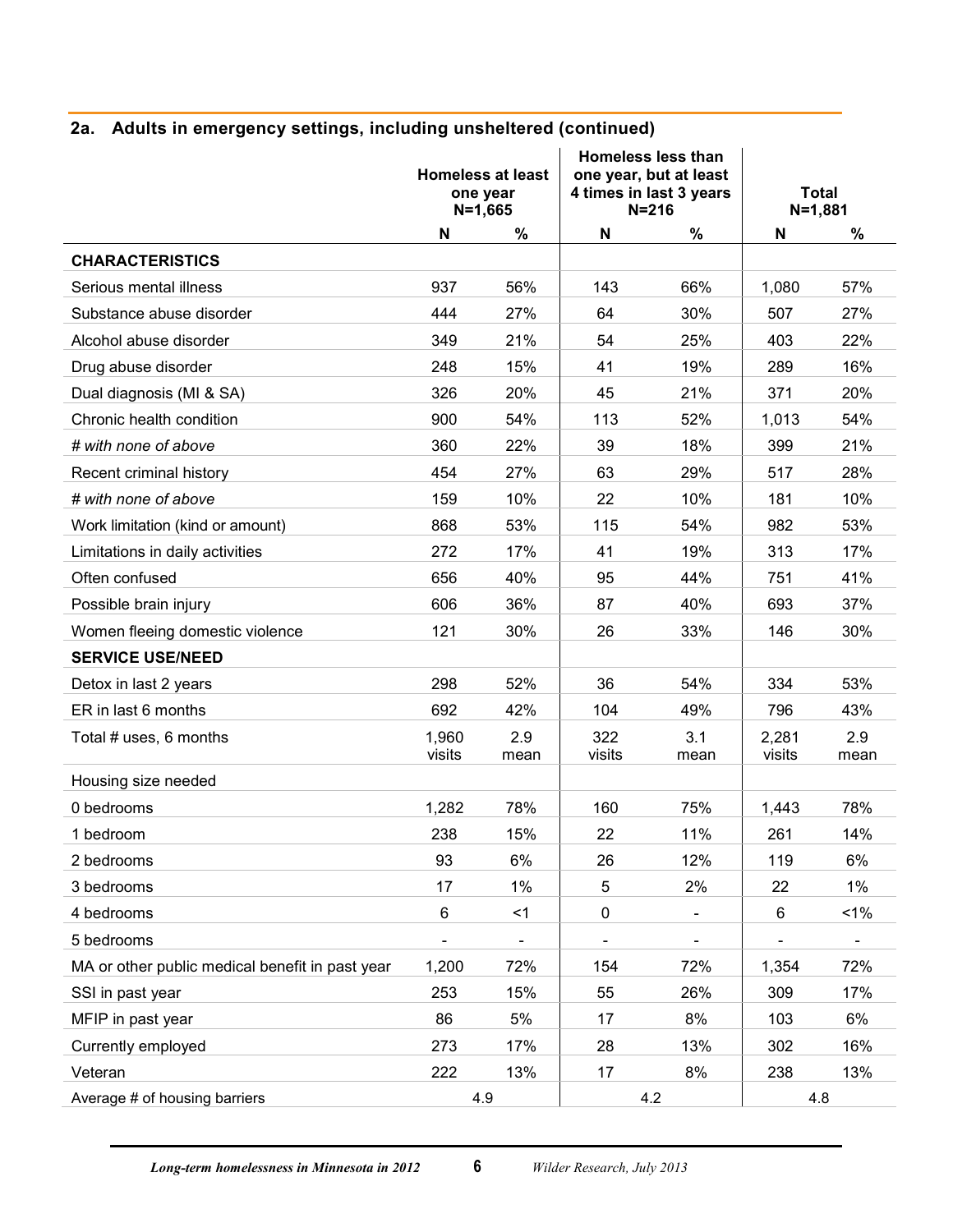|                        | <b>Homeless at least</b><br>one year<br>$N=20$ |                | <b>Homeless less than</b><br>one year, but at least<br>4 times in last 3 years<br>$N=17$ |                          | <b>Total</b><br>$N=37$ |                |
|------------------------|------------------------------------------------|----------------|------------------------------------------------------------------------------------------|--------------------------|------------------------|----------------|
|                        | N                                              | $\%$           | $\boldsymbol{\mathsf{N}}$                                                                | $\%$                     | N                      | %              |
| <b>DEMOGRAPHICS</b>    |                                                |                |                                                                                          |                          |                        |                |
| Percent women          | 10                                             | 50%            | 10                                                                                       | 59%                      | 20                     | 54%            |
| Race/ethnicity         |                                                |                |                                                                                          |                          |                        |                |
| African American       | $\overline{7}$                                 | 35%            | 3                                                                                        | 18%                      | 10                     | 27%            |
| <b>African Native</b>  |                                                |                | $\overline{\phantom{a}}$                                                                 | $\blacksquare$           | $\blacksquare$         | $\blacksquare$ |
| American Indian        | $\overline{4}$                                 | 20%            | $\overline{7}$                                                                           | 41%                      | 11                     | 30%            |
| Asian/Pacific Islander | 1                                              | 5%             | $\blacksquare$                                                                           | $\blacksquare$           | 1                      | 3%             |
| White                  | 6                                              | 30%            | 4                                                                                        | 24%                      | 10                     | 27%            |
| Other/More than one    | $\overline{2}$                                 | 10%            | 3                                                                                        | 18%                      | 5                      | 14%            |
| Hispanic/Latino        | 1                                              | $5%$           | 3                                                                                        | 18%                      | 4                      | 11%            |
| Metro                  | 10                                             | 50%            | 9                                                                                        | 53%                      | 19                     | 51%            |
| <b>Greater MN</b>      | 10                                             | 50%            | 8                                                                                        | 47%                      | 18                     | 49%            |
| Shelter Type           |                                                |                |                                                                                          |                          |                        |                |
| Battered women         | $\pmb{0}$                                      |                | $\pmb{0}$                                                                                | $\blacksquare$           | $\pmb{0}$              |                |
| Emergency              | 4                                              | 20%            | 9                                                                                        | 53%                      | 13                     | 35%            |
| Street/unsheltered     | 16                                             | 80%            | 8                                                                                        | 47%                      | 24                     | 65%            |
| In MN 2 years or less  | $\overline{4}$                                 | 20%            | $\overline{2}$                                                                           | 12%                      | $6\phantom{1}$         | 16%            |
| Currently employed     | $6\phantom{1}$                                 | 30%            | 1                                                                                        | 6%                       | 7                      | 19%            |
| <b>Education level</b> |                                                |                |                                                                                          |                          |                        |                |
| Less than HS/GED       | 20                                             | 100%           | 16                                                                                       | 100%                     | 36                     | 100%           |
| HS/GED only            | 0                                              | $\overline{a}$ | $\pmb{0}$                                                                                | $\overline{\phantom{a}}$ | 0                      |                |
| Some college           | $\mathbf 0$                                    | $\blacksquare$ | $\mathbf 0$                                                                              | $\blacksquare$           | 0                      |                |
| Mean age               |                                                | 16.5           | 15.3                                                                                     |                          | 16.0                   |                |

## <span id="page-9-0"></span>**2b. Unaccompanied youth in emergency settings, including unsheltered**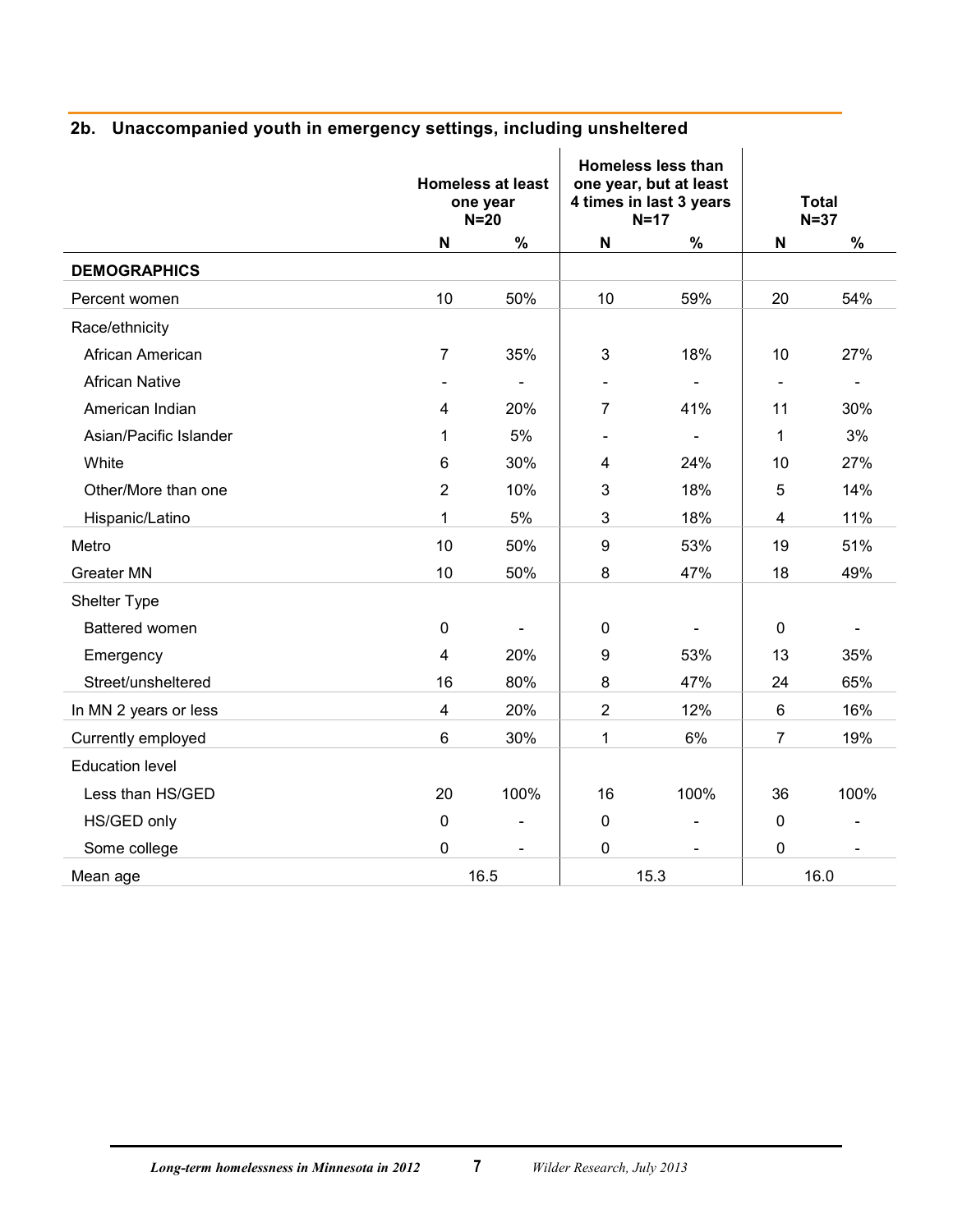## **2b. Unaccompanied youth in emergency settings, including unsheltered (continued)**

|                                                 | <b>Homeless less than</b><br>one year, but at least<br><b>Homeless at least</b><br>4 times in last 3 years<br>one year<br>$N=17$<br>$N=20$ |                              | <b>Total</b><br>$N=37$    |                          |                |                          |
|-------------------------------------------------|--------------------------------------------------------------------------------------------------------------------------------------------|------------------------------|---------------------------|--------------------------|----------------|--------------------------|
|                                                 | $\boldsymbol{\mathsf{N}}$                                                                                                                  | $\%$                         | $\boldsymbol{\mathsf{N}}$ | %                        | N              | $\%$                     |
| <b>CHARACTERISTICS</b>                          |                                                                                                                                            |                              |                           |                          |                |                          |
| Serious mental illness                          | 13                                                                                                                                         | 65%                          | 12                        | 71%                      | 25             | 68%                      |
| Substance abuse disorder                        | $\overline{2}$                                                                                                                             | 10%                          | 4                         | 24%                      | 6              | 16%                      |
| Alcohol abuse disorder                          | 0                                                                                                                                          |                              | 4                         | 25%                      | 4              | 11%                      |
| Drug abuse disorder                             | $\overline{2}$                                                                                                                             | 10%                          | 4                         | 25%                      | 6              | 17%                      |
| Dual diagnosis (MI & SA)                        | $\overline{2}$                                                                                                                             | 10%                          | 4                         | 24%                      | 6              | 16%                      |
| Chronic health condition                        | $\overline{7}$                                                                                                                             | 35%                          | 7                         | 41%                      | 14             | 38%                      |
| # with none of above                            | 5                                                                                                                                          | 25%                          | 5                         | 29%                      | 10             | 27%                      |
| Recent criminal history                         | 6                                                                                                                                          | 30%                          | 6                         | 35%                      | 12             | 32%                      |
| # with none of above                            | 5                                                                                                                                          | 25%                          | 5                         | 29%                      | 10             | 27%                      |
| Work limitation (kind or amount)                | 3                                                                                                                                          | 15%                          | 3                         | 19%                      | 6              | 17%                      |
| Limitations in daily activities                 | $\overline{2}$                                                                                                                             | 10%                          | 3                         | 19%                      | 5              | 14%                      |
| Often confused                                  | 6                                                                                                                                          | 32%                          | 5                         | 29%                      | 11             | 31%                      |
| Possible brain injury                           | 5                                                                                                                                          | 25%                          | 5                         | 29%                      | 10             | 27%                      |
| Women fleeing domestic violence                 | 1                                                                                                                                          | 10%                          | 3                         | 30%                      | 4              | 20%                      |
| <b>SERVICE USE/NEED</b>                         |                                                                                                                                            |                              |                           |                          |                |                          |
| Detox in last 2 years                           | 1                                                                                                                                          | 50%                          | $\overline{2}$            | 100%                     | 3              | 75%                      |
| ER in last 6 months                             | $\overline{7}$                                                                                                                             | 35%                          | 6                         | 35%                      | 13             | 35%                      |
| Total # uses, 6 months                          | $\overline{7}$<br>visits                                                                                                                   | 1.0<br>mean                  | 9<br>visits               | 1.5<br>mean              | 16<br>visits   | 1.2<br>mean              |
| Housing size needed                             |                                                                                                                                            |                              |                           |                          |                |                          |
| 0 bedrooms                                      | 16                                                                                                                                         | 80%                          | 10                        | 67%                      | 26             | 74%                      |
| 1 bedroom                                       | $\overline{2}$                                                                                                                             | 10%                          | 1                         | 7%                       | 3              | 9%                       |
| 2 bedrooms                                      | $\pmb{0}$                                                                                                                                  |                              | 1                         | 7%                       | 1              | 3%                       |
| 3 bedrooms                                      | $\overline{2}$                                                                                                                             | 10%                          | 3                         | 20%                      | 5              | 14%                      |
| 4 bedrooms                                      | $\pmb{0}$                                                                                                                                  | $\overline{\phantom{a}}$     | $\pmb{0}$                 | $\overline{\phantom{a}}$ | $\pmb{0}$      |                          |
| 5 bedrooms                                      | $\pmb{0}$                                                                                                                                  | $\qquad \qquad \blacksquare$ | $\pmb{0}$                 | $\blacksquare$           | $\pmb{0}$      | $\overline{\phantom{a}}$ |
| MA or other public medical benefit in past year | 10                                                                                                                                         | 53%                          | 10                        | 67%                      | 20             | 59%                      |
| SSI in past year                                | $\pmb{0}$                                                                                                                                  |                              | $\pmb{0}$                 |                          | $\pmb{0}$      |                          |
| MFIP in past year                               | $\overline{2}$                                                                                                                             | 10%                          | $\mathbf 1$               | 6%                       | 3              | 8%                       |
| Currently employed                              | $\,6$                                                                                                                                      | 30%                          | 1                         | 6%                       | $\overline{7}$ | 19%                      |
| Veteran                                         | $\pmb{0}$                                                                                                                                  |                              | $\pmb{0}$                 | $\overline{\phantom{a}}$ | $\pmb{0}$      |                          |
| Average # of housing barriers                   |                                                                                                                                            | 4.4                          | 3.9                       |                          | 4.16           |                          |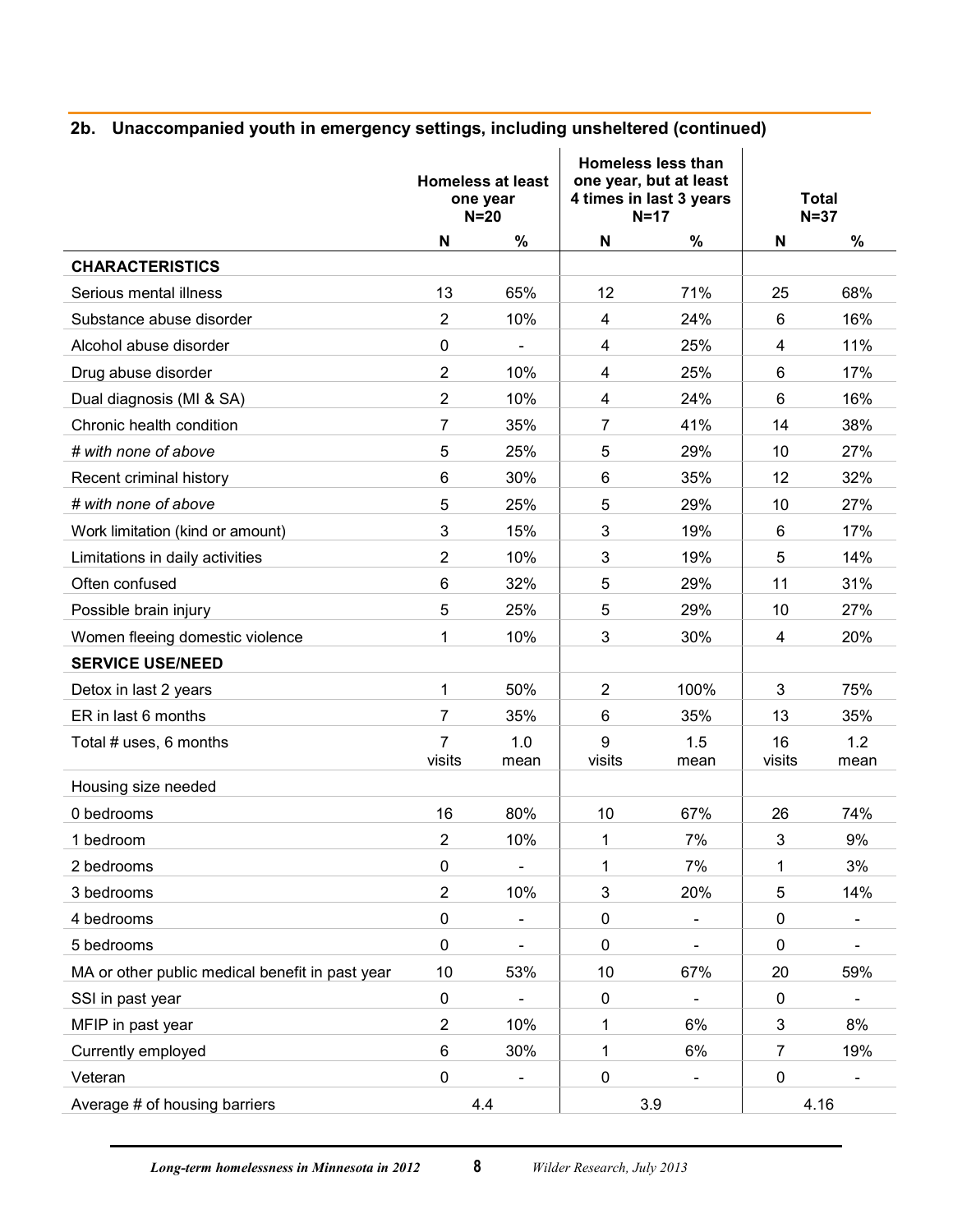|                             |                | <b>Homeless at least</b><br>one year<br>$N = 247$ |                           | <b>Homeless less than</b><br>one year, but at least<br>4 times in last 3 years<br>$N=87$ |                | <b>Total</b><br>$N = 334$ |
|-----------------------------|----------------|---------------------------------------------------|---------------------------|------------------------------------------------------------------------------------------|----------------|---------------------------|
|                             | N              | $\%$                                              | $\boldsymbol{\mathsf{N}}$ | %                                                                                        | $\mathsf{N}$   | $\%$                      |
| <b>DEMOGRAPHICS</b>         |                |                                                   |                           |                                                                                          |                |                           |
| Percent women               | 219            | 89%                                               | 83                        | 95%                                                                                      | 302            | 91%                       |
| Race/ethnicity              |                |                                                   |                           |                                                                                          |                |                           |
| African American            | 101            | 41%                                               | 46                        | 53%                                                                                      | 146            | 44%                       |
| <b>African Native</b>       | $\overline{2}$ | 1%                                                | $\mathbf 0$               |                                                                                          | $\overline{2}$ | 1%                        |
| American Indian             | 59             | 24%                                               | 12                        | 14%                                                                                      | 71             | 21%                       |
| Asian/Pacific Islander      | 3              | 1%                                                | 0                         | $\blacksquare$                                                                           | 3              | $1\%$                     |
| White                       | 63             | 26%                                               | 18                        | 21%                                                                                      | 81             | 24%                       |
| Other/More than one         | 19             | 8%                                                | 10                        | 12%                                                                                      | 29             | 9%                        |
| Hispanic/Latino             | 24             | 10%                                               | 3                         | 4%                                                                                       | 28             | 8%                        |
| Metro                       | 155            | 63%                                               | 57                        | 65%                                                                                      | 211            | 63%                       |
| <b>Greater MN</b>           | 92             | 37%                                               | 30                        | 35%                                                                                      | 122            | 37%                       |
| Shelter Type                |                |                                                   |                           |                                                                                          |                |                           |
| Battered women              | 40             | 16%                                               | 22                        | 26%                                                                                      | 62             | 19%                       |
| Emergency                   | 129            | 52%                                               | 46                        | 53%                                                                                      | 175            | 52%                       |
| Street/unsheltered          | 78             | 32%                                               | 19                        | 22%                                                                                      | 97             | 29%                       |
| In MN 2 years or less       | 49             | 20%                                               | 23                        | 26%                                                                                      | 72             | 22%                       |
| Currently employed          | 59             | 24%                                               | 16                        | 19%                                                                                      | 75             | 22%                       |
| <b>Education level</b>      |                |                                                   |                           |                                                                                          |                |                           |
| Less than HS/GED            | 88             | 37%                                               | 31                        | 37%                                                                                      | 119            | 37%                       |
| HS/GED only                 | 86             | 36%                                               | 31                        | 37%                                                                                      | 117            | 36%                       |
| Some college                | 65             | 27%                                               | 23                        | 27%                                                                                      | 88             | 27%                       |
| Mean age                    |                | 29.3                                              |                           | 27.9                                                                                     | 29.0           |                           |
| Total accompanying children |                | 473                                               | 162                       |                                                                                          | 636            |                           |

## <span id="page-11-0"></span>**2c. Parents in emergency settings, including unsheltered**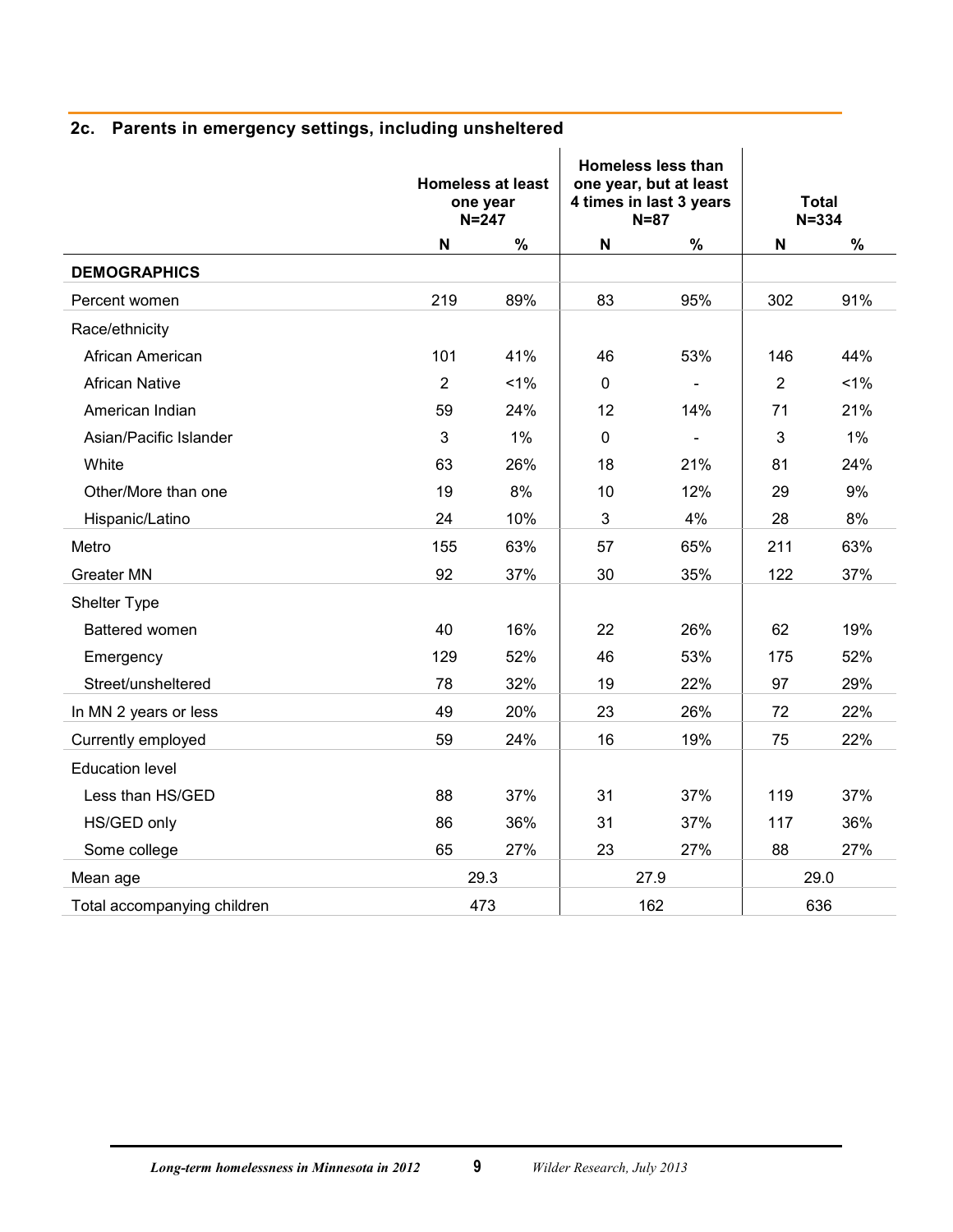## **2c. Parents in emergency settings, including unsheltered (continued)**

|                                                 | <b>Homeless at least</b><br>one year<br>$N = 247$ |                | <b>Homeless less than</b><br>one year, but at least<br>4 times in last 3 years<br>$N=87$ |                          | <b>Total</b><br>$N = 334$ |             |
|-------------------------------------------------|---------------------------------------------------|----------------|------------------------------------------------------------------------------------------|--------------------------|---------------------------|-------------|
|                                                 | N                                                 | $\%$           | $\mathsf{N}$                                                                             | $\%$                     | N                         | $\%$        |
| <b>CHARACTERISTICS</b>                          |                                                   |                |                                                                                          |                          |                           |             |
| Serious mental illness                          | 148                                               | 60%            | 59                                                                                       | 68%                      | 207                       | 62%         |
| Substance abuse disorder                        | 24                                                | 10%            | $\overline{\mathbf{4}}$                                                                  | 5%                       | 29                        | 9%          |
| Alcohol abuse disorder                          | 15                                                | 6%             | 3                                                                                        | 3%                       | 18                        | 5%          |
| Drug abuse disorder                             | 16                                                | 7%             | $\overline{2}$                                                                           | 3%                       | 19                        | 6%          |
| Dual diagnosis (MI & SA)                        | 18                                                | $\overline{7}$ | $\overline{2}$                                                                           | 2%                       | 20                        | 6%          |
| Chronic health condition                        | 130                                               | 53%            | 50                                                                                       | 58%                      | 180                       | 54%         |
| # with none of above                            | 66                                                | 27%            | 17                                                                                       | 19%                      | 83                        | 25%         |
| Recent criminal history                         | 27                                                | 11%            | 9                                                                                        | 10%                      | 36                        | 11%         |
| # with none of above                            | 42                                                | 17%            | 16                                                                                       | 18%                      | 57                        | 17%         |
| Work limitation (kind or amount)                | 81                                                | 34%            | 36                                                                                       | 44%                      | 117                       | 36%         |
| Limitations in daily activities                 | 44                                                | 18%            | 14                                                                                       | 17%                      | 58                        | 18%         |
| Often confused                                  | 97                                                | 40%            | 44                                                                                       | 50%                      | 140                       | 42%         |
| Possible brain injury                           | 97                                                | 39%            | 32                                                                                       | 37%                      | 129                       | 39%         |
| Women fleeing domestic violence                 | 75                                                | 34%            | 32                                                                                       | 38%                      | 106                       | 35%         |
| <b>SERVICE USE/NEED</b>                         |                                                   |                |                                                                                          |                          |                           |             |
| Detox in last 2 years                           | 10                                                | 38%            | 5                                                                                        | 64%                      | 15                        | 44%         |
| ER in last 6 months                             | 108                                               | 44%            | 42                                                                                       | 50%                      | 150                       | 46%         |
| Total # uses, 6 months                          | 289<br>visits                                     | 2.7<br>mean    | 133<br>visits                                                                            | 3.2<br>mean              | 422<br>visits             | 2.8<br>mean |
| Housing size needed                             |                                                   |                |                                                                                          |                          |                           |             |
| 0 bedrooms                                      | 34                                                | 14%            | 15                                                                                       | 17%                      | 49                        | 15%         |
| 1 bedroom                                       | 25                                                | 10%            | 3                                                                                        | 4%                       | 28                        | 9%          |
| 2 bedrooms                                      | 117                                               | 48%            | 44                                                                                       | 51%                      | 161                       | 49%         |
| 3 bedrooms                                      | 50                                                | 20%            | 21                                                                                       | 25%                      | 71                        | 22%         |
| 4 bedrooms                                      | 15                                                | 6%             | $\overline{2}$                                                                           | 2%                       | 17                        | 5%          |
| 5 bedrooms                                      | $\overline{4}$                                    | 2%             | $\mathbf 0$                                                                              | $\overline{\phantom{a}}$ | 4                         | $1\%$       |
| MA or other public medical benefit in past year | 213                                               | 87%            | 82                                                                                       | 94%                      | 295                       | 89%         |
| SSI in past year                                | 27                                                | 11%            | 10                                                                                       | 12%                      | 37                        | 11%         |
| MFIP in past year                               | 197                                               | 80%            | 65                                                                                       | 75%                      | 263                       | 79%         |
| Currently employed                              | 59                                                | 24%            | 16                                                                                       | 19%                      | 75                        | 22%         |
| Veteran                                         | 4                                                 | 2%             | $\pmb{0}$                                                                                |                          | 4                         | $1\%$       |
| Average # of housing barriers                   |                                                   | 4.7            | 3.9                                                                                      |                          | 4.5                       |             |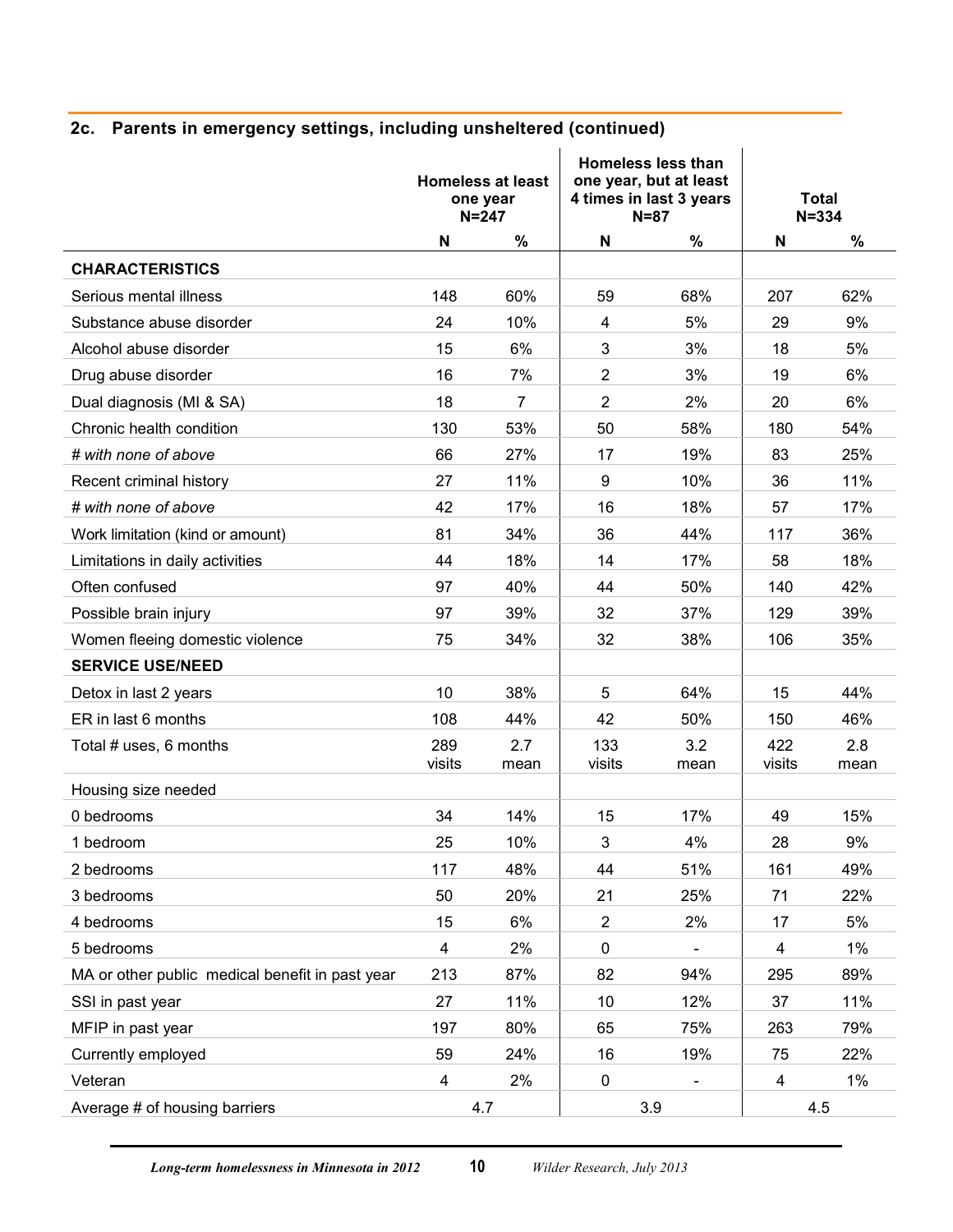## <span id="page-13-0"></span>**2d. Adults in transitional housing**

|                        | <b>Homeless at least</b><br>one year<br>$N = 741$ |      | <b>Homeless less than</b><br>one year, but at least<br>4 times in last 3 years<br>$N=45$ |      | <b>Total</b><br>$N = 785$ |       |
|------------------------|---------------------------------------------------|------|------------------------------------------------------------------------------------------|------|---------------------------|-------|
|                        | N                                                 | $\%$ | N                                                                                        | $\%$ | N                         | $\%$  |
| <b>DEMOGRAPHICS</b>    |                                                   |      |                                                                                          |      |                           |       |
| Percent women          | 272                                               | 37%  | 20                                                                                       | 44%  | 292                       | 37%   |
| Race/ethnicity         |                                                   |      |                                                                                          |      |                           |       |
| African American       | 257                                               | 35%  | 16                                                                                       | 37%  | 273                       | 35%   |
| <b>African Native</b>  | 11                                                | 2%   | $\mathbf 0$                                                                              |      | 11                        | 1%    |
| American Indian        | 54                                                | 7%   | 4                                                                                        | 8%   | 58                        | 7%    |
| Asian/Pacific Islander | 8                                                 | 1%   | $\mathbf 0$                                                                              |      | 8                         | $1\%$ |
| White                  | 363                                               | 49%  | 19                                                                                       | 42%  | 382                       | 49%   |
| Other/More than one    | 43                                                | 6%   | 6                                                                                        | 12%  | 48                        | 6%    |
| Hispanic/Latino        | 32                                                | 4%   | $6\phantom{1}$                                                                           | 13%  | 38                        | 5%    |
| Metro                  | 577                                               | 78%  | 26                                                                                       | 59%  | 603                       | 77%   |
| <b>Greater MN</b>      | 164                                               | 22%  | 18                                                                                       | 41%  | 183                       | 23%   |
| In MN 2 years or less  | 114                                               | 15%  | $6\phantom{1}$                                                                           | 12%  | 119                       | 15%   |
| Currently employed     | 168                                               | 23%  | 10                                                                                       | 23%  | 179                       | 23%   |
| <b>Education level</b> |                                                   |      |                                                                                          |      |                           |       |
| Less than HS/GED       | 117                                               | 16%  | 7                                                                                        | 17%  | 125                       | 16%   |
| HS/GED only            | 309                                               | 43%  | 19                                                                                       | 42%  | 328                       | 43%   |
| Some college           | 295                                               | 41%  | 18                                                                                       | 41%  | 313                       | 41%   |
| Mean age               |                                                   | 41.1 | 32.7                                                                                     |      | 40.6                      |       |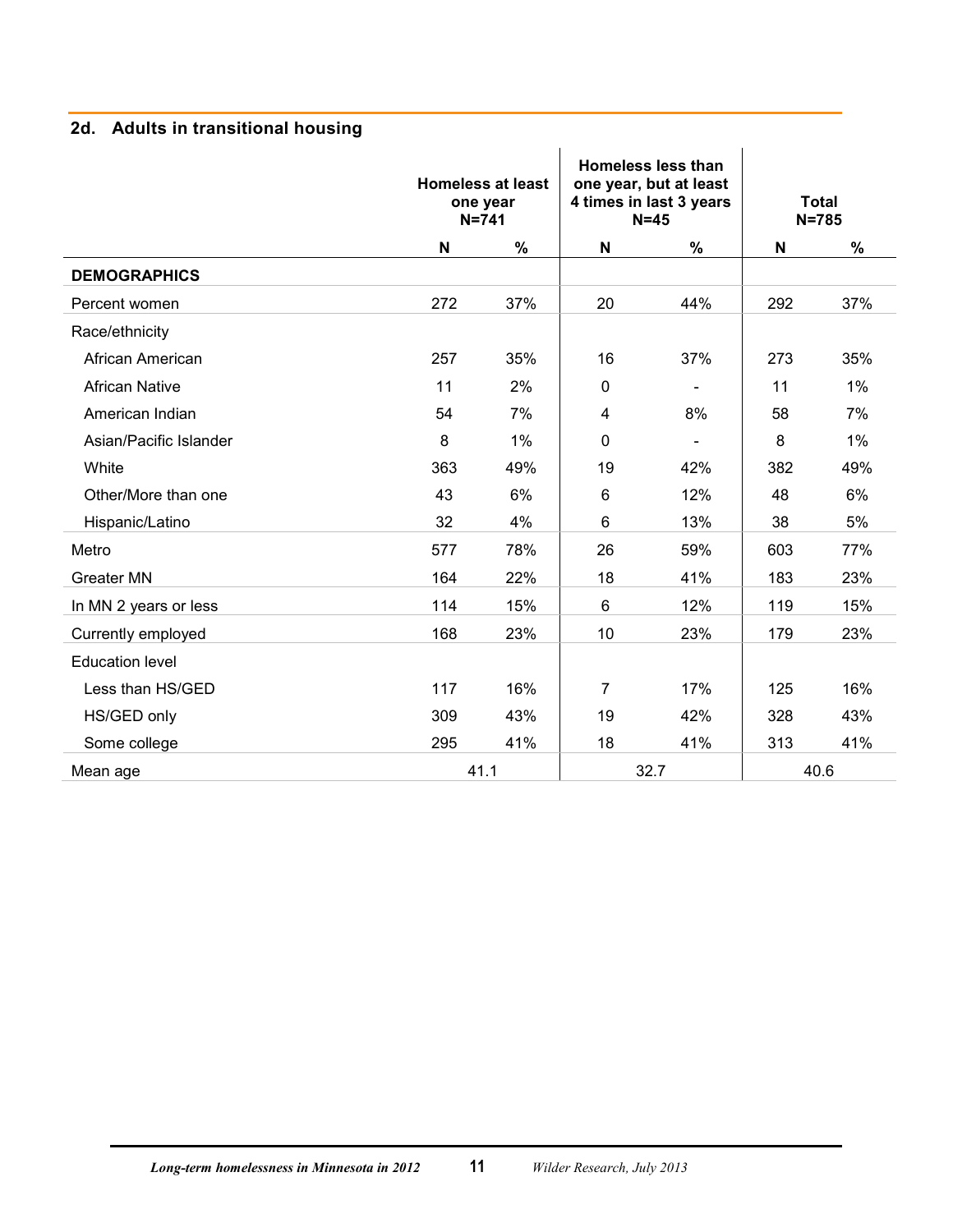## **2d. Adults in transitional housing (continued)**

|                                                 | $N = 741$     | <b>Homeless at least</b><br>one year |                         | <b>Homeless less than</b><br>one year, but at least<br>4 times in last 3 years<br>$N=45$ |               | <b>Total</b><br>$N = 785$ |
|-------------------------------------------------|---------------|--------------------------------------|-------------------------|------------------------------------------------------------------------------------------|---------------|---------------------------|
|                                                 | N             | $\%$                                 | N                       | %                                                                                        | N             | %                         |
| <b>CHARACTERISTICS</b>                          |               |                                      |                         |                                                                                          |               |                           |
| Serious mental illness                          | 489           | 66%                                  | 25                      | 56%                                                                                      | 514           | 65%                       |
| Substance abuse disorder                        | 281           | 38%                                  | 18                      | 41%                                                                                      | 299           | 38%                       |
| Alcohol abuse disorder                          | 224           | 31%                                  | 14                      | 31%                                                                                      | 238           | 31%                       |
| Drug abuse disorder                             | 194           | 27%                                  | 11                      | 25%                                                                                      | 205           | 26%                       |
| Dual diagnosis (MI & SA)                        | 223           | 30%                                  | 14                      | 31%                                                                                      | 237           | 30%                       |
| Chronic health condition                        | 420           | 57%                                  | 25                      | 57%                                                                                      | 446           | 57%                       |
| # with none of above                            | 113           | 15%                                  | 8                       | 18%                                                                                      | 121           | 16%                       |
| Recent criminal history                         | 139           | 19%                                  | 11                      | 25%                                                                                      | 151           | 19%                       |
| # with none of above                            | 57            | 8%                                   | $\overline{4}$          | 8%                                                                                       | 61            | 8%                        |
| Work limitation (kind or amount)                | 365           | 51%                                  | 24                      | 54%                                                                                      | 389           | 51%                       |
| Limitations in daily activities                 | 130           | 18%                                  | 3                       | 6%                                                                                       | 133           | 17%                       |
| Often confused                                  | 273           | 37%                                  | 9                       | 20%                                                                                      | 282           | 36%                       |
| Possible brain injury                           | 275           | 37%                                  | 11                      | 24%                                                                                      | 286           | 36%                       |
| Women fleeing domestic violence                 | 87            | 32%                                  | $\overline{7}$          | 36%                                                                                      | 94            | 32%                       |
| <b>SERVICE USE/NEED</b>                         |               |                                      |                         |                                                                                          |               |                           |
| Detox in last 2 years                           | 116           | 45%                                  | 13                      | 91%                                                                                      | 130           | 48%                       |
| ER in last 6 months                             | 268           | 37%                                  | 29                      | 66%                                                                                      | 296           | 38%                       |
| Total # uses, 6 months                          | 556<br>visits | 2.1<br>mean                          | 58<br>visits            | 2.1<br>mean                                                                              | 614<br>visits | 2.1<br>mean               |
| Housing size needed                             |               |                                      |                         |                                                                                          |               |                           |
| 0 bedrooms                                      | 505           | 69%                                  | 25                      | 59%                                                                                      | 530           | 68%                       |
| 1 bedroom                                       | 168           | 23%                                  | 9                       | 20%                                                                                      | 177           | 23%                       |
| 2 bedrooms                                      | 51            | 7%                                   | 9                       | 21%                                                                                      | 61            | 8%                        |
| 3 bedrooms                                      | 12            | 2%                                   | $\pmb{0}$               | $\overline{\phantom{0}}$                                                                 | 12            | 2%                        |
| 4 bedrooms                                      | 0             | $\qquad \qquad \blacksquare$         | $\mathbf 0$             | $\blacksquare$                                                                           | $\pmb{0}$     | $\blacksquare$            |
| 5 bedrooms                                      | $\pmb{0}$     |                                      | 0                       |                                                                                          | 0             |                           |
| MA or other public medical benefit in past year | 623           | 84%                                  | 38                      | 85%                                                                                      | 661           | 84%                       |
| SSI in past year                                | 82            | 11%                                  | $\overline{\mathbf{4}}$ | 9%                                                                                       | 86            | 11%                       |
| MFIP in past year                               | 46            | 6%                                   | 12                      | 27%                                                                                      | 58            | 7%                        |
| Currently employed                              | 168           | 23%                                  | 11                      | 23%                                                                                      | 179           | 23%                       |
| Veteran                                         | 101           | 14%                                  | 8                       | 18%                                                                                      | 109           | 14%                       |
| Average # of housing barriers                   |               | 5.1                                  |                         | 4.2                                                                                      |               | 5.1                       |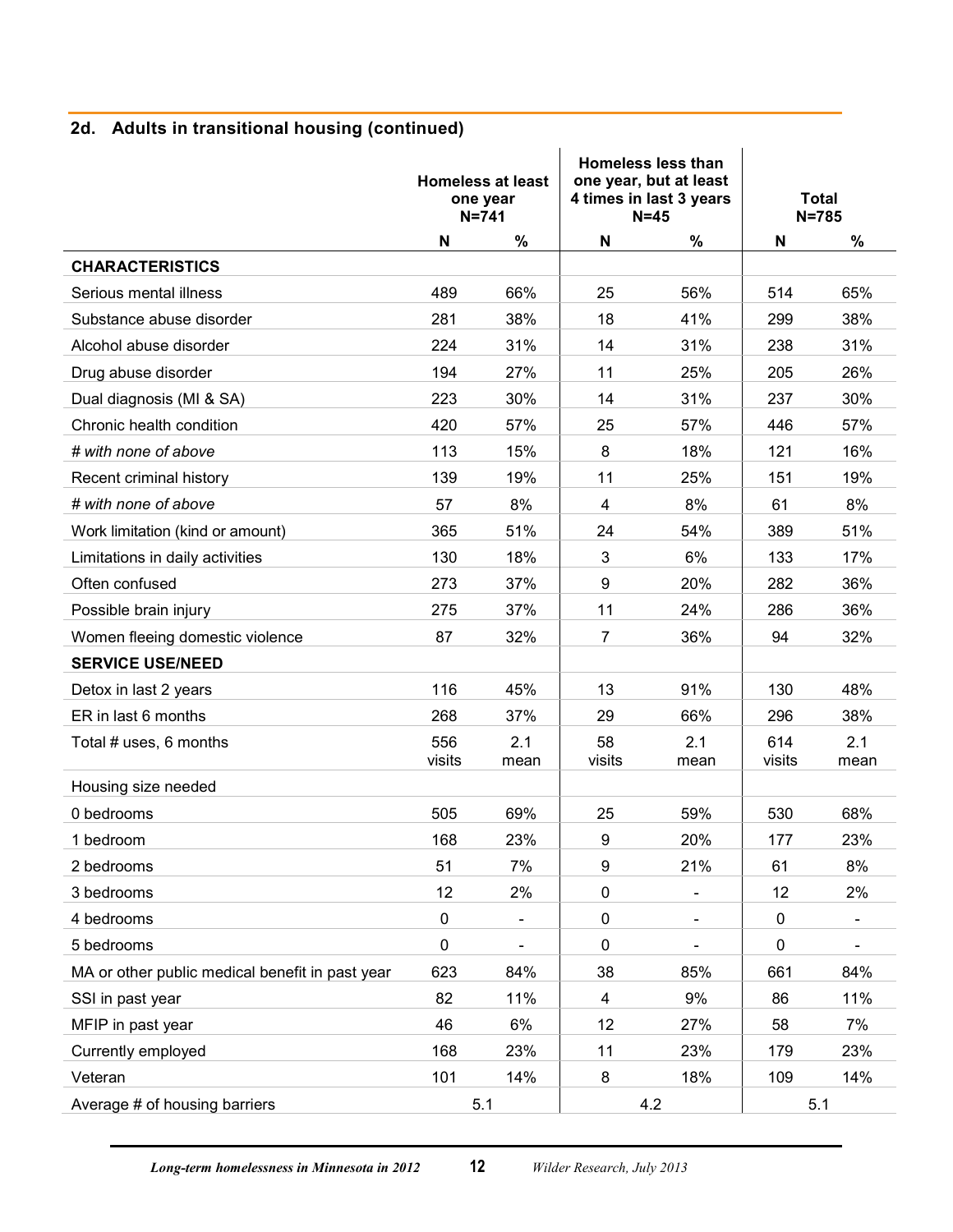|                        | <b>Homeless at least</b><br>one year<br>$N=2$ |   | <b>Homeless less than</b><br>one year, but at least<br>4 times in last 3 years<br>$N=1$ |      |                | <b>Total</b><br>$N=3$ |
|------------------------|-----------------------------------------------|---|-----------------------------------------------------------------------------------------|------|----------------|-----------------------|
|                        | N                                             | % | N                                                                                       | $\%$ | N              | $\%$                  |
| <b>DEMOGRAPHICS</b>    |                                               |   |                                                                                         |      |                |                       |
| Percent women          |                                               |   |                                                                                         |      | $\mathfrak{B}$ | 100%                  |
| Race/ethnicity         |                                               |   |                                                                                         |      |                |                       |
| African American       |                                               |   |                                                                                         |      | 0              |                       |
| <b>African Native</b>  |                                               |   |                                                                                         |      | 0              |                       |
| American Indian        |                                               |   |                                                                                         |      | 1              | 33%                   |
| Asian/Pacific Islander |                                               |   |                                                                                         |      | 0              |                       |
| White                  |                                               |   |                                                                                         |      | 1              | 33%                   |
| Other/More than one    |                                               |   |                                                                                         |      | 1              | 33%                   |
| Hispanic/Latino        |                                               |   |                                                                                         |      | 0              |                       |
| Metro                  |                                               |   |                                                                                         |      | $\overline{2}$ | 67%                   |
| <b>Greater MN</b>      |                                               |   |                                                                                         |      | 1              | 33%                   |
| In MN 2 years or less  |                                               |   |                                                                                         |      | $\mathbf 0$    |                       |
| Currently employed     |                                               |   |                                                                                         |      | $\overline{2}$ | 67%                   |
| <b>Education level</b> |                                               |   |                                                                                         |      |                |                       |
| Less than HS/GED       |                                               |   |                                                                                         |      | 3              | 100%                  |
| HS/GED only            |                                               |   |                                                                                         |      | $\mathbf 0$    |                       |
| Some college           |                                               |   |                                                                                         |      | 0              |                       |
| Mean age               |                                               |   |                                                                                         |      |                | 16.7                  |

#### <span id="page-15-0"></span>**2e. Unaccompanied youth in transitional housing**

*Note. Because of small numbers, characteristics of unaccompanied youth in transitional housing are not shown separately by homeless pattern.*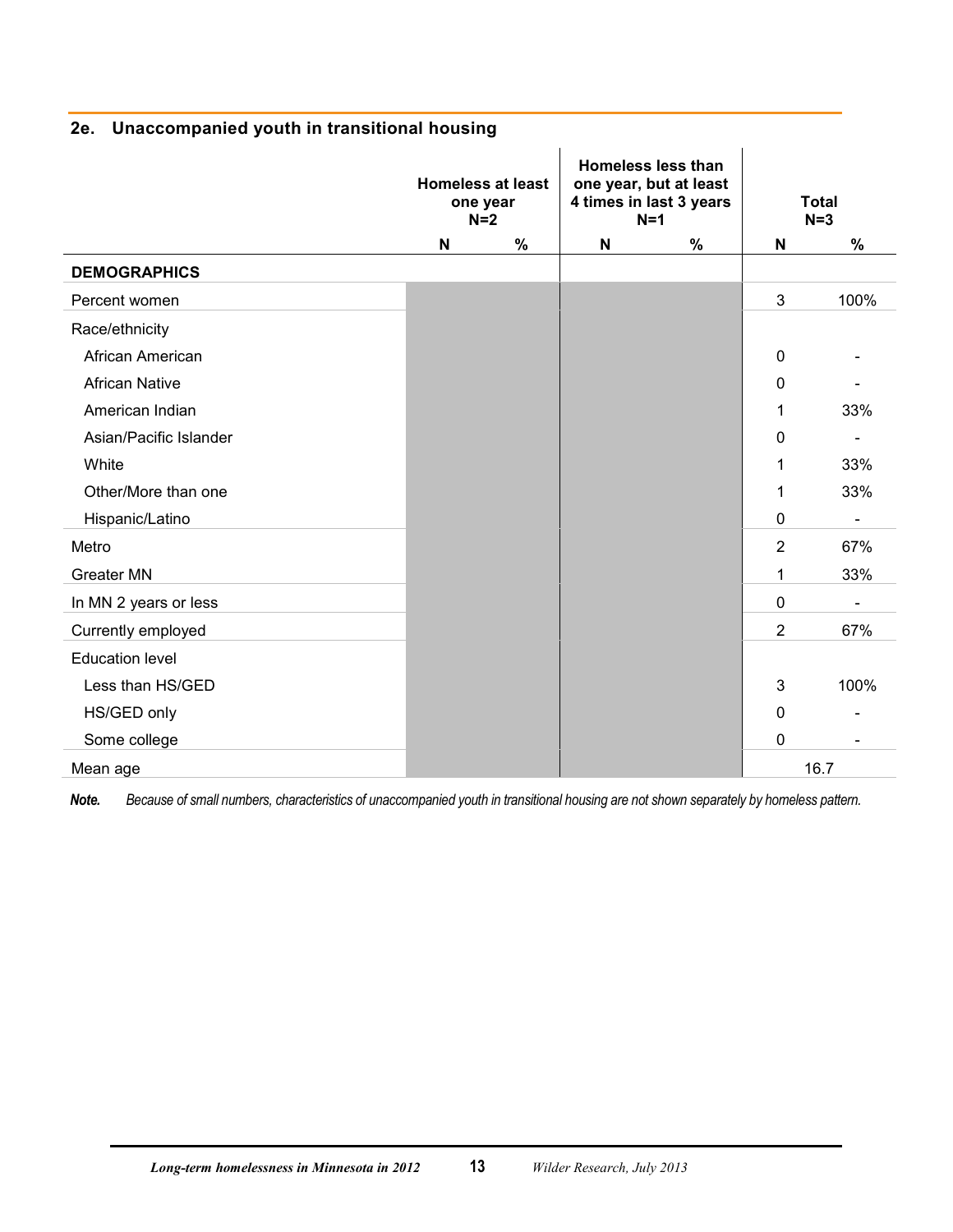|  | 2e. Unaccompanied youth in transitional housing (continued) |  |  |  |  |
|--|-------------------------------------------------------------|--|--|--|--|
|--|-------------------------------------------------------------|--|--|--|--|

|                                                 | <b>Homeless at least</b> | <b>Homeless less than</b><br>one year, but at least |                  | <b>Total</b> |
|-------------------------------------------------|--------------------------|-----------------------------------------------------|------------------|--------------|
|                                                 | one year                 | 4 times in last 3 years                             |                  | $N=3$        |
|                                                 | %<br>N                   | %<br>N                                              | N                | $\%$         |
| <b>CHARACTERISTICS</b>                          |                          |                                                     |                  |              |
| Serious mental illness                          |                          |                                                     | $\overline{2}$   | 67%          |
| Substance abuse disorder                        |                          |                                                     | 0                |              |
| Alcohol abuse disorder                          |                          |                                                     | 0                |              |
| Drug abuse disorder                             |                          |                                                     | 0                |              |
| Dual diagnosis (MI & SA)                        |                          |                                                     | 0                |              |
| Chronic health condition                        |                          |                                                     | $\overline{2}$   | 67%          |
| # with none of above                            |                          |                                                     | 1                | 33%          |
| Recent criminal history                         |                          |                                                     |                  |              |
| # with none of above                            |                          |                                                     | 1                | 33%          |
| Work limitation (kind or amount)                |                          |                                                     | 1                | 33%          |
| Limitations in daily activities                 |                          |                                                     | 0                |              |
| Often confused                                  |                          |                                                     | 1                | 33%          |
| Possible brain injury                           |                          |                                                     | 1                | 33%          |
| Women fleeing domestic violence                 |                          |                                                     | 1                | 33%          |
| <b>SERVICE USE/NEED</b>                         |                          |                                                     |                  |              |
| Detox in last 2 years                           |                          |                                                     | $\mathbf 0$      |              |
| ER in last 6 months                             |                          |                                                     | 0                |              |
| Total # uses, 6 months                          |                          |                                                     | 0<br>visits      | mean         |
| Housing size needed                             |                          |                                                     |                  |              |
| 0 bedrooms                                      |                          |                                                     | 1                | 33%          |
| 1 bedroom                                       |                          |                                                     | 1                | 33%          |
| 2 bedrooms                                      |                          |                                                     | 0                |              |
| 3 bedrooms                                      |                          |                                                     | 1                | 33%          |
| 4 bedrooms                                      |                          |                                                     | 0                |              |
| 5 bedrooms                                      |                          |                                                     | 0                |              |
| MA or other public medical benefit in past year |                          |                                                     | $\overline{2}$   | 67%          |
| SSI in past year                                |                          |                                                     | 0                |              |
| MFIP in past year                               |                          |                                                     | $\mathbf 0$      |              |
| Currently employed                              |                          |                                                     | 2                | 67%          |
| Veteran                                         |                          |                                                     | $\boldsymbol{0}$ |              |
| Average # of housing barriers                   |                          |                                                     |                  | 3.3          |

*Note: Because of small numbers, figures for unaccompanied youth in transitional housing are not shown separately by homeless pattern.*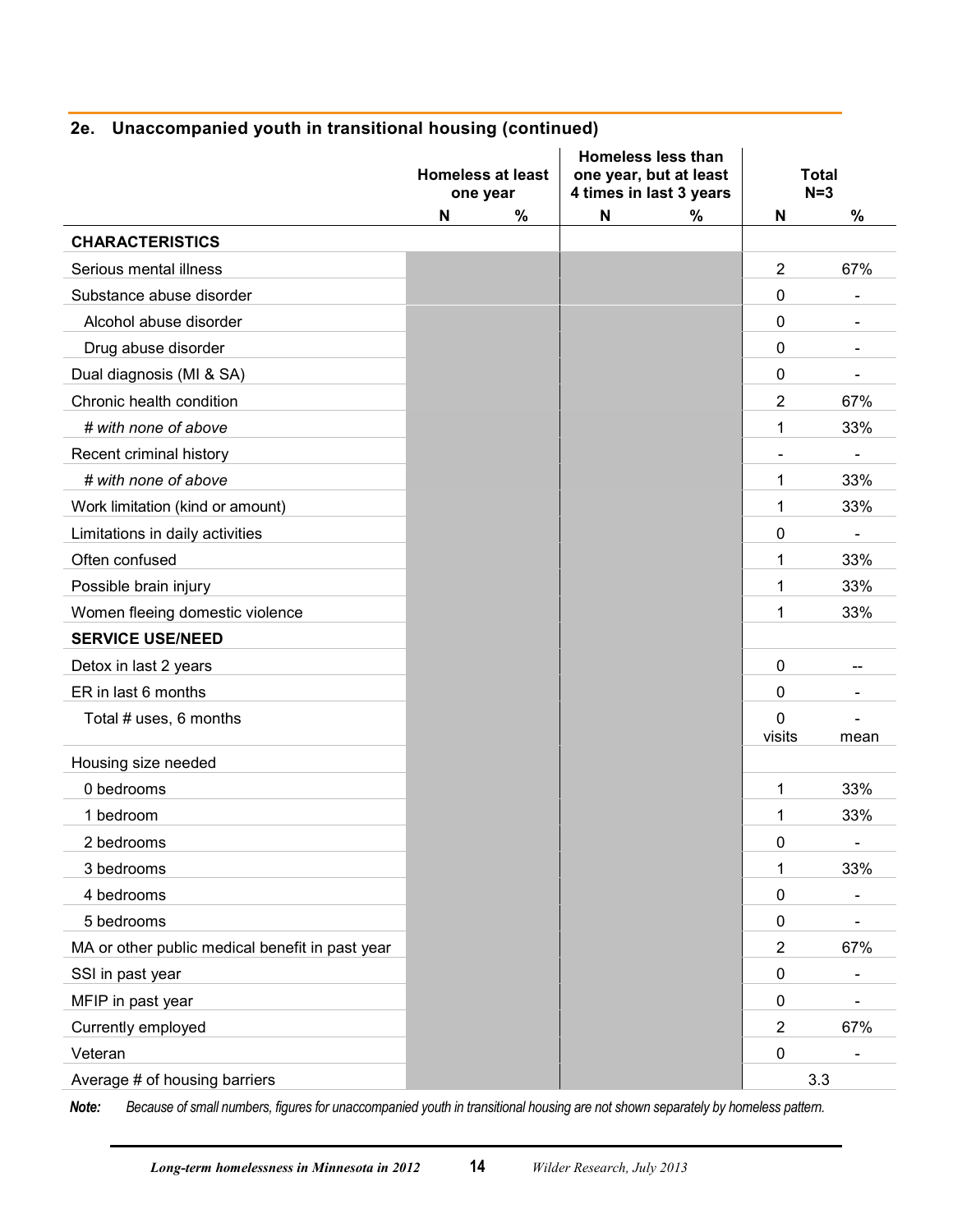## <span id="page-17-0"></span>**2f. Parents in transitional housing**

|                             |                | <b>Homeless at least</b><br>one year<br>$N = 484$ |                | Homeless less than<br>one year, but at least<br>4 times in last 3 years<br>$N=29$ |                | <b>Total</b><br>$N = 513$ |
|-----------------------------|----------------|---------------------------------------------------|----------------|-----------------------------------------------------------------------------------|----------------|---------------------------|
|                             | N              | $\%$                                              | N              | %                                                                                 | N              | %                         |
| <b>DEMOGRAPHICS</b>         |                |                                                   |                |                                                                                   |                |                           |
| Percent women               | 425            | 88%                                               | 25             | 84%                                                                               | 450            | 88%                       |
| Race/ethnicity              |                |                                                   |                |                                                                                   |                |                           |
| African American            | 207            | 43%                                               | 13             | 44%                                                                               | 219            | 43%                       |
| <b>African Native</b>       | 29             | 6%                                                | $\mathbf 0$    | $\blacksquare$                                                                    | 29             | 6%                        |
| American Indian             | 27             | 6%                                                | 1              | 3%                                                                                | 28             | 5%                        |
| Asian/Pacific Islander      | $\overline{7}$ | 1%                                                | $\mathbf 0$    | $\blacksquare$                                                                    | $\overline{7}$ | $1\%$                     |
| White                       | 162            | 34%                                               | 14             | 49%                                                                               | 177            | 34%                       |
| Other/More than one         | 52             | 11%                                               | 1              | 5%                                                                                | 54             | 10%                       |
| Hispanic/Latino             | 35             | 7%                                                | 5              | 18%                                                                               | 41             | 8%                        |
| Metro                       | 338            | 70%                                               | 14             | 46%                                                                               | 351            | 68%                       |
| Greater MN                  | 147            | 30%                                               | 16             | 54%                                                                               | 162            | 32%                       |
| In MN 2 years or less       | 102            | 21%                                               | $6\phantom{1}$ | 19%                                                                               | 108            | 21%                       |
| Currently employed          | 218            | 45%                                               | 7              | 25%                                                                               | 226            | 44%                       |
| <b>Education level</b>      |                |                                                   |                |                                                                                   |                |                           |
| Less than HS/GED            | 122            | 26%                                               | 8              | 26%                                                                               | 129            | 26%                       |
| HS/GED only                 | 171            | 37%                                               | 16             | 55%                                                                               | 187            | 38%                       |
| Some college                | 176            | 38%                                               | 6              | 20%                                                                               | 181            | 37%                       |
| Mean age                    |                | 30.6                                              |                | 27.1                                                                              |                | 30.4                      |
| Total accompanying children |                | 959                                               |                | 60                                                                                |                | 1,019                     |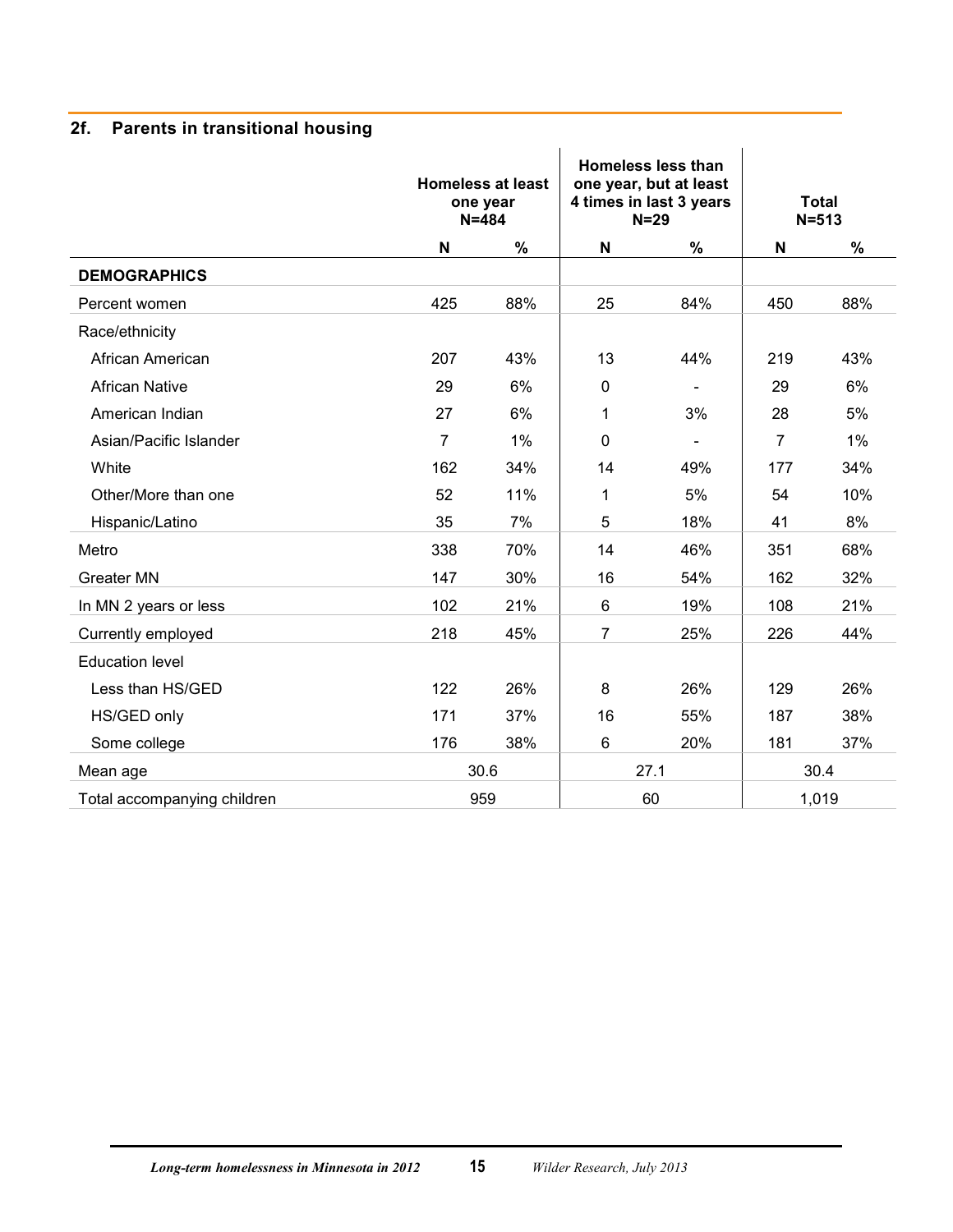## **2f. Parents in transitional housing (continued)**

|                                                 |                | <b>Homeless at least</b><br>one year<br>$N = 484$ |                | <b>Homeless less than</b><br>one year, but at least<br>4 times in last 3 years<br>$N = 29$ |                | <b>Total</b><br>$N = 513$ |
|-------------------------------------------------|----------------|---------------------------------------------------|----------------|--------------------------------------------------------------------------------------------|----------------|---------------------------|
|                                                 | N              | $\%$                                              | N              | $\%$                                                                                       | N              | $\%$                      |
| <b>CHARACTERISTICS</b>                          |                |                                                   |                |                                                                                            |                |                           |
| Serious mental illness                          | 283            | 59%                                               | 23             | 79%                                                                                        | 307            | 60                        |
| Substance abuse disorder                        | 58             | 12%                                               | 8              | 26%                                                                                        | 65             | 13%                       |
| Alcohol abuse disorder                          | 38             | 8%                                                | 5              | 18%                                                                                        | 44             | 9%                        |
| Drug abuse disorder                             | 49             | 10%                                               | 8              | 26%                                                                                        | 57             | 11%                       |
| Dual diagnosis (MI & SA)                        | 44             | 9%                                                | $\overline{7}$ | 22%                                                                                        | 51             | 10%                       |
| Chronic health condition                        | 235            | 49%                                               | 18             | 62%                                                                                        | 253            | 49%                       |
| # with none of above                            | 102            | 21%                                               | 0              |                                                                                            | 102            | 20%                       |
| Recent criminal history                         | 44             | 9%                                                | 0              | $\overline{\phantom{0}}$                                                                   | 44             | 9%                        |
| # with none of above                            | 64             | 13%                                               | 0              |                                                                                            | 64             | 13%                       |
| Work limitation (kind or amount)                | 155            | 33%                                               | 19             | 63%                                                                                        | 173            | 34                        |
| Limitations in daily activities                 | 81             | 17%                                               | $\overline{7}$ | 24%                                                                                        | 88             | 17%                       |
| Often confused                                  | 152            | 32%                                               | 16             | 54%                                                                                        | 168            | 33%                       |
| Possible brain injury                           | 127            | 26%                                               | 11             | 37%                                                                                        | 138            | 27%                       |
| Women fleeing domestic violence                 | 95             | 22%                                               | 10             | 41%                                                                                        | 105            | 23%                       |
| <b>SERVICE USE/NEED</b>                         |                |                                                   |                |                                                                                            |                |                           |
| Detox in last 2 years                           | 18             | 39%                                               | 5              | 100%                                                                                       | 23             | 45%                       |
| ER in last 6 months                             | 214            | 44%                                               | 13             | 46%                                                                                        | 227            | 44%                       |
| Total # uses, 6 months                          | 488<br>visits  | 2.3<br>mean                                       | 25<br>visits   | 1.9<br>mean                                                                                | 513<br>visits  | 2.3<br>mean               |
| Housing size needed                             |                |                                                   |                |                                                                                            |                |                           |
| 0 bedrooms                                      | 18             | 4%                                                | 0              |                                                                                            | 18             | 4%                        |
| 1 bedroom                                       | 21             | 4%                                                | 1              | 5%                                                                                         | 23             | 4%                        |
| 2 bedrooms                                      | 259            | 54%                                               | 9              | 31%                                                                                        | 268            | 52%                       |
| 3 bedrooms                                      | 146            | 30%                                               | 19             | 64%                                                                                        | 165            | 32%                       |
| 4 bedrooms                                      | 36             | 8%                                                | 0              | $\overline{\phantom{0}}$                                                                   | 36             | 7%                        |
| 5 bedrooms                                      | $\overline{2}$ | $1\%$                                             | 0              |                                                                                            | $\overline{2}$ | $1\%$                     |
| MA or other public medical benefit in past year | 468            | 97%                                               | 28             | 94%                                                                                        | 496            | 97%                       |
| SSI in past year                                | 47             | 10%                                               | 6              | 20%                                                                                        | 53             | 10%                       |
| MFIP in past year                               | 405            | 84%                                               | 26             | 87%                                                                                        | 430            | 84%                       |
| Currently employed                              | 218            | 45%                                               | 7              | 25%                                                                                        | 226            | 44%                       |
| Veteran                                         | 13             | 3%                                                | 0              |                                                                                            | 13             | 3%                        |
| Average # of housing barriers                   |                | 4.5                                               |                | 5.0                                                                                        |                | 4.5                       |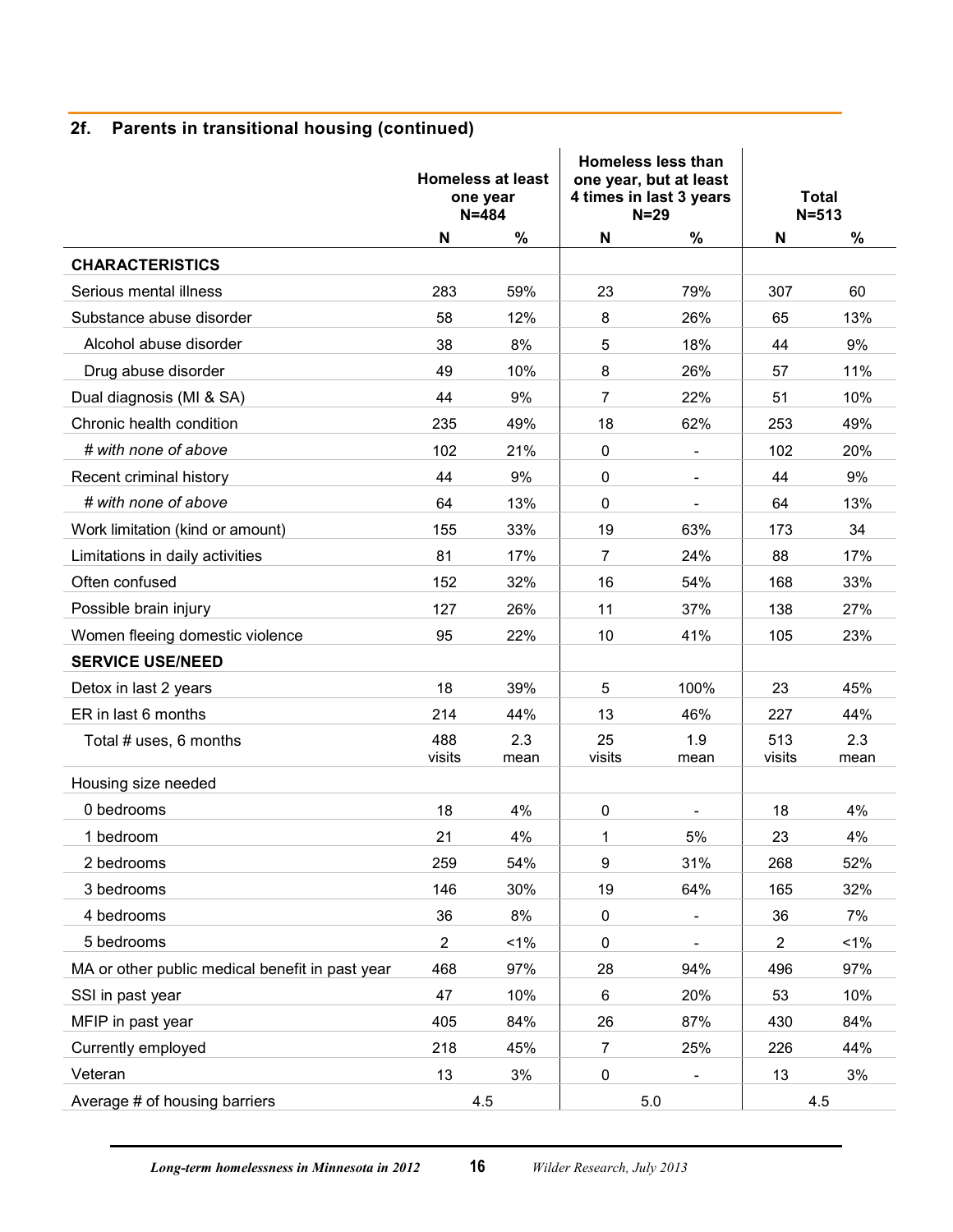<span id="page-19-0"></span>

|  |  |  |  |  | 2g. Summary for all household types and all housing settings |  |
|--|--|--|--|--|--------------------------------------------------------------|--|
|--|--|--|--|--|--------------------------------------------------------------|--|

|                             | one year<br>$N = 3, 159$ | <b>Homeless at least</b> |              | <b>Homeless less than</b><br>one year, but at least<br>4 times in last 3 years<br>$N = 395$ | $N = 3,553$ | <b>Total</b> |
|-----------------------------|--------------------------|--------------------------|--------------|---------------------------------------------------------------------------------------------|-------------|--------------|
|                             | N                        | $\%$                     | $\mathbf N$  | %                                                                                           | N           | $\%$         |
| <b>DEMOGRAPHICS</b>         |                          |                          |              |                                                                                             |             |              |
| Percent women               | 1,355                    | 42%                      | 217          | 55%                                                                                         | 1,553       | 44%          |
| Race/ethnicity              |                          |                          |              |                                                                                             |             |              |
| African American            | 1,101                    | 35%                      | 127          | 33%                                                                                         | 1,228       | 35%          |
| <b>African Native</b>       | 90                       | 3%                       | 9            | 2%                                                                                          | 98          | 3%           |
| American Indian             | 387                      | 12%                      | 68           | 17%                                                                                         | 455         | 13%          |
| Asian/Pacific Islander      | 46                       | 2%                       | $\mathbf{1}$ | 1%                                                                                          | 47          | $1\%$        |
| White                       | 1,251                    | 40%                      | 150          | 38%                                                                                         | 1,401       | 40%          |
| Other/More than one         | 259                      | 8%                       | 36           | 9%                                                                                          | 295         | 8%           |
| Hispanic/Latino             | 217                      | 7%                       | 32           | 8%                                                                                          | 250         | 7%           |
| Metro                       | 2,175                    | 69%                      | 207          | 53%                                                                                         | 2,383       | 67%          |
| <b>Greater MN</b>           | 983                      | 31%                      | 187          | 48%                                                                                         | 1,171       | 33%          |
| Shelter Type                |                          |                          |              |                                                                                             |             |              |
| Battered women              | 67                       | 2%                       | 27           | 7%                                                                                          | 95          | 3%           |
| Emergency                   | 1,072                    | 34%                      | 147          | 37%                                                                                         | 1,219       | 34%          |
| <b>Transitional Housing</b> | 1,227                    | 39%                      | 75           | 19%                                                                                         | 1,302       | 37%          |
| Street/unsheltered          | 792                      | 25%                      | 145          | 37%                                                                                         | 937         | 26%          |
| In MN 2 years or less       | 657                      | 21%                      | 94           | 24%                                                                                         | 751         | 21%          |
| Currently employed          | 727                      | 23%                      | 63           | 16%                                                                                         | 790         | 22%          |
| <b>Education level</b>      |                          |                          |              |                                                                                             |             |              |
| Less than HS/GED            | 726                      | 24%                      | 120          | 31%                                                                                         | 847         | 25%          |
| HS/GED only                 | 1,299                    | 43%                      | 158          | 41%                                                                                         | 1,457       | 42%          |
| Some college                | 1,025                    | 34%                      | 109          | 28%                                                                                         | 1,134       | 33%          |
| Mean age                    | 39.0                     |                          |              | 33.2                                                                                        | 38.4        |              |
| Total accompanying children |                          | 1,432                    |              | 222                                                                                         |             | 1,655        |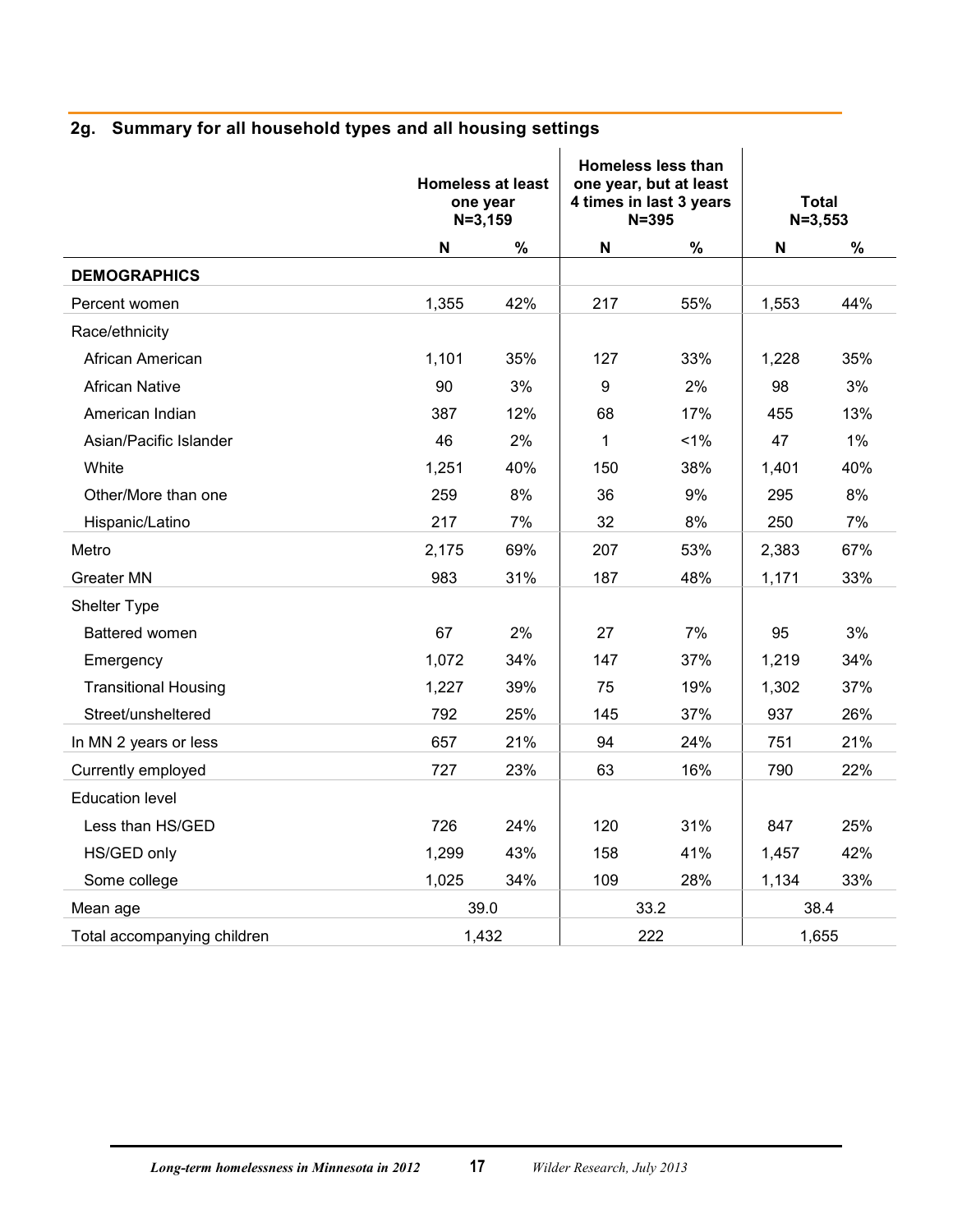## **2g. Summary for all household types and all housing settings (continued)**

|                                                 | $N = 3, 159$    | <b>Homeless at least</b><br>one year |                | <b>Homeless less than</b><br>one year, but at least<br>4 times in last 3 years<br>$N = 395$ | $N = 3,553$     | <b>Total</b> |
|-------------------------------------------------|-----------------|--------------------------------------|----------------|---------------------------------------------------------------------------------------------|-----------------|--------------|
|                                                 | N               | %                                    | N              | %                                                                                           | N               | %            |
| <b>CHARACTERISTICS</b>                          |                 |                                      |                |                                                                                             |                 |              |
| Serious mental illness                          | 1,871           | 59%                                  | 263            | 67%                                                                                         | 2,134           | 60%          |
| Substance abuse disorder                        | 808             | 26%                                  | 98             | 25%                                                                                         | 906             | 26%          |
| Alcohol abuse disorder                          | 626             | 20%                                  | 80             | 20%                                                                                         | 706             | 20%          |
| Drug abuse disorder                             | 510             | 16%                                  | 66             | 17%                                                                                         | 576             | 16%          |
| Dual diagnosis (MI & SA)                        | 613             | 19%                                  | 71             | 18%                                                                                         | 684             | 19%          |
| Chronic health condition                        | 1,693           | 54%                                  | 215            | 55%                                                                                         | 1,908           | 54%          |
| # with none of above                            | 647             | 21%                                  | 69             | 17%                                                                                         | 716             | 20%          |
| Recent criminal history                         | 670             | 21%                                  | 89             | 23%                                                                                         | 759             | 21%          |
| # with none of above                            | 328             | 10%                                  | 46             | 12%                                                                                         | 374             | 11%          |
| Work limitation (kind or amount)                | 1,473           | 47%                                  | 196            | 51%                                                                                         | 1,669           | 48%          |
| Limitations in daily activities                 | 530             | 17%                                  | 68             | 17%                                                                                         | 598             | 17%          |
| Often confused                                  | 1,183           | 38%                                  | 169            | 43%                                                                                         | 1,352           | 39%          |
| Possible brain injury                           | 1,110           | 35%                                  | 146            | 37%                                                                                         | 1,257           | 35%          |
| Women fleeing domestic violence                 | 380             | 28%                                  | 77             | 36%                                                                                         | 457             | 29%          |
| <b>SERVICE USE/NEED</b>                         |                 |                                      |                |                                                                                             |                 |              |
| Detox in last 2 years                           | 444             | 49%                                  | 61             | 64%                                                                                         | 505             | 51%          |
| ER in last 6 months                             | 1,289           | 41%                                  | 194            | 50%                                                                                         | 1,482           | 42%          |
| Total # uses, 6 months                          | 3,299<br>visits | 2.6<br>mean                          | 547<br>visits  | 2.8<br>mean                                                                                 | 3,846<br>visits | 2.6<br>mean  |
| Housing size needed                             |                 |                                      |                |                                                                                             |                 |              |
| 0 bedrooms                                      | 1,856           | 59%                                  | 211            | 54%                                                                                         | 2,066           | 59%          |
| 1 bedroom                                       | 454             | 15%                                  | 38             | 10%                                                                                         | 492             | 14%          |
| 2 bedrooms                                      | 521             | 17%                                  | 89             | 23%                                                                                         | 610             | 17%          |
| 3 bedrooms                                      | 229             | 7%                                   | 48             | 13%                                                                                         | 277             | 8%           |
| 4 bedrooms                                      | 57              | 2%                                   | $\overline{2}$ | $1\%$                                                                                       | 59              | 2%           |
| 5 bedrooms                                      | 6               | $1\%$                                | 0              | $\blacksquare$                                                                              | 6               | $1\%$        |
| MA or other public medical benefit in past year | 2,516           | 80%                                  | 311            | 80%                                                                                         | 2,828           | 80%          |
| SSI in past year                                | 409             | 13%                                  | 75             | 19%                                                                                         | 485             | 14%          |
| MFIP in past year                               | 736             | 23%                                  | 121            | 31%                                                                                         | 858             | 24%          |
| Currently employed                              | 727             | 23%                                  | 63             | 16%                                                                                         | 790             | 22%          |
| Veteran                                         | 339             | 11%                                  | 25             | 6%                                                                                          | 364             | 10%          |
| Average # of housing barriers                   | 4.9             |                                      |                | 4.2                                                                                         | 4.8             |              |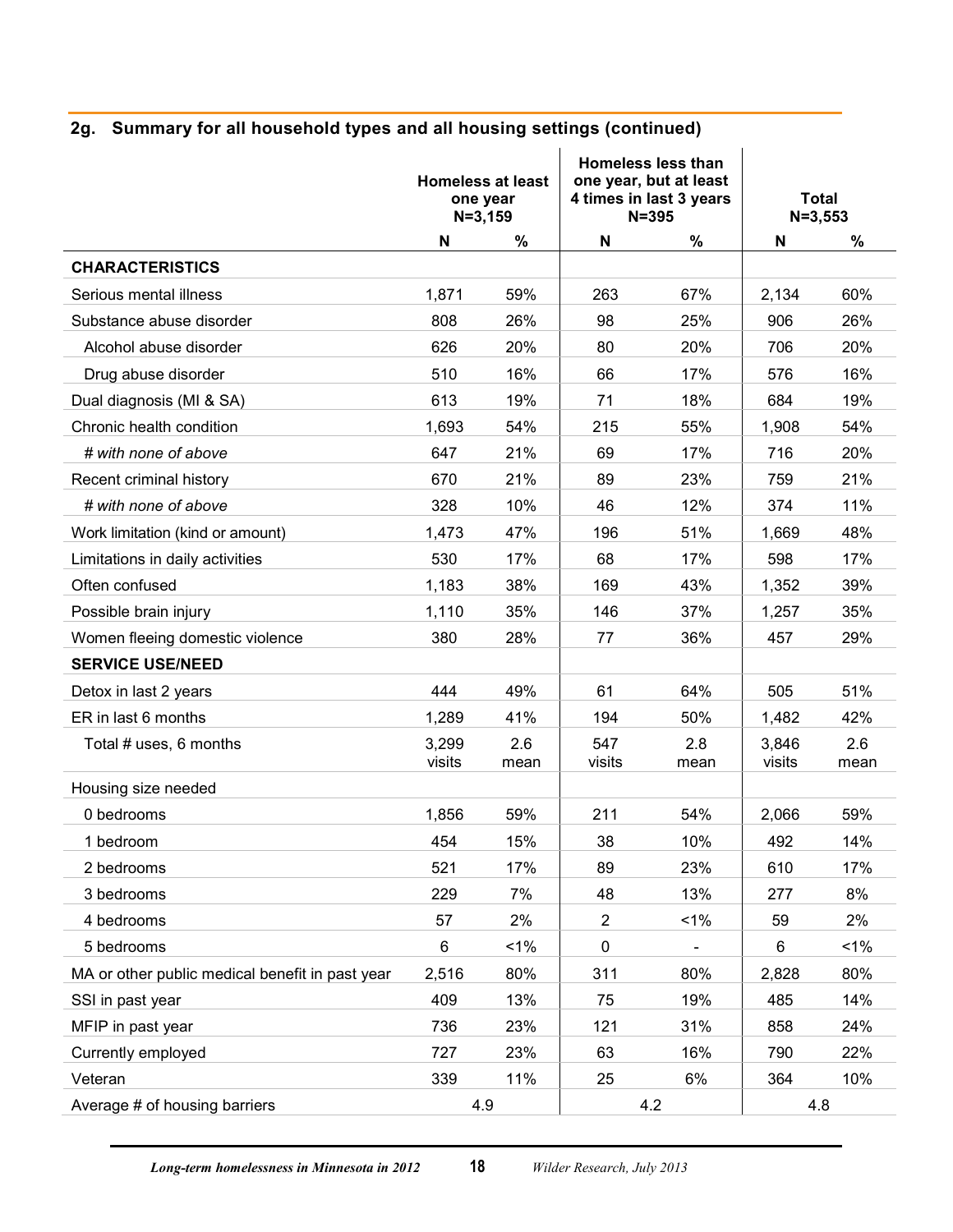#### <span id="page-21-0"></span>**2h. Long-term homeless compared to those not chronically homeless**

|                             |       | Long-term<br>homeless<br>$N = 3,553$ |                              | <b>All others</b><br>$N = 2,818$ |                | <b>Total</b><br>$N = 6,371$ |
|-----------------------------|-------|--------------------------------------|------------------------------|----------------------------------|----------------|-----------------------------|
|                             | N     | %                                    | N                            | $\%$                             | N              | %                           |
| <b>DEMOGRAPHICS</b>         |       |                                      |                              |                                  |                |                             |
| Percent women               | 1,553 | 44%                                  | 1,481                        | 53%                              | 3,034          | 48%                         |
| Race/ethnicity              |       |                                      |                              |                                  |                |                             |
| African American            | 1,228 | 35%                                  | 972                          | 35%                              | 2,200          | 35%                         |
| <b>African Native</b>       | 98    | 3%                                   | 122                          | 4%                               | 220            | 4%                          |
| American Indian             | 455   | 13%                                  | 200                          | 7%                               | 655            | 10%                         |
| Asian/Pacific Islander      | 47    | $1\%$                                | 46                           | 2%                               | 93             | 2%                          |
| White                       | 1,401 | 40%                                  | 1,256                        | 45%                              | 2,657          | 42%                         |
| Other/More than one         | 295   | 8%                                   | 208                          | 7%                               | 503            | 8%                          |
| Hispanic/Latino             |       | $\blacksquare$                       | $\qquad \qquad \blacksquare$ | $\blacksquare$                   | $\blacksquare$ | $\blacksquare$              |
| Metro                       | 2,383 | 67%                                  | 1,761                        | 63%                              | 4,144          | 65%                         |
| <b>Greater MN</b>           | 1,171 | 33%                                  | 1,057                        | 38%                              | 2,227          | 35%                         |
| Shelter Type                |       |                                      |                              |                                  |                |                             |
| Battered women              | 95    | 3%                                   | 200                          | 7%                               | 295            | 5%                          |
| Emergency                   | 1,219 | 34%                                  | 1,125                        | 40%                              | 2,344          | 37%                         |
| <b>Transitional Housing</b> | 1,302 | 37%                                  | 837                          | 30%                              | 2,139          | 34%                         |
| Street/unsheltered          | 937   | 26%                                  | 656                          | 23%                              | 1,593          | 25%                         |
| In MN 2 years or less       | 751   | 21%                                  | 746                          | 27%                              | 1,497          | 24%                         |
| Currently employed          | 790   | 22%                                  | 745                          | 27%                              | 1,535          | 24%                         |
| <b>Education level</b>      |       |                                      |                              |                                  |                |                             |
| Less than HS/GED            | 847   | 25%                                  | 636                          | 23%                              | 1,482          | 24%                         |
| HS/GED only                 | 1,457 | 42%                                  | 1,177                        | 43%                              | 2,634          | 43%                         |
| Some college                | 1,134 | 33%                                  | 937                          | 34%                              | 2,071          | 34%                         |
| Mean age                    |       | 38.4                                 |                              | 36.2                             |                | 37.4                        |
| Total accompanying children |       | 1,655                                |                              | 2,437                            |                | 4,092                       |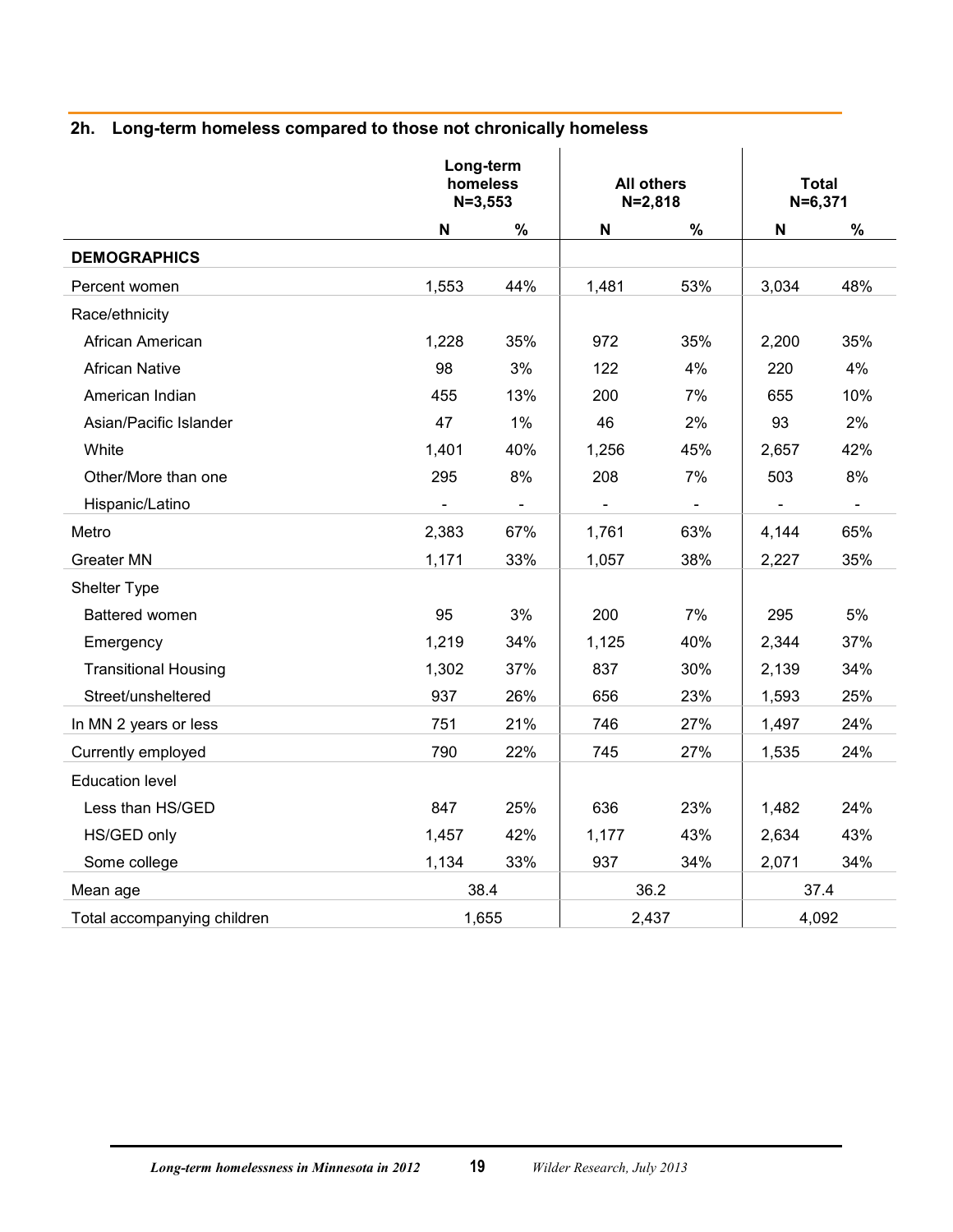#### **2h. Long-term homeless compared to those not chronically homeless (continued)**

|                                                 | $N = 3,553$     | Long-term<br>homeless | <b>All others</b> | $N = 2,818$ | $N = 6,371$     | <b>Total</b> |
|-------------------------------------------------|-----------------|-----------------------|-------------------|-------------|-----------------|--------------|
|                                                 | N               | $\%$                  | N                 | $\%$        | N               | %            |
| <b>CHARACTERISTICS</b>                          |                 |                       |                   |             |                 |              |
| Serious mental illness                          | 2,134           | 60%                   | 1,374             | 49%         | 3,507           | 55%          |
| Substance abuse disorder                        | 906             | 25%                   | 480               | 17%         | 1,386           | 22%          |
| Alcohol abuse disorder                          | 706             | 20%                   | 376               | 13%         | 1,082           | 17%          |
| Drug abuse disorder                             | 576             | 16%                   | 289               | 10%         | 865             | 14%          |
| Dual diagnosis (MI & SA)                        | 684             | 19%                   | 333               | 12%         | 1,017           | 16%          |
| Chronic health condition                        | 1,908           | 54%                   | 1,356             | 48%         | 3,264           | 51%          |
| # with none of above                            | 716             | 20%                   | 842               | 30%         | 1,558           | 24%          |
| Recent criminal history                         | 759             | 21%                   | 379               | 13%         | 1,139           | 18%          |
| # with none of above                            | 374             | 10%                   | 595               | 21%         | 969             | 15%          |
| Work limitation (kind or amount)                | 1,669           | 48%                   | 1,012             | 37%         | 2,680           | 43%          |
| Limitations in daily activities                 | 598             | 17%                   | 318               | 11%         | 916             | 15%          |
| Often confused                                  | 1,352           | 39%                   | 755               | 27%         | 2,107           | 34%          |
| Possible brain injury                           | 1,257           | 35%                   | 731               | 26%         | 1,988           | 31%          |
| Women fleeing domestic violence                 | 457             | 29%                   | 452               | 30%         | 909             | 30%          |
| <b>SERVICE USE/NEED</b>                         |                 |                       |                   |             |                 |              |
| Detox in last 2 years                           | 505             | 51%                   | 245               | 42%         | 750             | 48%          |
| ER in last 6 months                             | 1,482           | 42%                   | 1,087             | 39%         | 2,569           | 41%          |
| Total # uses, 6 months                          | 2,124<br>visits | 2.2<br>mean           | 3,392<br>visits   | 2.6<br>mean | 6,117<br>visits | 2.5<br>mean  |
| Housing size needed                             |                 |                       |                   |             |                 |              |
| 0 bedrooms                                      | 2,066           | 59%                   | 1,247             | 45%         | 3,314           | 53%          |
| 1 bedroom                                       | 492             | 14%                   | 414               | 15%         | 906             | 14%          |
| 2 bedrooms                                      | 610             | 17%                   | 631               | 23%         | 1,241           | 20%          |
| 3 bedrooms                                      | 277             | 8%                    | 377               | 14%         | 654             | 10%          |
| 4 bedrooms                                      | 59              | 2%                    | 94                | 3%          | 153             | 2%           |
| 5 bedrooms                                      | 6               | $1\%$                 | 15                | $1\%$       | 21              | $1\%$        |
| MA or other public medical benefit in past year | 2,828           | 80%                   | 2,090             | 75%         | 4,917           | 78%          |
| SSI in past year                                | 485             | 14%                   | 437               | 16%         | 922             | 15%          |
| MFIP in past year                               | 858             | 24%                   | 894               | 32          | 1,751           | 27%          |
| Currently employed                              | 790             | 22%                   | 745               | 26%         | 1,535           | 24%          |
| Veteran                                         | 364             | 10%                   | 216               | 8%          | 580             | $9\%$        |
| Average # of housing barriers                   |                 | 4.8                   |                   | 3.2         | 4.1             |              |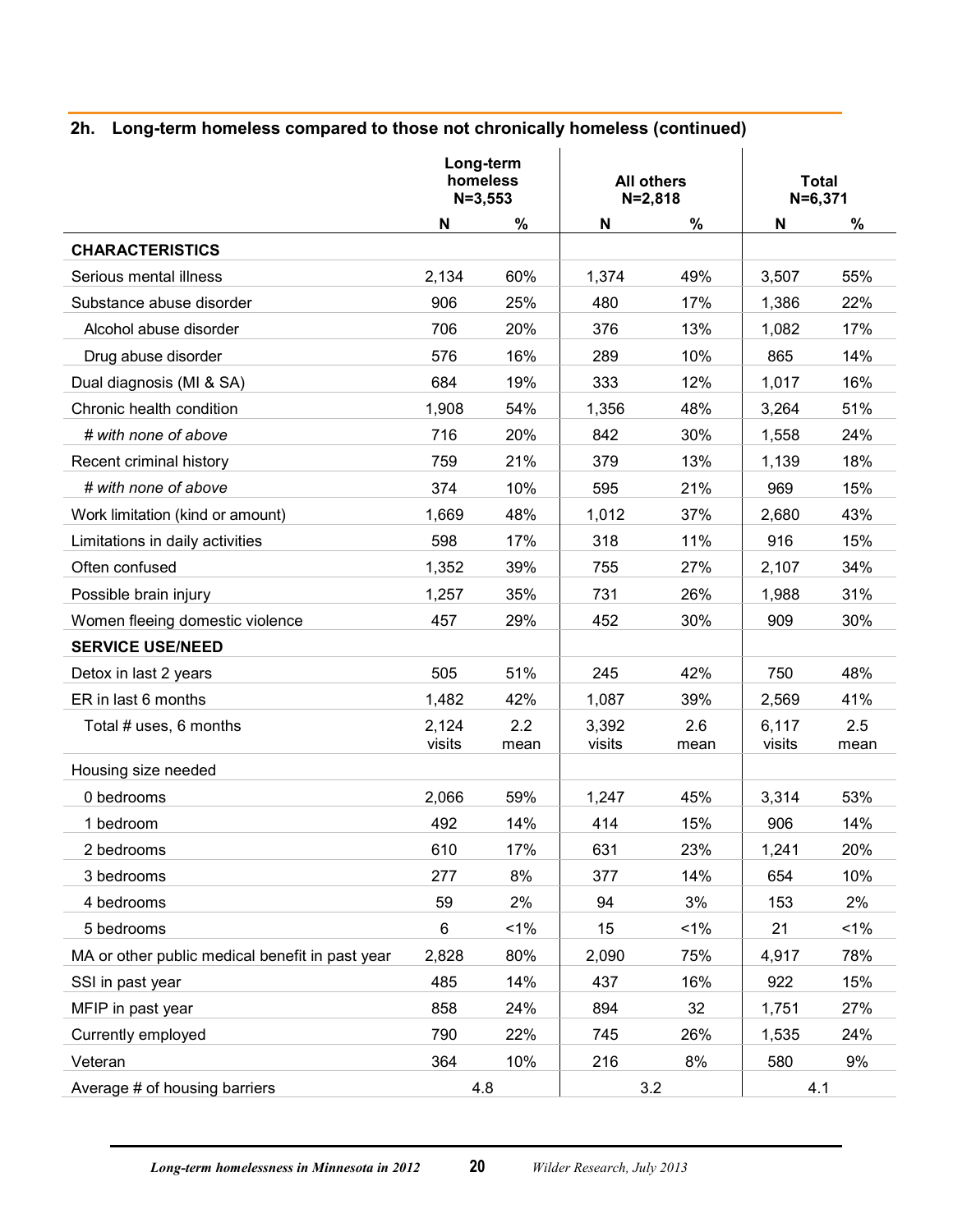## <span id="page-23-0"></span>**Section 3: Characteristics of long-term homeless people, by shelter type, family type, and part of state**

<span id="page-23-1"></span>**3a. Statewide**

|                                |                | <b>Emergency</b><br>settings, incl.<br>unsheltered |                | <b>Transitional</b><br>housing | <b>Total</b>   |             |  |
|--------------------------------|----------------|----------------------------------------------------|----------------|--------------------------------|----------------|-------------|--|
|                                | N              | $\%$                                               | N              | $\%$                           | N              | $\%$        |  |
| <b>ADULTS WITHOUT CHILDREN</b> |                | $N = 1,880$                                        |                | $N = 786$                      |                | $N = 2,666$ |  |
| Percent women                  | 486            | 26%                                                | 292            | 37%                            | 778            | 29%         |  |
| Race/ethnicity                 |                |                                                    |                |                                |                |             |  |
| African American               | 545            | 30%                                                | 257            | 33%                            | 802            | 31%         |  |
| <b>African Native</b>          | 55             | 3%                                                 | 11             | 1%                             | 66             | 3%          |  |
| American Indian                | 269            | 15%                                                | 58             | 8%                             | 327            | 13%         |  |
| Asian/Pacific Islander         | 24             | 1%                                                 | 8              | 1%                             | 32             | 1%          |  |
| White                          | 709            | 39%                                                | 369            | 48%                            | 1,078          | 41%         |  |
| Other/More than one            | 100            | 5%                                                 | 34             | 4%                             | 134            | 5%          |  |
| Hispanic/Latino                | 139            | 8%                                                 | 38             | 5%                             | 177            | 7%          |  |
| In MN 2 years or less          | 446            | 24%                                                | 119            | 15%                            | 565            | 21%         |  |
| Currently employed             | 302            | 16%                                                | 179            | 23%                            | 481            | 18%         |  |
| <b>Education level</b>         |                |                                                    |                |                                |                |             |  |
| Less than HS/GED               | 435            | 24%                                                | 125            | 16%                            | 560            | 22%         |  |
| HS/GED only                    | 825            | 46%                                                | 328            | 43%                            | 1,153          | 45%         |  |
| Some college                   | 551            | 30%                                                | 313            | 41%                            | 864            | 34%         |  |
| Mean age                       |                | 41.8                                               |                | 40.6                           | 41.4           |             |  |
| <b>PARENTS WITH CHILDREN</b>   |                | $N = 334$                                          |                | $N = 514$                      |                | $N = 848$   |  |
| Percent women                  | 302            | 90%                                                | 450            | 88%                            | 752            | 89%         |  |
| Race/ethnicity                 |                |                                                    |                |                                |                |             |  |
| African American               | 137            | 42%                                                | 209            | 41%                            | 346            | 41%         |  |
| <b>African Native</b>          | $\overline{2}$ | $1\%$                                              | 29             | 6%                             | 31             | 4%          |  |
| American Indian                | 69             | 21%                                                | 23             | 5%                             | 92             | 11%         |  |
| Asian/Pacific Islander         | 0              | $\blacksquare$                                     | $\overline{7}$ | 1%                             | $\overline{7}$ | 1%          |  |
| White                          | 70             | 21%                                                | 154            | 30%                            | 224            | 27%         |  |
| Other/More than one            | 24             | 7%                                                 | 45             | 9%                             | 69             | 8%          |  |
| Hispanic/Latino                | 28             | $9\%$                                              | 41             | 8%                             | 69             | 8%          |  |
| In MN 2 years or less          | 72             | 22%                                                | 108            | 21%                            | 180            | 21%         |  |
| Currently employed             | 75             | 23%                                                | 226            | 44%                            | 301            | 36%         |  |
| <b>Education level</b>         |                |                                                    |                |                                |                |             |  |
| Less than HS/GED               | 119            | 37%                                                | 129            | 26%                            | 248            | 30%         |  |
| HS/GED only                    | 117            | 36%                                                | 187            | 38%                            | 304            | 37%         |  |
| Some college                   | 88             | 27%                                                | 181            | 36%                            | 269            | 33%         |  |
| Mean age                       |                | 29.0                                               |                | 30.4                           | 29.9           |             |  |
| Total accompanying children    |                | 636                                                |                | 1,019                          |                | 1,655       |  |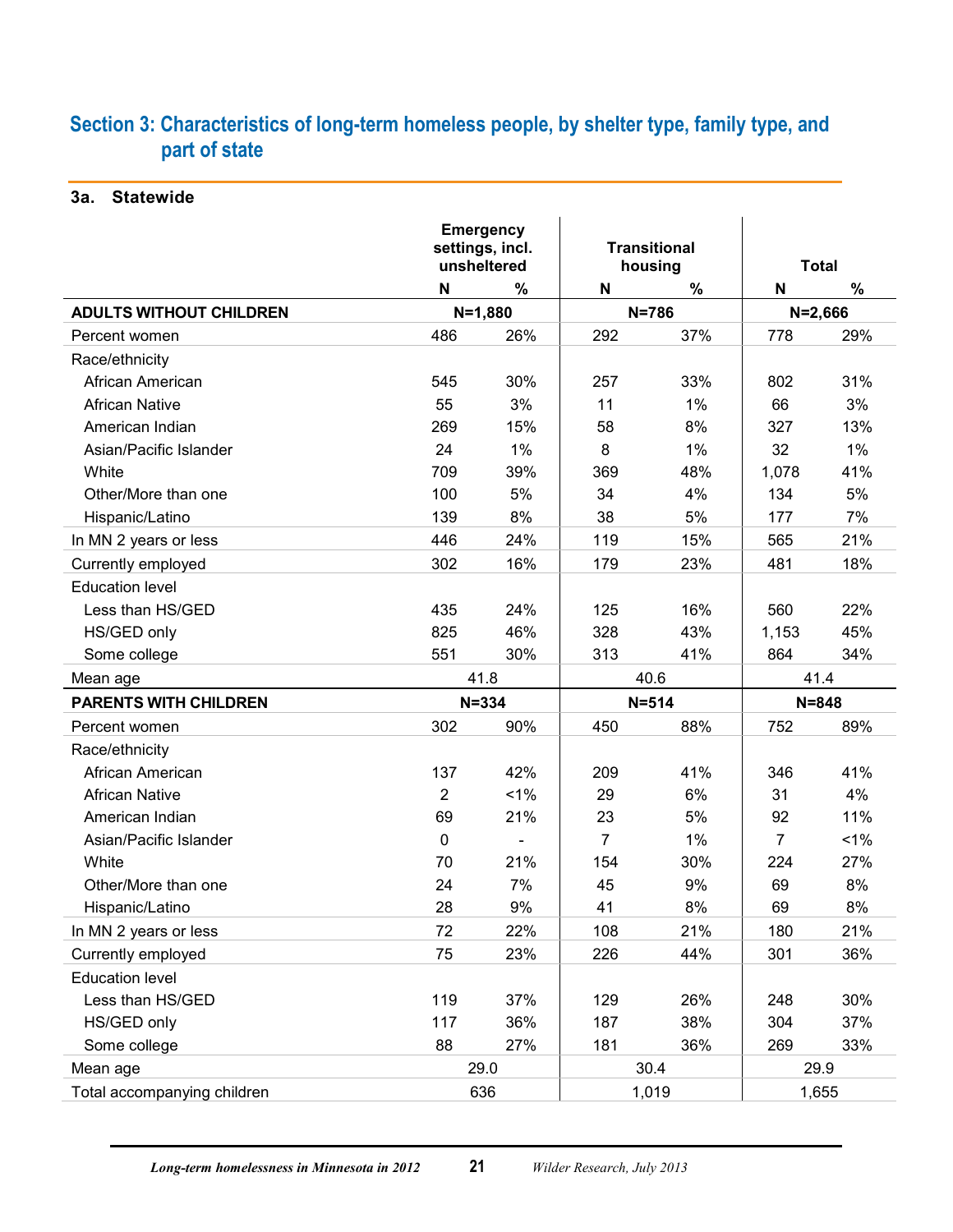## **3a. Statewide (continued)**

|                                                 | <b>Emergency</b><br>settings, incl.<br>unsheltered |               |               | <b>Transitional</b><br>housing |                 | <b>Total</b> |
|-------------------------------------------------|----------------------------------------------------|---------------|---------------|--------------------------------|-----------------|--------------|
|                                                 | N                                                  | $\frac{9}{6}$ | N             | %                              | N               | $\%$         |
| <b>ADULTS WITHOUT CHILDREN</b>                  |                                                    | $N = 1,881$   |               | $N = 786$                      | $N = 2,667$     |              |
| <b>CHARACTERISTICS</b>                          |                                                    |               |               |                                |                 |              |
| Serious mental illness                          | 1,080                                              | 57%           | 514           | 65%                            | 1,594           | 60%          |
| Substance abuse disorder                        | 507                                                | 27%           | 299           | 38%                            | 806             | 30%          |
| Alcohol abuse disorder                          | 403                                                | 22%           | 238           | 31%                            | 641             | 24%          |
| Drug abuse disorder                             | 289                                                | 16%           | 205           | 26%                            | 494             | 19%          |
| Dual diagnosis (MI & SA)                        | 371                                                | 20%           | 237           | 30%                            | 608             | 23%          |
| Chronic health condition                        | 1,013                                              | 54%           | 446           | 57%                            | 1,459           | 55%          |
| # with none of above                            | 399                                                | 21%           | 121           | 15%                            | 520             | 20%          |
| Recent criminal history                         | 517                                                | 27%           | 151           | 19%                            | 668             | 25%          |
| # with none of above                            | 181                                                | 10%           | 61            | 8%                             | 242             | 9%           |
| Possible brain injury                           | 693                                                | 37%           | 286           | 36%                            | 979             | 37%          |
| <b>SERVICE USE/NEED</b>                         |                                                    |               |               |                                |                 |              |
| Detox in last 2 years                           | 334                                                | 53%           | 130           | 48%                            | 464             | 51%          |
| ER in last 6 months                             | 796                                                | 43%           | 296           | 38%                            | 1,092           | 42%          |
| Total # uses, 6 months                          | 2,281<br>visits                                    | 3.0<br>mean   | 614<br>visits | 2.1<br>mean                    | 2,895<br>visits | 2.7<br>mean  |
| Needs just 0 or 1 bedroom                       | 1,704                                              | 92%           | 707           | 91%                            | 2,411           | 92%          |
| MA or other public medical benefit in past year | 1,354                                              | 72%           | 661           | 84%                            | 2,015           | 76%          |
| SSI in past year                                | 309                                                | 17%           | 86            | 11%                            | 395             | 15%          |
| Veteran                                         | 238                                                | 13%           | 109           | 14%                            | 347             | 13%          |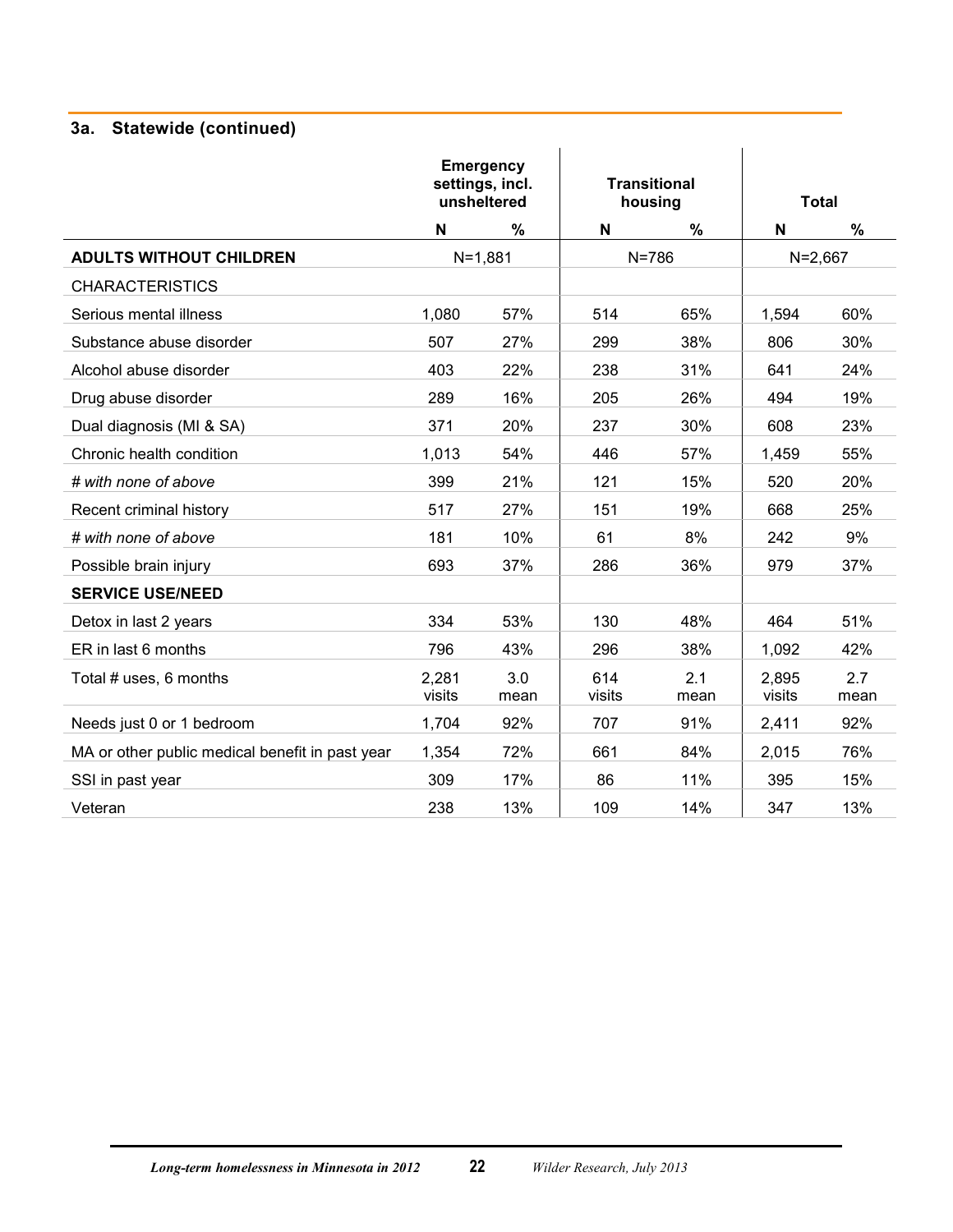## **3a. Statewide (continued)**

|                                                 | <b>Emergency</b><br>settings, incl.<br>unsheltered |             |               | <b>Transitional</b><br>housing |               | <b>Total</b> |
|-------------------------------------------------|----------------------------------------------------|-------------|---------------|--------------------------------|---------------|--------------|
|                                                 | N                                                  | %           | N             | $\%$                           | N             | $\%$         |
| <b>PARENTS WITH CHILDREN</b>                    | $N = 334$                                          |             |               | $N = 514$                      | $N = 848$     |              |
| <b>CHARACTERISTICS</b>                          |                                                    |             |               |                                |               |              |
| Serious mental illness                          | 207                                                | 62%         | 307           | 60%                            | 514           | 61%          |
| Substance abuse disorder                        | 29                                                 | 9%          | 65            | 13%                            | 94            | 11%          |
| Alcohol abuse disorder                          | 18                                                 | 5%          | 44            | 9%                             | 62            | 7%           |
| Drug abuse disorder                             | 19                                                 | 6%          | 57            | 11%                            | 76            | 9%           |
| Dual diagnosis (MI & SA)                        | 20                                                 | 6%          | 51            | 10%                            | 71            | 8%           |
| Chronic health condition                        | 180                                                | 54%         | 253           | 49%                            | 433           | 51%          |
| # with none of above                            | 83                                                 | 25%         | 102           | 20%                            | 185           | 22%          |
| Recent criminal history                         | 36                                                 | 11%         | 44            | 9%                             | 80            | 9%           |
| # with none of above                            | 57                                                 | 17%         | 64            | 13%                            | 121           | 14%          |
| Possible brain injury                           | 129                                                | 39%         | 138           | 27%                            | 267           | 32%          |
| <b>SERVICE USE/NEED</b>                         |                                                    |             |               |                                |               |              |
| Detox in last 2 years                           | 15                                                 | 44%         | 23            | 44%                            | 38            | 44%          |
| ER in last 6 months                             | 150                                                | 46%         | 227           | 44%                            | 377           | 45%          |
| Total # uses, 6 months                          | 422<br>visits                                      | 2.8<br>mean | 513<br>visits | 2.3<br>mean                    | 935<br>visits | 2.5<br>mean  |
| Needs just 0 or 1 bedroom                       | 77                                                 | 23%         | 40            | 8%                             | 117           | 14%          |
| MA or other public medical benefit in past year | 295                                                | 89%         | 496           | 97%                            | 791           | 94%          |
| SSI in past year                                | 37                                                 | 11%         | 53            | 10%                            | 90            | 11%          |
| Veteran                                         | 4                                                  | 1%          | 13            | 3%                             | 17            | 2%           |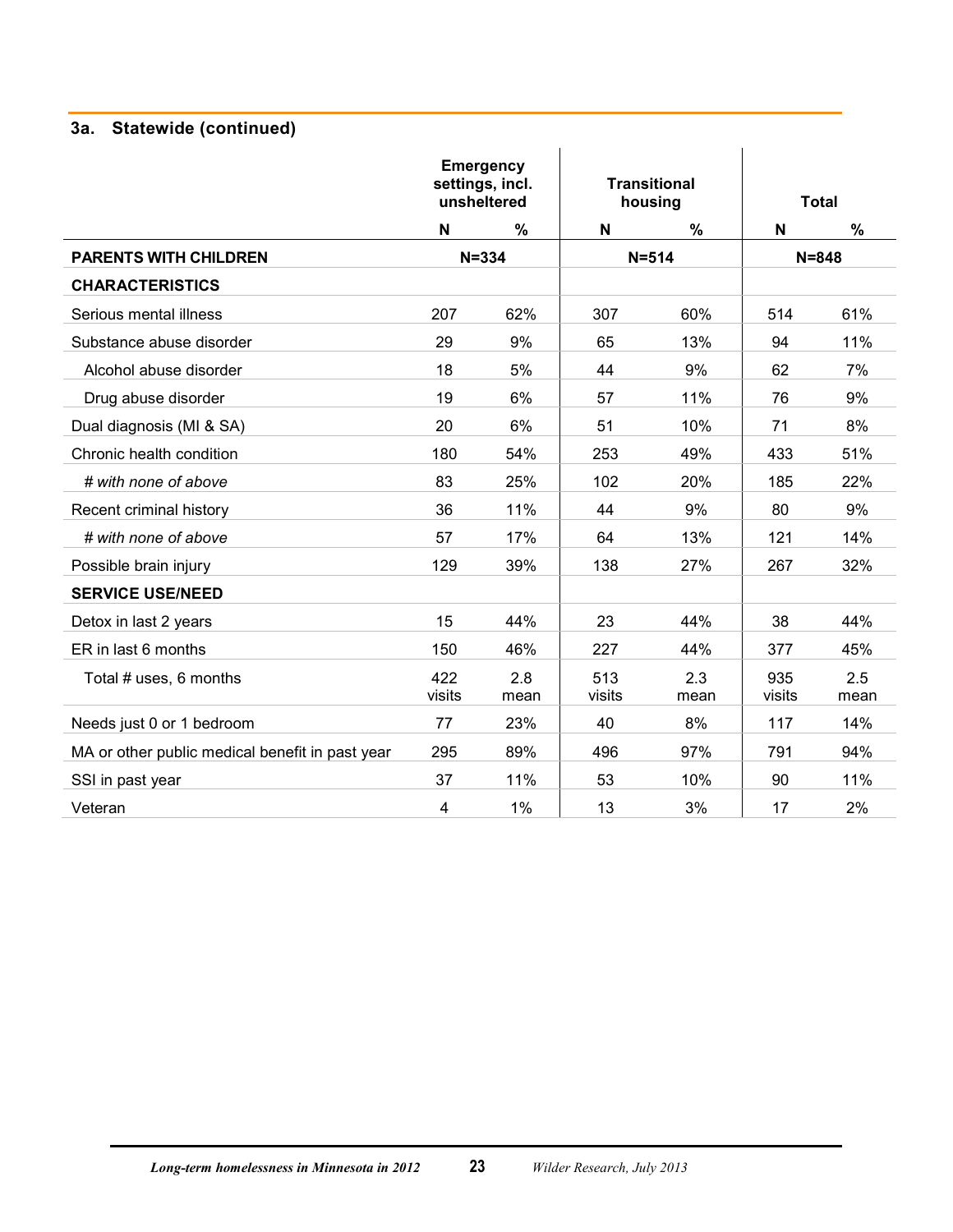## <span id="page-26-0"></span>**3b. 7-county Twin Cities metropolitan area**

|                                | <b>Emergency</b><br>settings, incl.<br>unsheltered |                          |                | <b>Transitional</b><br>housing | <b>Total</b> |             |
|--------------------------------|----------------------------------------------------|--------------------------|----------------|--------------------------------|--------------|-------------|
|                                | N                                                  | %                        | N              | $\%$                           | N            | $\%$        |
| <b>ADULTS WITHOUT CHILDREN</b> | $N=1,197$                                          |                          |                | $N = 603$                      |              | $N = 1,800$ |
| Percent women                  | 286                                                | 24%                      | 216            | 36%                            | 502          | 28%         |
| Race/ethnicity                 |                                                    |                          |                |                                |              |             |
| African American               | 480                                                | 41%                      | 235            | 40%                            | 715          | 41%         |
| <b>African Native</b>          | 43                                                 | 4%                       | 11             | 2%                             | 54           | 3%          |
| American Indian                | 94                                                 | 8%                       | 41             | 7%                             | 135          | 8%          |
| Asian/Pacific Islander         | 24                                                 | 2%                       | 6              | 1%                             | 30           | 2%          |
| White                          | 354                                                | 30%                      | 243            | 41%                            | 597          | 34%         |
| Other/More than one            | 73                                                 | 6%                       | 28             | 5%                             | 101          | 6%          |
| Hispanic/Latino                | 96                                                 | 8%                       | 28             | 5%                             | 124          | 7%          |
| In MN 2 years or less          | 288                                                | 24%                      | 94             | 16%                            | 382          | 21%         |
| Currently employed             | 172                                                | 14%                      | 119            | 20%                            | 291          | 16%         |
| <b>Education level</b>         |                                                    |                          |                |                                |              |             |
| Less than HS/GED               | 257                                                | 23%                      | 92             | 16%                            | 349          | 20%         |
| HS/GED only                    | 540                                                | 47%                      | 252            | 43%                            | 792          | 46%         |
| Some college                   | 346                                                | 30%                      | 249            | 42%                            | 595          | 34%         |
| Mean age                       |                                                    | 42.9                     |                | 41.9                           |              | 42.6        |
| <b>PARENTS WITH CHILDREN</b>   |                                                    | $N = 211$                |                | $N = 351$                      |              | $N = 562$   |
| Percent women                  | 200                                                | 95%                      | 310            | 88%                            | 510          | 91%         |
| Race/ethnicity                 |                                                    |                          |                |                                |              |             |
| African American               | 121                                                | 59%                      | 191            | 55%                            | 312          | 56%         |
| <b>African Native</b>          | 0                                                  | $\frac{1}{2}$            | 26             | 7%                             | 26           | 5%          |
| American Indian                | 21                                                 | 10%                      | $\overline{7}$ | 2%                             | 28           | 5%          |
| Asian/Pacific Islander         | $\mathbf 0$                                        | $\overline{\phantom{a}}$ | 5              | 1%                             | 5            | 1%          |
| White                          | 27                                                 | 13%                      | 61             | 18%                            | 88           | 16%         |
| Other/More than one            | 15                                                 | 7%                       | 38             | 11%                            | 53           | 10%         |
| Hispanic/Latino                | 23                                                 | 11%                      | 21             | 6%                             | 44           | 8%          |
| In MN 2 years or less          | 53                                                 | 25%                      | 83             | 24%                            | 136          | 24%         |
| Currently employed             | 47                                                 | 22%                      | 159            | 45%                            | 206          | 37%         |
| <b>Education level</b>         |                                                    |                          |                |                                |              |             |
| Less than HS/GED               | 72                                                 | 36%                      | 83             | 25%                            | 155          | 29%         |
| HS/GED only                    | 70                                                 | 35%                      | 127            | 38%                            | 197          | 37%         |
| Some college                   | 60                                                 | 30%                      | 126            | 38%                            | 186          | 35%         |
| Mean age                       |                                                    | 28.6                     |                | 30.2                           |              | 29.6        |
| Total accompanying children    | 382                                                |                          |                | 665                            |              | 1,047       |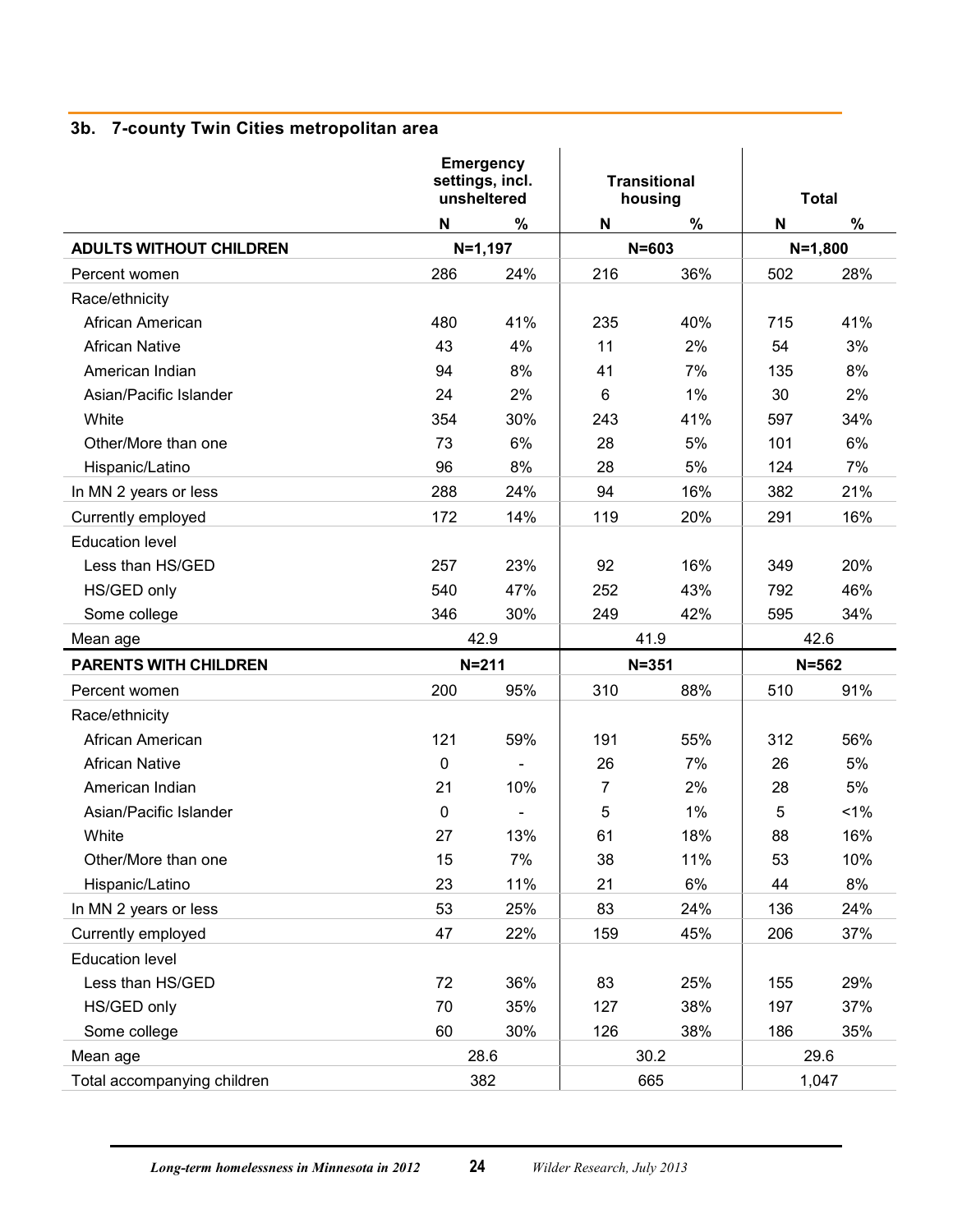|                                                 | <b>Emergency</b><br>settings, incl.<br>unsheltered |             |               | <b>Transitional</b><br>housing |                 | <b>Total</b> |  |
|-------------------------------------------------|----------------------------------------------------|-------------|---------------|--------------------------------|-----------------|--------------|--|
|                                                 | N                                                  | $\%$        | N             | $\%$                           | N               | $\%$         |  |
| <b>ADULTS WITHOUT CHILDREN</b>                  | $N=1,197$                                          |             |               | $N = 603$                      | $N = 1,800$     |              |  |
| <b>CHARACTERISTICS</b>                          |                                                    |             |               |                                |                 |              |  |
| Serious mental illness                          | 680                                                | 57%         | 392           | 65%                            | 1,072           | 60%          |  |
| Substance abuse disorder                        | 300                                                | 25%         | 242           | 40%                            | 542             | 30%          |  |
| Alcohol abuse disorder                          | 230                                                | 19%         | 192           | 32%                            | 422             | 24%          |  |
| Drug abuse disorder                             | 176                                                | 15%         | 167           | 28%                            | 343             | 19%          |  |
| Dual diagnosis (MI & SA)                        | 228                                                | 19%         | 187           | 31%                            | 415             | 23%          |  |
| Chronic health condition                        | 692                                                | 58%         | 348           | 58%                            | 1,040           | 58%          |  |
| # with none of above                            | 244                                                | 20%         | 90            | 15%                            | 334             | 19%          |  |
| Recent criminal history                         | 287                                                | 24%         | 100           | 17%                            | 387             | 22%          |  |
| # with none of above                            | 119                                                | 10%         | 43            | 7%                             | 162             | 9%           |  |
| Possible brain injury                           | 429                                                | 36%         | 217           | 36%                            | 646             | 36%          |  |
| <b>SERVICE USE/NEED</b>                         |                                                    |             |               |                                |                 |              |  |
| Detox in last 2 years                           | 195                                                | 53%         | 104           | 48%                            | 299             | 51%          |  |
| ER in last 6 months                             | 530                                                | 45%         | 230           | 39%                            | 760             | 43%          |  |
| Total # uses, 6 months                          | 1,596<br>visits                                    | 3.1<br>mean | 471<br>visits | 2.1<br>mean                    | 2,067<br>visits | 2.8<br>mean  |  |
| Needs just 0 or 1 bedroom                       | 1,099                                              | 93%         | 555           | 92%                            | 1,654           | 93%          |  |
| MA or other public medical benefit in past year | 916                                                | 77%         | 503           | 83%                            | 1,419           | 79%          |  |
| SSI in past year                                | 173                                                | 15%         | 57            | 10%                            | 230             | 13%          |  |
| Veteran                                         | 149                                                | 13%         | 84            | 14%                            | 233             | 13%          |  |

## **3b. 7-county Twin Cities metropolitan area (continued)**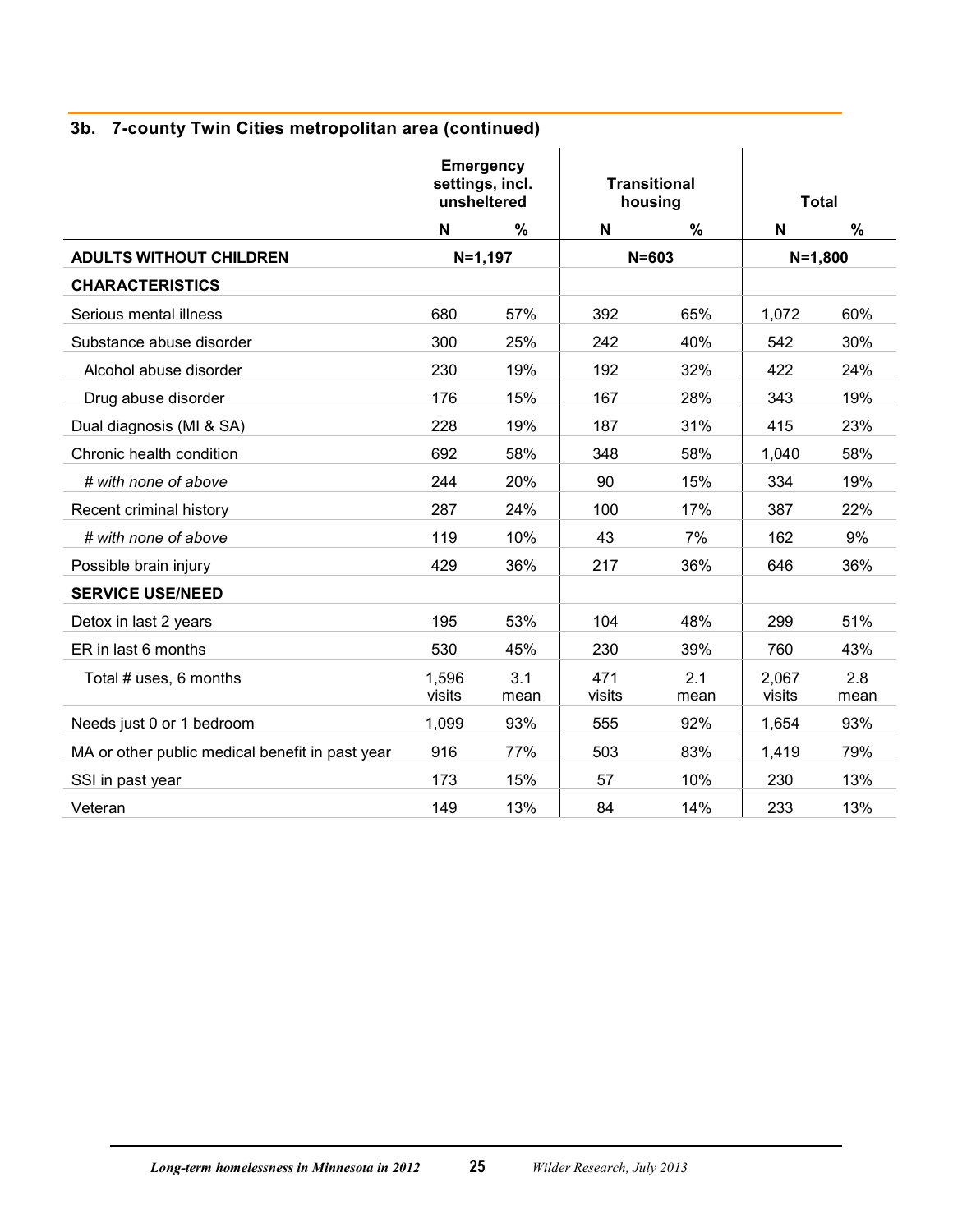|  |  | 3b. 7-county Twin Cities metropolitan area (continued) |  |
|--|--|--------------------------------------------------------|--|
|--|--|--------------------------------------------------------|--|

|                                                 | <b>Emergency</b><br>settings, incl.<br>unsheltered |             |                | <b>Transitional</b><br>housing |               | <b>Total</b> |
|-------------------------------------------------|----------------------------------------------------|-------------|----------------|--------------------------------|---------------|--------------|
|                                                 | N                                                  | %           | N              | $\%$                           | N             | $\%$         |
| <b>PARENTS WITH CHILDREN</b>                    | $N = 211$                                          |             |                | $N = 351$                      |               | $N = 562$    |
| <b>CHARACTERISTICS</b>                          |                                                    |             |                |                                |               |              |
| Serious mental illness                          | 137                                                | 65%         | 192            | 55%                            | 329           | 58%          |
| Substance abuse disorder                        | 14                                                 | 7%          | 29             | 8%                             | 43            | 8%           |
| Alcohol abuse disorder                          | 8                                                  | 4%          | 16             | 5%                             | 24            | 4%           |
| Drug abuse disorder                             | 8                                                  | 4%          | 27             | 8%                             | 35            | 6%           |
| Dual diagnosis (MI & SA)                        | 12                                                 | 6%          | 26             | 7%                             | 38            | 7%           |
| Chronic health condition                        | 115                                                | 55%         | 184            | 52%                            | 299           | 53%          |
| # with none of above                            | 53                                                 | 25%         | 79             | 23%                            | 132           | 24%          |
| Recent criminal history                         | $\boldsymbol{9}$                                   | 4%          | 23             | 7%                             | 32            | 6%           |
| # with none of above                            | 38                                                 | 18%         | 52             | 15%                            | 90            | 16%          |
| Possible brain injury                           | 86                                                 | 41%         | 84             | 24%                            | 170           | 30%          |
| <b>SERVICE USE/NEED</b>                         |                                                    |             |                |                                |               |              |
| Detox in last 2 years                           | $\overline{7}$                                     | 44%         | 5              | 26%                            | 12            | 34%          |
| ER in last 6 months                             | 96                                                 | 46%         | 147            | 42%                            | 243           | 44%          |
| Total # uses, 6 months                          | 286<br>visits                                      | 3.0<br>mean | 331<br>visits  | 2.3<br>mean                    | 617<br>visits | 2.5<br>mean  |
| Needs just 0 or 1 bedroom                       | 57                                                 | 27%         | 34             | 10%                            | 91            | 16%          |
| MA or other public medical benefit in past year | 185                                                | 87%         | 339            | 97%                            | 524           | 93%          |
| SSI in past year                                | 19                                                 | 9%          | 37             | 11%                            | 56            | 10%          |
| Veteran                                         | 1                                                  | 1%          | $\overline{7}$ | 2%                             | 8             | 1%           |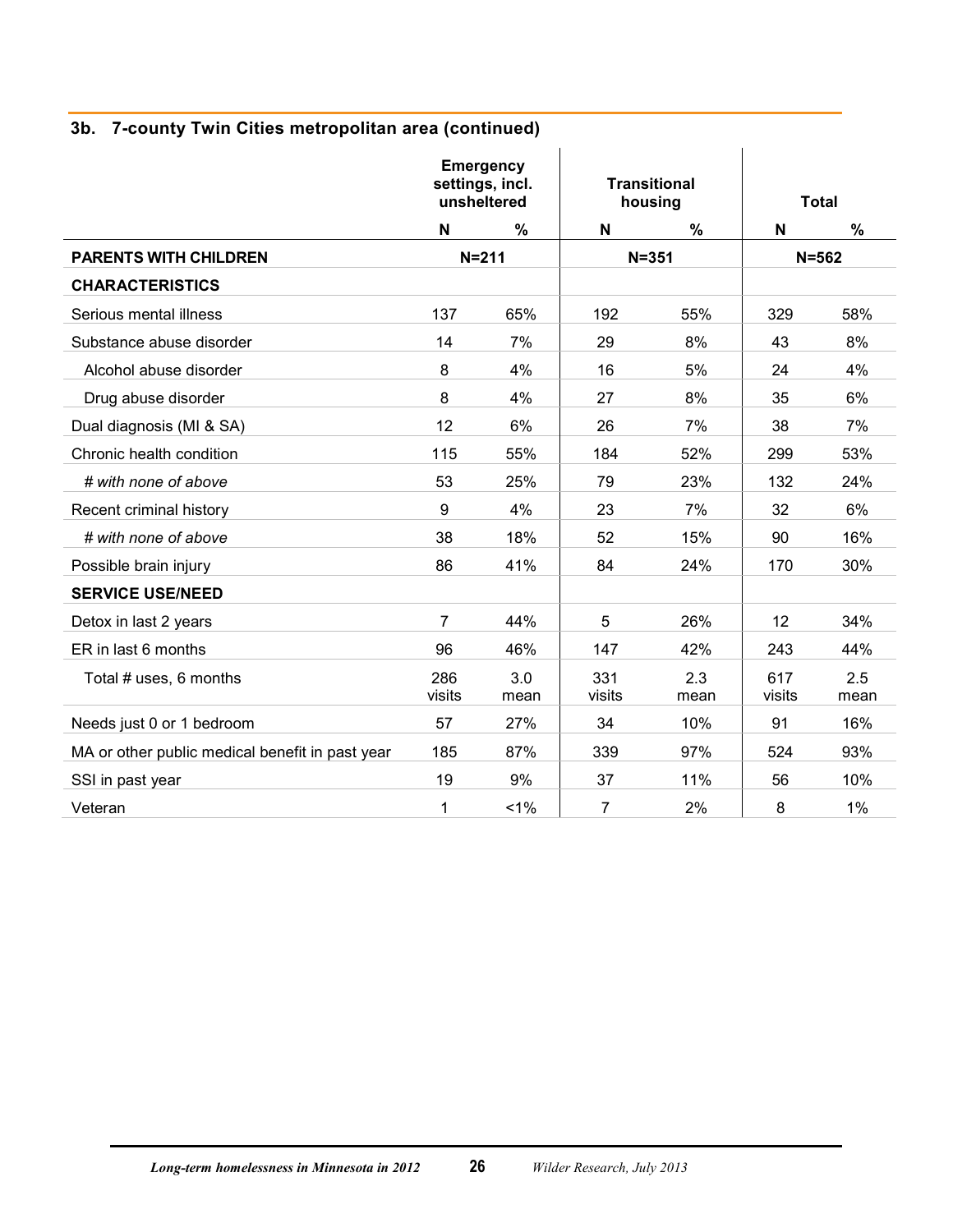#### <span id="page-29-0"></span>**3c. Greater Minnesota**

|                                | <b>Emergency</b><br>settings, incl.<br>unsheltered |           |                | <b>Transitional</b><br>housing | <b>Total</b> |       |  |
|--------------------------------|----------------------------------------------------|-----------|----------------|--------------------------------|--------------|-------|--|
|                                | N                                                  | $\%$      | N              | $\%$                           | N            | $\%$  |  |
| <b>ADULTS WITHOUT CHILDREN</b> | $N = 684$                                          |           |                | $N = 183$                      | $N = 867$    |       |  |
| Percent women                  | 201                                                | 29%       | 76             | 42%                            | 277          | 32%   |  |
| Race/ethnicity                 |                                                    |           |                |                                |              |       |  |
| African American               | 65                                                 | 10%       | 22             | 12%                            | 87           | 10%   |  |
| <b>African Native</b>          | 13                                                 | 2%        | $\mathbf 0$    | $\sim$                         | 13           | 2%    |  |
| American Indian                | 174                                                | 26%       | 17             | 9%                             | 191          | 22%   |  |
| Asian/Pacific Islander         | 0                                                  |           | $\overline{2}$ | 1%                             | 2            | $1\%$ |  |
| White                          | 355                                                | 52%       | 126            | 69%                            | 481          | 56%   |  |
| Other/More than one            | 27                                                 | 4%        | 5              | 3%                             | 32           | 4%    |  |
| Hispanic/Latino                | 43                                                 | 6%        | 10             | 6%                             | 53           | 6%    |  |
| In MN 2 years or less          | 158                                                | 24%       | 25             | 14%                            | 183          | 21%   |  |
| Currently employed             | 130                                                | 19%       | 60             | 33%                            | 190          | 22%   |  |
| <b>Education level</b>         |                                                    |           |                |                                |              |       |  |
| Less than HS/GED               | 177                                                | 27%       | 33             | 19%                            | 210          | 25%   |  |
| HS/GED only                    | 285                                                | 43%       | 76             | 44%                            | 361          | 43%   |  |
| Some college                   | 206                                                | 31%       | 64             | 37%                            | 270          | 32%   |  |
| Mean age                       | 39.8                                               |           |                | 36.1                           |              | 39.0  |  |
| <b>PARENTS WITH CHILDREN</b>   |                                                    | $N = 122$ |                | $N = 162$                      | $N = 284$    |       |  |
| Percent women                  | 102                                                | 84%       | 139            | 86%                            | 241          | 85%   |  |
| Race/ethnicity                 |                                                    |           |                |                                |              |       |  |
| African American               | 16                                                 | 13%       | 18             | 11%                            | 34           | 12%   |  |
| <b>African Native</b>          | $\overline{2}$                                     | 2%        | 3              | 2%                             | 5            | 2%    |  |
| American Indian                | 48                                                 | 39%       | 16             | 10%                            | 64           | 23%   |  |
| Asian/Pacific Islander         | 0                                                  |           | 2              | 1%                             | 2            | 1%    |  |
| White                          | 43                                                 | 35%       | 93             | 59%                            | 136          | 48%   |  |
| Other/More than one            | 8                                                  | 7%        | $\overline{7}$ | 4%                             | 15           | 5%    |  |
| Hispanic/Latino                | 5                                                  | 4%        | 20             | 13%                            | 25           | 9%    |  |
| In MN 2 years or less          | 19                                                 | 15%       | 24             | 15%                            | 43           | 15%   |  |
| Currently employed             | 28                                                 | 23%       | 67             | 41%                            | 95           | 33%   |  |
| <b>Education level</b>         |                                                    |           |                |                                |              |       |  |
| Less than HS/GED               | 47                                                 | 39%       | 46             | 29%                            | 93           | 33%   |  |
| HS/GED only                    | 47                                                 | 39%       | 60             | 37%                            | 107          | 38%   |  |
| Some college                   | 28                                                 | 23%       | 55             | 34%                            | 83           | 29%   |  |
| Mean age                       |                                                    | 29.6      |                | 31.0                           |              | 30.4  |  |
| Total accompanying children    |                                                    | 254       |                | 354                            |              | 608   |  |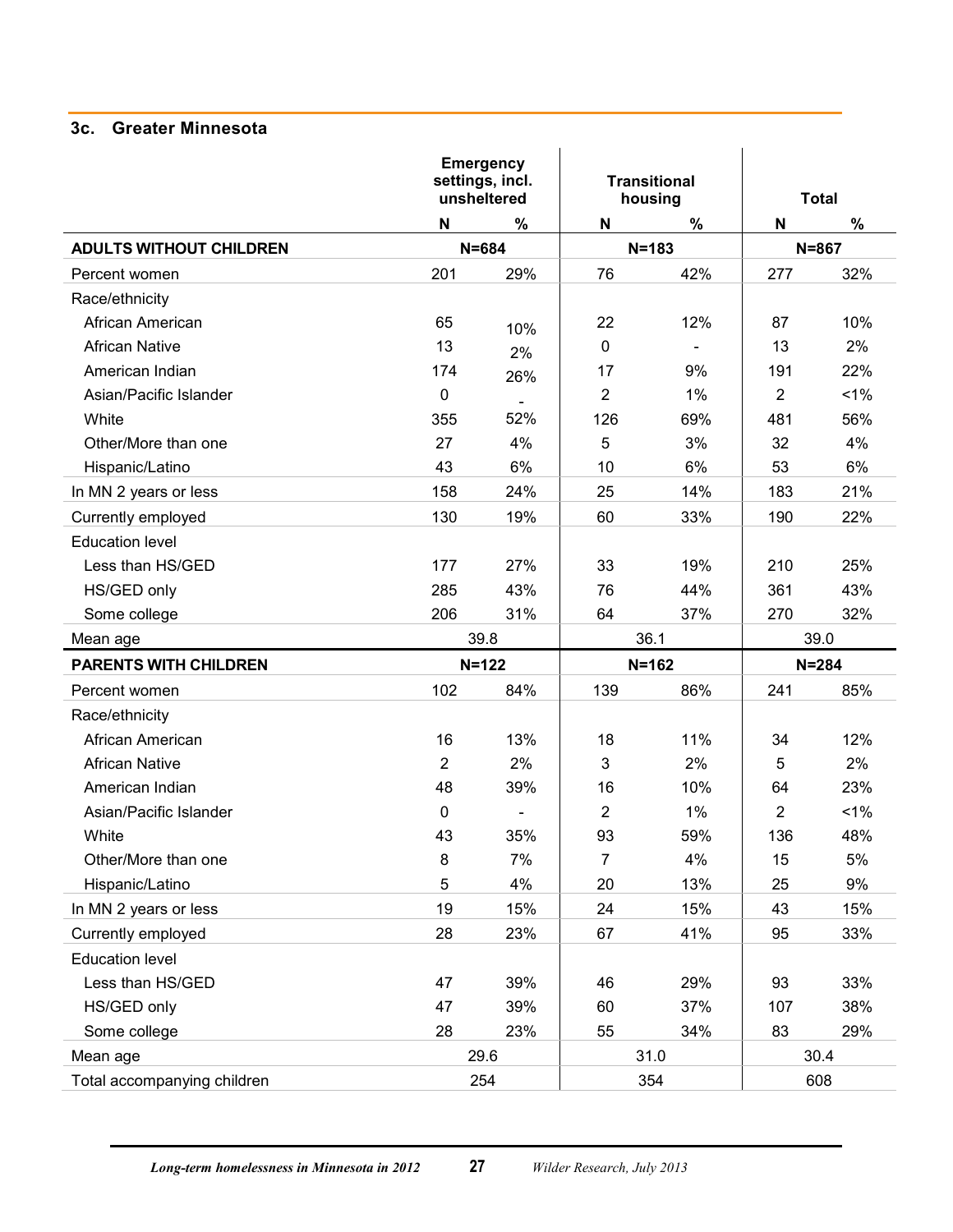## **3c. Greater Minnesota (continued)**

|                                                 | <b>Emergency</b><br>settings, incl.<br>unsheltered |             |               | <b>Transitional</b><br>housing |               | <b>Total</b> |
|-------------------------------------------------|----------------------------------------------------|-------------|---------------|--------------------------------|---------------|--------------|
|                                                 | N                                                  | %           | N             | $\%$                           | N             | $\%$         |
| <b>ADULTS WITHOUT CHILDREN</b>                  |                                                    | $N = 684$   |               | $N = 183$                      |               | $N = 867$    |
| <b>CHARACTERISTICS</b>                          |                                                    |             |               |                                |               |              |
| Serious mental illness                          | 400                                                | 58%         | 121           | 67%                            | 521           | 60%          |
| Substance abuse disorder                        | 207                                                | 30%         | 57            | 31%                            | 264           | 31%          |
| Alcohol abuse disorder                          | 173                                                | 26%         | 46            | 25%                            | 219           | 26%          |
| Drug abuse disorder                             | 113                                                | 17%         | 39            | 21%                            | 152           | 18%          |
| Dual diagnosis (MI & SA)                        | 143                                                | 21%         | 50            | 27%                            | 193           | 22%          |
| Chronic health condition                        | 322                                                | 47%         | 98            | 54%                            | 420           | 48%          |
| # with none of above                            | 155                                                | 23%         | 31            | 17%                            | 186           | 22%          |
| Recent criminal history                         | 230                                                | 34%         | 51            | 28%                            | 281           | 32%          |
| # with none of above                            | 62                                                 | 9%          | 17            | 9%                             | 79            | 9%           |
| Possible brain injury                           | 263                                                | 39%         | 69            | 38%                            | 332           | 38%          |
| <b>SERVICE USE/NEED</b>                         |                                                    |             |               |                                |               |              |
| Detox in last 2 years                           | 138                                                | 52%         | 25            | 49%                            | 163           | 51%          |
| ER in last 6 months                             | 266                                                | 40%         | 66            | 37%                            | 332           | 39%          |
| Total # uses, 6 months                          | 686<br>visits                                      | 2.7<br>mean | 143<br>visits | 2.3<br>mean                    | 828<br>visits | 2.6<br>mean  |
| Needs just 0 or 1 bedroom                       | 605                                                | 90%         | 152           | 84%                            | 757           | 89%          |
| MA or other public medical benefit in past year | 438                                                | 65%         | 157           | 86%                            | 595           | 69%          |
| SSI in past year                                | 136                                                | 20%         | 29            | 16%                            | 165           | 19%          |
| Veteran                                         | 89                                                 | 13%         | 24            | 13%                            | 113           | 13%          |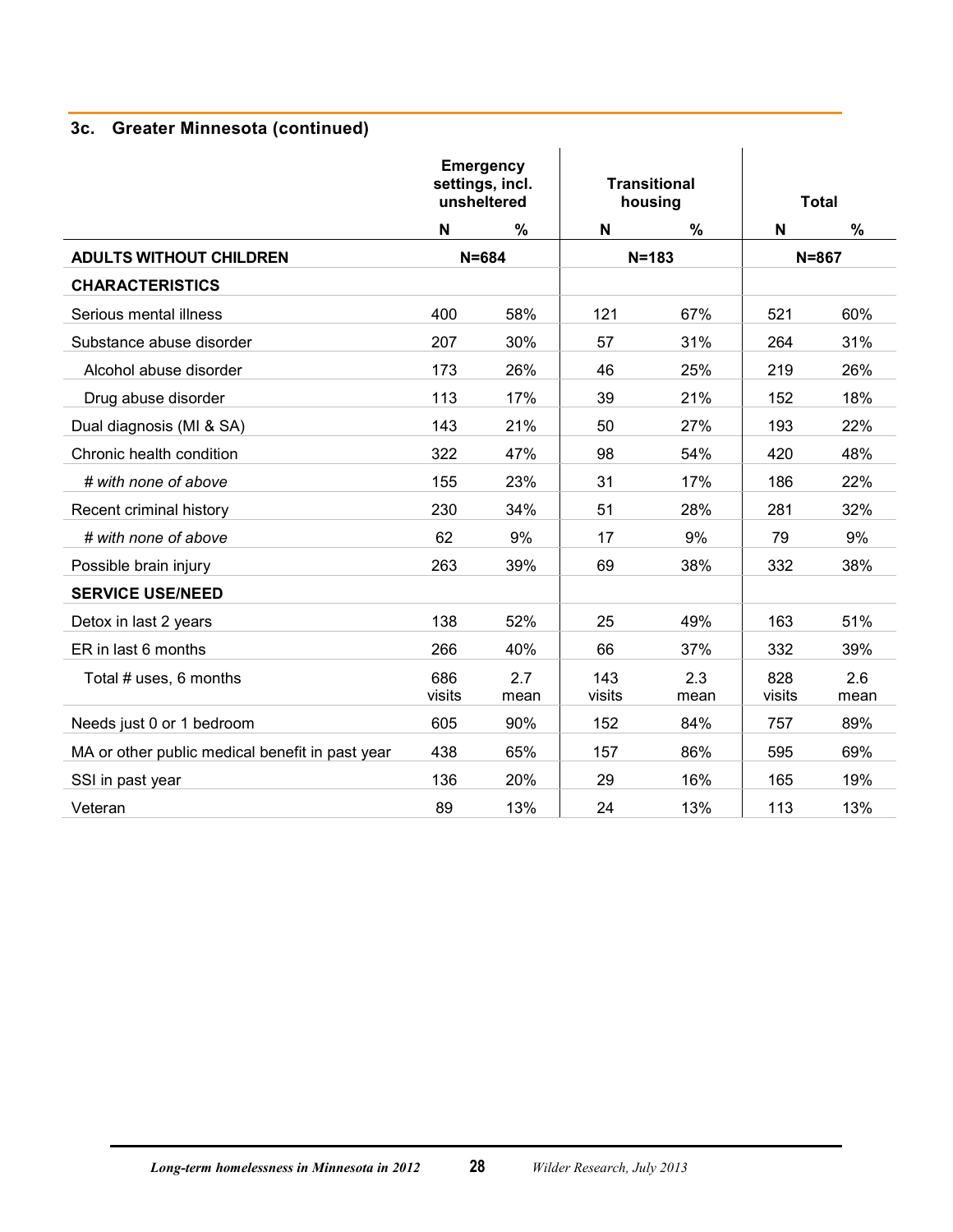## **3c. Greater Minnesota (continued)**

|                                                 | <b>Emergency</b><br>settings, incl.<br>unsheltered |             |                | <b>Transitional</b><br>housing |                  | <b>Total</b> |
|-------------------------------------------------|----------------------------------------------------|-------------|----------------|--------------------------------|------------------|--------------|
|                                                 | N                                                  | %           | $\mathsf{N}$   | $\%$                           | N                | $\%$         |
| <b>PARENTS WITH CHILDREN</b>                    |                                                    | $N = 122$   |                | $N = 162$                      |                  | $N = 284$    |
| <b>CHARACTERISTICS</b>                          |                                                    |             |                |                                |                  |              |
| Serious mental illness                          | 70                                                 | 57%         | 114            | 70%                            | 184              | 65%          |
| Substance abuse disorder                        | 15                                                 | 12%         | 36             | 22%                            | 51               | 18%          |
| Alcohol abuse disorder                          | 9                                                  | 7%          | 27             | 17%                            | 36               | 13%          |
| Drug abuse disorder                             | 11                                                 | 9%          | 30             | 19%                            | 41               | 14%          |
| Dual diagnosis (MI & SA)                        | 8                                                  | 7%          | 25             | 15%                            | 33               | 12%          |
| Chronic health condition                        | 65                                                 | 53%         | 69             | 42%                            | 134              | 47%          |
| # with none of above                            | 30                                                 | 25%         | 22             | 14%                            | 52               | 18%          |
| Recent criminal history                         | 26                                                 | 21%         | 21             | 13%                            | 47               | 17%          |
| # with none of above                            | 19                                                 | 16%         | 12             | 7%                             | 31               | 11%          |
| Possible brain injury                           | 43                                                 | 35%         | 53             | 33%                            | 96               | 34%          |
| <b>SERVICE USE/NEED</b>                         |                                                    |             |                |                                |                  |              |
| Detox in last 2 years                           | 8                                                  | 44%         | 18             | 55%                            | 26               | 51%          |
| ER in last 6 months                             | 54                                                 | 44%         | 80             | 49%                            | 134              | 47%          |
| Total # uses, 6 months                          | 136<br>visits                                      | 2.6<br>mean | 183<br>visits  | 2.3<br>mean                    | 318<br>visits    | 2.4<br>mean  |
| Needs just 0 or 1 bedroom                       | 20                                                 | 17%         | $\overline{7}$ | 4%                             | 27               | 10%          |
| MA or other public medical benefit in past year | 110                                                | 92%         | 157            | 97%                            | 267              | 95%          |
| SSI in past year                                | 18                                                 | 15%         | 16             | 10%                            | 34               | 12%          |
| Veteran                                         | 3                                                  | 3%          | 6              | 4%                             | $\boldsymbol{9}$ | 3%           |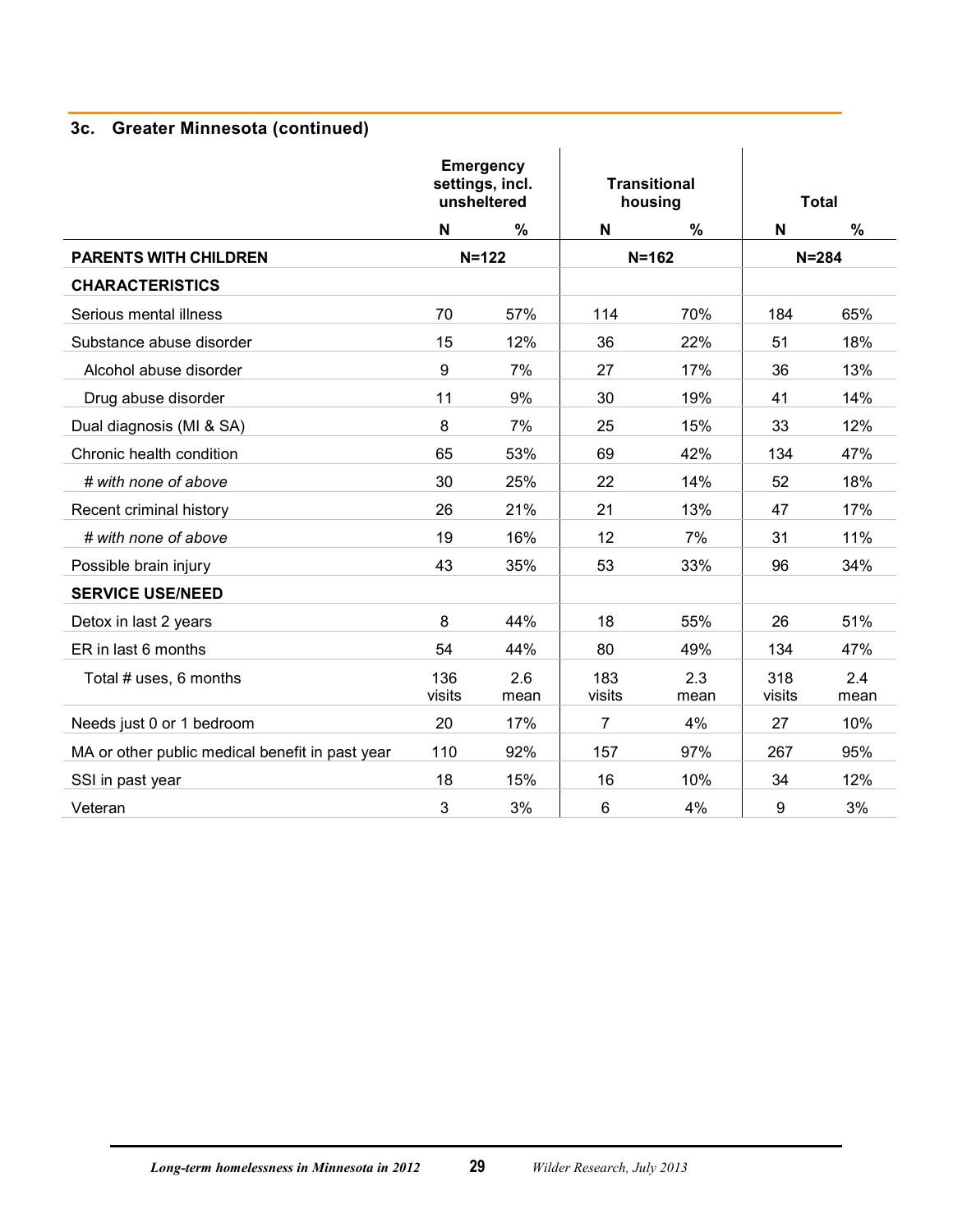## <span id="page-32-0"></span>**Section 4: Transitional housing residents who may not be receiving the services they need**

#### <span id="page-32-1"></span>**4a. Adults without children**

|                                                    | <b>Homeless at least</b><br>one year<br>$N = 741$ |     |    | Homeless less than<br>one year, but at least<br>4 times in last 3 years<br>$N = 45$ | Total<br>$N = 786$ |     |
|----------------------------------------------------|---------------------------------------------------|-----|----|-------------------------------------------------------------------------------------|--------------------|-----|
|                                                    | N                                                 | %   | N  | %                                                                                   | N                  | %   |
| Serious mental illness                             | 489                                               | 66% | 25 | 56%                                                                                 | 514                | 65% |
| No recent inpatient or<br>outpatient care          | 67                                                | 14% | 0  |                                                                                     | 67                 | 13% |
| Substance abuse disorder                           | 281                                               | 38% | 18 | 41%                                                                                 | 299                | 38% |
| No recent inpatient or<br>outpatient care          | 51                                                | 18% | 3  | 17%                                                                                 | 54                 | 18% |
| Chronic health condition                           | 420                                               | 57% | 25 | 57%                                                                                 | 445                | 57% |
| No recent care for the<br>condition(s)             | 129                                               | 31% | 10 | 39%                                                                                 | 139                | 31% |
| Any of the above problems                          | 628                                               | 85% | 36 | 82%                                                                                 | 664                | 85% |
| Any of the above problems<br>has not received care | 212                                               | 34% | 10 | 27%                                                                                 | 222                | 33% |

*Note: "No recent care" percentages are shown as percent of those who had the condition.*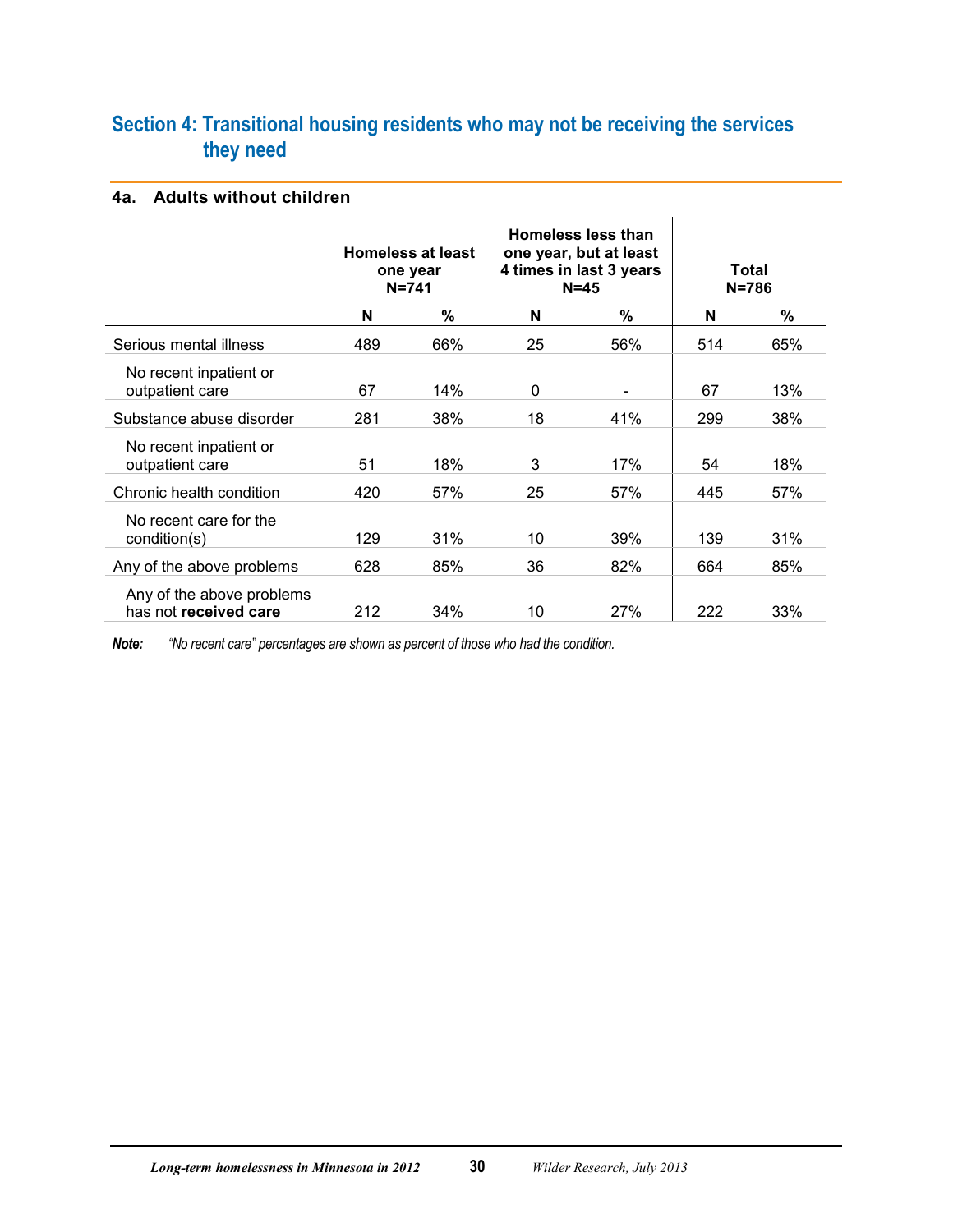#### <span id="page-33-0"></span>**4b. Unaccompanied youth**

|                                                    |   | <b>Homeless at least</b><br>one year<br>$N=2$ | Homeless less than<br>one year, but at least<br>4 times in last 3 years<br>$N=1$ |      | Total<br>$N=3$ |      |
|----------------------------------------------------|---|-----------------------------------------------|----------------------------------------------------------------------------------|------|----------------|------|
|                                                    | N | $\%$                                          | N                                                                                | %    | N              | %    |
| Serious mental illness                             | 1 | 50%                                           | 1                                                                                | 100% | $\overline{2}$ | 67%  |
| No recent inpatient or<br>outpatient care          | 1 | 100%                                          | 1                                                                                | 100% | 2              | 100% |
| Substance abuse disorder                           | 0 |                                               | 0                                                                                |      | 0              |      |
| No recent inpatient or<br>outpatient care          | - |                                               | $\overline{\phantom{a}}$                                                         |      |                |      |
| Chronic health condition                           |   | 50%                                           | 1                                                                                | 100% | $\overline{2}$ | 67%  |
| No recent care for the<br>condition(s)             | 1 | 100%                                          | 1                                                                                | 100% | 2              | 100% |
| Any of the above problems                          |   | 50%                                           | 1                                                                                | 100% | $\overline{2}$ | 67%  |
| Any of the above problems<br>has not received care |   | 100%                                          |                                                                                  | 100% | 2              | 100% |

*Note: "No recent care" percentages are shown as percent of those who had the condition.*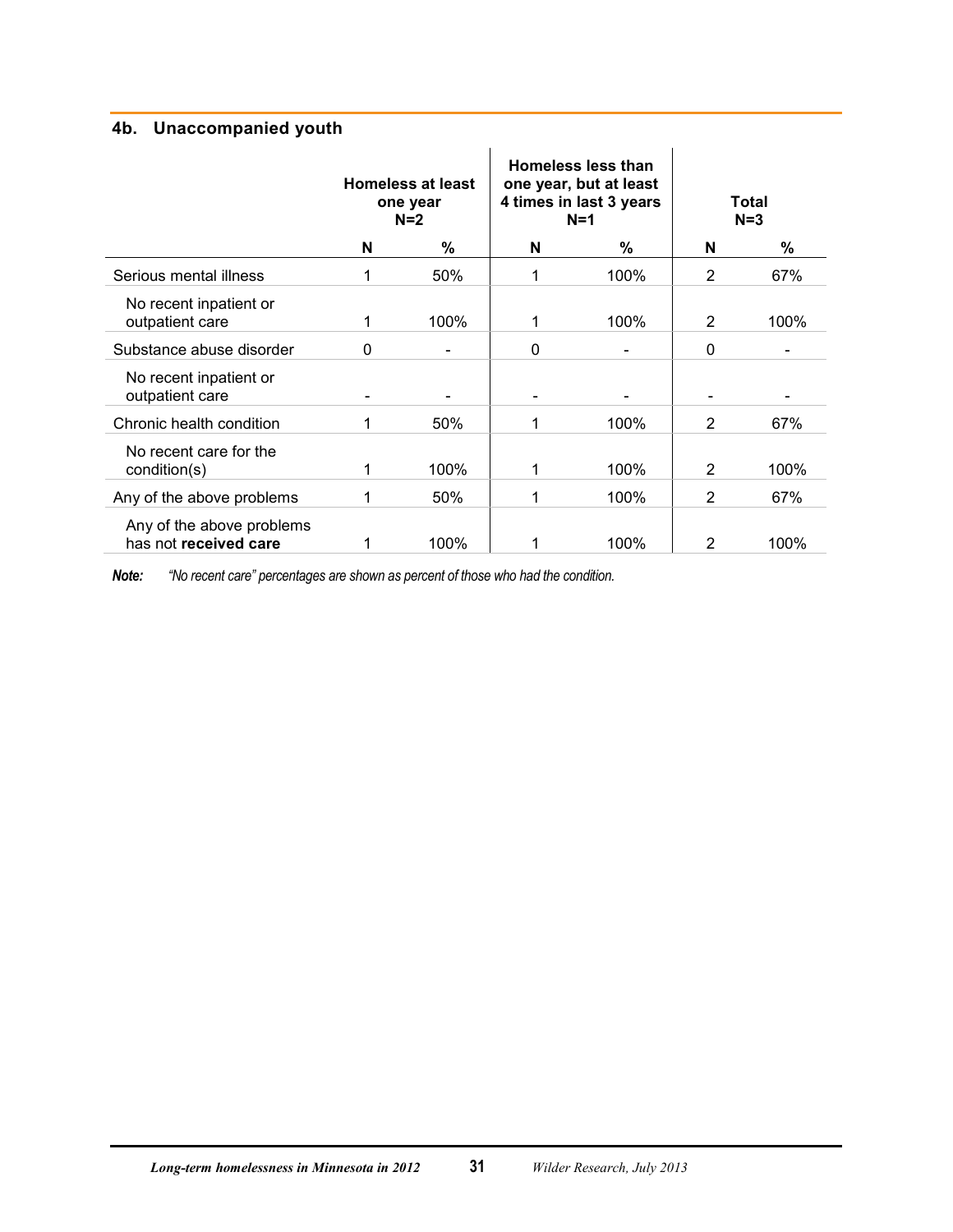#### <span id="page-34-0"></span>**4c. Parents**

|                                                           |     | <b>Homeless at least</b><br>one year<br>$N = 484$ |              | Homeless less than<br>one year, but at least<br>4 times in last 3 years<br>$N = 29$ |     | Total<br>$N = 513$ |
|-----------------------------------------------------------|-----|---------------------------------------------------|--------------|-------------------------------------------------------------------------------------|-----|--------------------|
|                                                           | N   | %                                                 | N            | %                                                                                   | N   | $\%$               |
| Serious mental illness                                    | 283 | 59%                                               | 23           | 79%                                                                                 | 306 | 60%                |
| No recent inpatient or<br>outpatient care                 | 57  | 20%                                               | 1            | 4%                                                                                  | 58  | 19%                |
| Substance abuse disorder                                  | 58  | 12%                                               | 8            | 27%                                                                                 | 66  | 13%                |
| No recent inpatient or<br>outpatient care                 | 16  | 28%                                               | $\mathbf{0}$ |                                                                                     | 16  | 25%                |
| Chronic health condition                                  | 235 | 49%                                               | 18           | 62%                                                                                 | 253 | 49%                |
| No recent care for the<br>condition(s)                    | 51  | 22%                                               | 3            | 17%                                                                                 | 54  | 21%                |
| Any of the above problems                                 | 383 | 79%                                               | 29           | 100%                                                                                | 412 | 80%                |
| Any of the above<br>problems has not<br>received care     | 121 | 32%                                               | 5            | 17%                                                                                 | 126 | 31%                |
| Total children accompanying<br>parents in last line above |     | 268                                               |              | 10 <sup>1</sup>                                                                     |     | 278                |

*Note: "No recent care" percentages are shown as percent of those who had the condition.*

## <span id="page-34-1"></span>**4d. Summary for all household types in transitional housing**

|                                                                                  | <b>Adults</b><br>without<br>children | Youth        | <b>Parents</b> | Children<br>with<br>parents | Total |
|----------------------------------------------------------------------------------|--------------------------------------|--------------|----------------|-----------------------------|-------|
| Number in transitional housing                                                   | 1,101                                | 14           | 1,033          | 1,934                       | 4,082 |
| <b>Number long-term homeless</b>                                                 | 785                                  | 3            | 513            | 1,019                       | 2,320 |
| As percent of all in transitional<br>housing                                     | 71%                                  | 21%          | 50%            | 53%                         | 57%   |
| <b>Number long-term homeless</b><br>with problems that have not<br>received care | 222                                  | $\mathbf{2}$ | 126            | 278                         | 627   |
| As percent of LTH in<br>transitional housing                                     | 28%                                  | 67%          | 24%            | 27%                         | 27%   |
| As percent of all in transitional<br>housing                                     | 20%                                  | 14%          | 12%            | 14%                         | 15%   |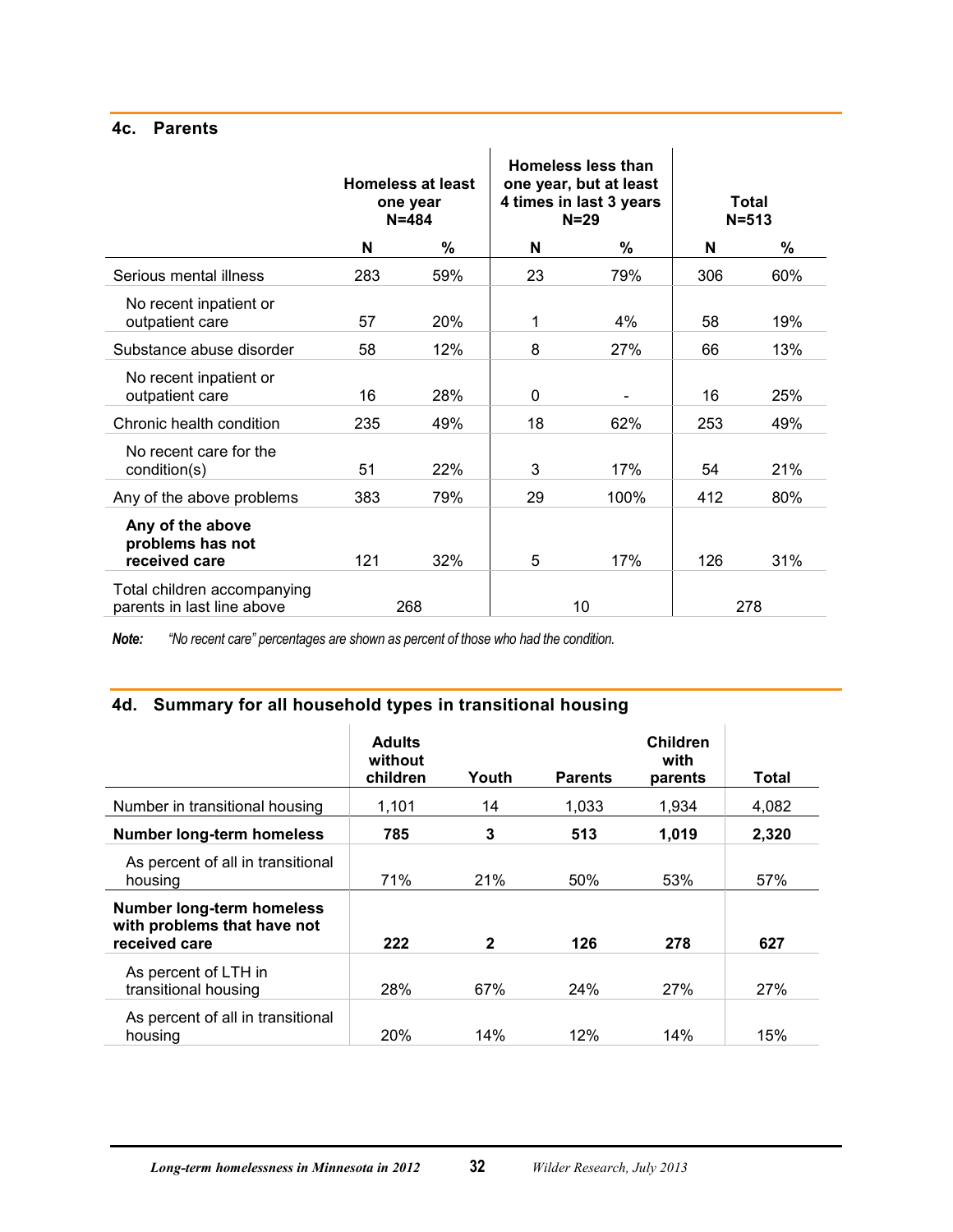## <span id="page-35-0"></span>**Comparison to 2009**

This report replicates the format and calculation methods of the 2003 through 2009 reports on long-term homelessness. Study methods and questions were comparable from 2006 through 2012, so results from those three years can be directly compared.

From 2009 to 2012, the total number of long-term homeless adults increased by just 0.4 percent (13 people more than the 3,497 in 2009). This overall lack of change masks some interesting dynamics at smaller scales. Three changes should be highlighted for attention:

A 21.5% increase in the number of all homeless adults staying in emergency and battered women's shelters (2,149 to 2,611)

This increase was offset by:

A modest decrease, in each shelter type, in the percentage of people who fit the definition of long-term homelessness (shown for each shelter type in Figure 5a, next page)

A third trend contributed relatively few additional persons to the count, but bears watching:

A 9.4% increase in the percentage of long-term homeless persons in transitional housing who have a chronic condition for which they have not received care in the past two years (from 14.9% to 16.3%)

Year-to-year comparisons are shown in Figure 5a, including sub-totals by shelter type.